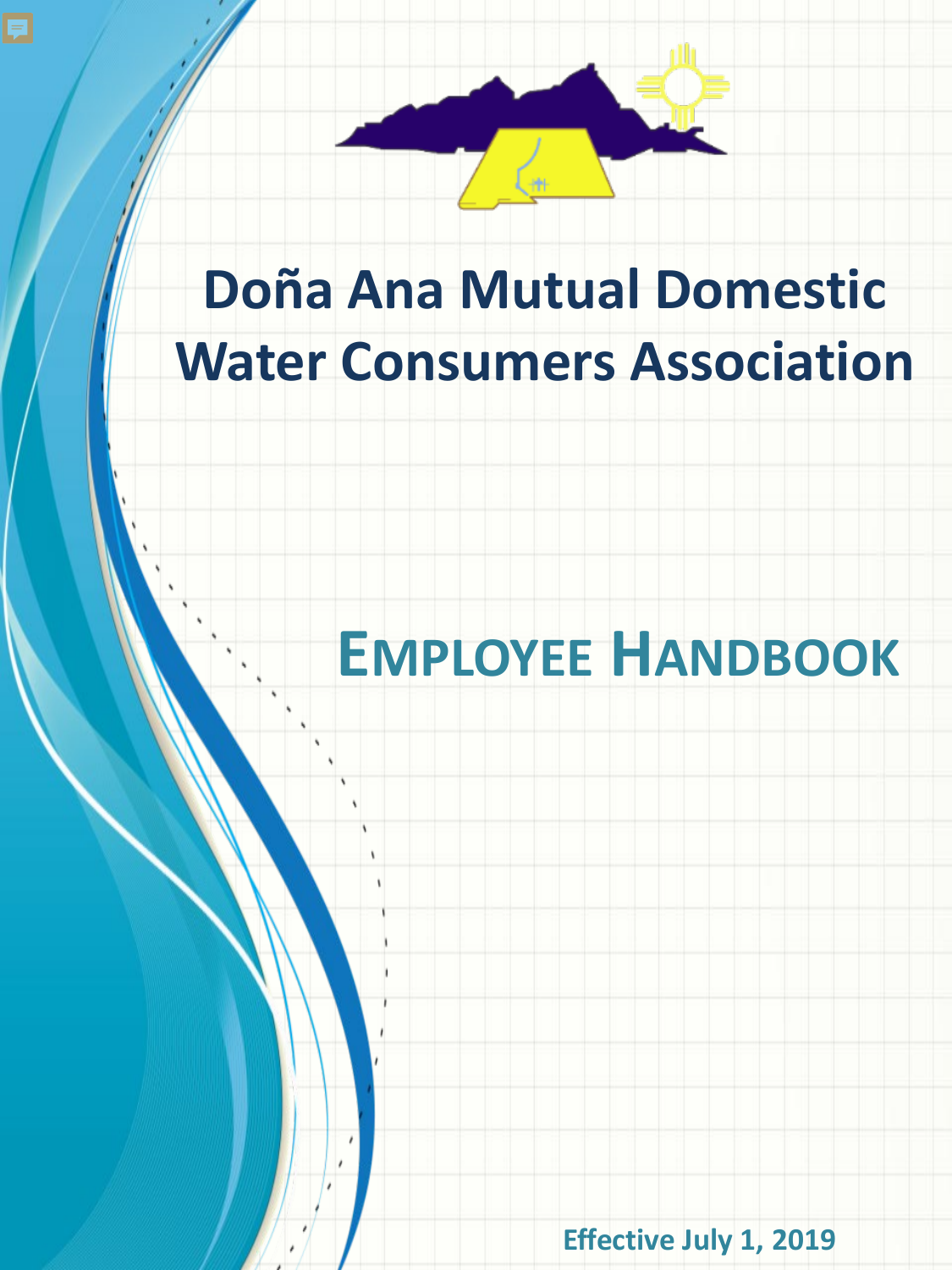# **Vision Statement**

# **Our vision is to be the champion in ensuring quality of life for a greater community by providing, protecting, and extending water and sanitation services through excellence in leadership.**

# **Mission Statement**

# **Doña Ana Mutual Domestic Water Consumers Association is committed to provide quality water and sanitation services for members of our community.**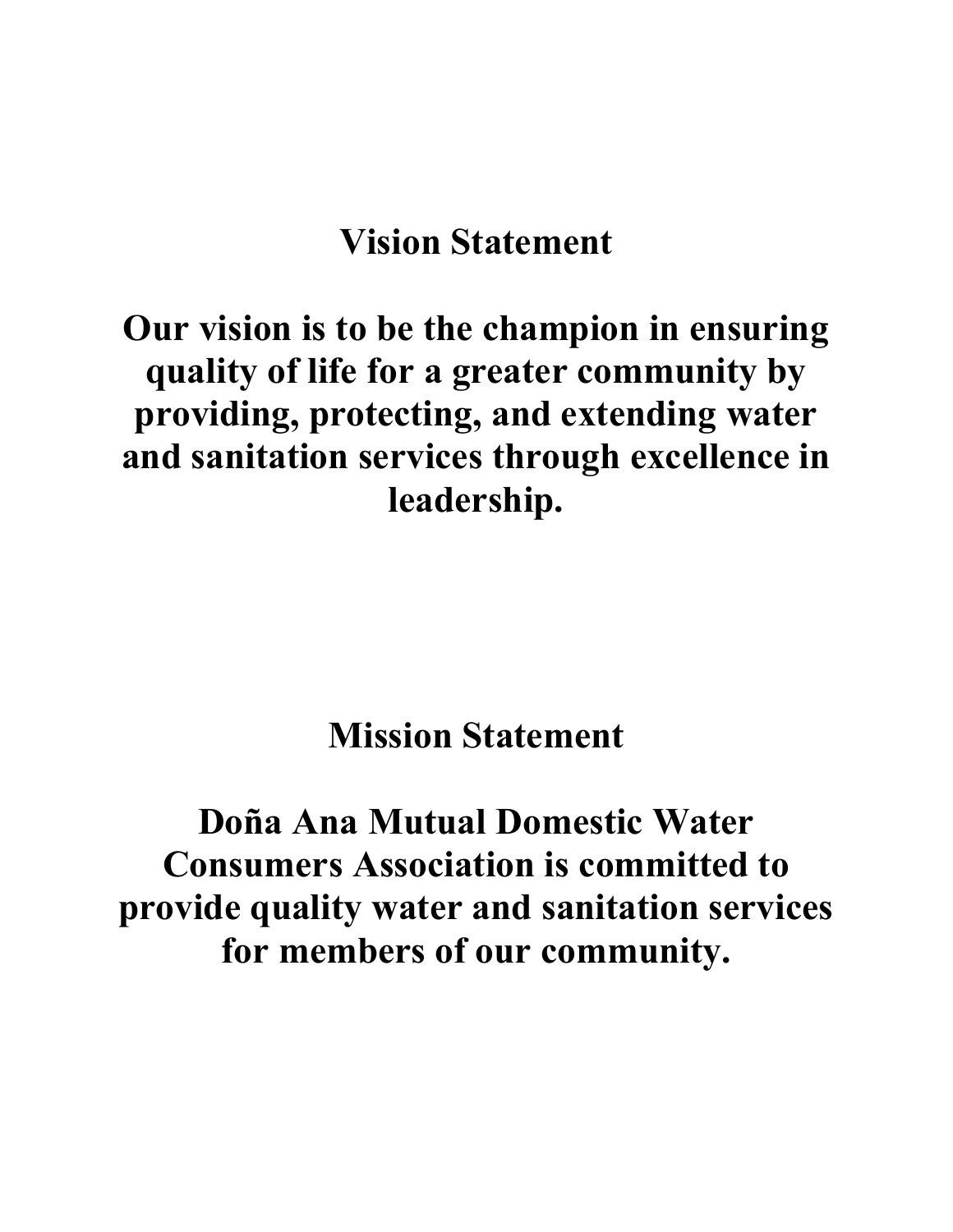# **Introductory Statement**

This Handbook is designed to acquaint you with **Doña Ana Mutual Domestic Water Consumers Association** ("the Association") and provide you with information about working conditions, employee benefits, and some of the policies affecting your employment. You should read, understand, and comply with all provisions of the Handbook. It describes many of your responsibilities as an employee and outlines the programs developed by the **Association** to benefit employees. It is not intended to be comprehensive or address all possible applications of, or exceptions to, the general policies and procedures described. For that reason, if you have any questions concerning eligibility for a particular benefit or the applicability of a policy or practice to you, you should address your specific questions to the Executive Director or their designee.

This Handbook supersedes all previous manuals or handbooks. Please sign the acknowledgment form at the back of this Handbook and return it to the Executive Director or their designee. This provides the Association a record that you received and reviewed the Handbook

#### **Approved Amended Employee Manual June 6, 2019** ii

*The policies and guidelines set forth herein do not, in any way, alter the at-will nature of the employment relationship that employees have with Doña Ana Mutual Domestic Water Consumers Association. The Association may change any of these policies or guidelines at any time without prior notice to employees.*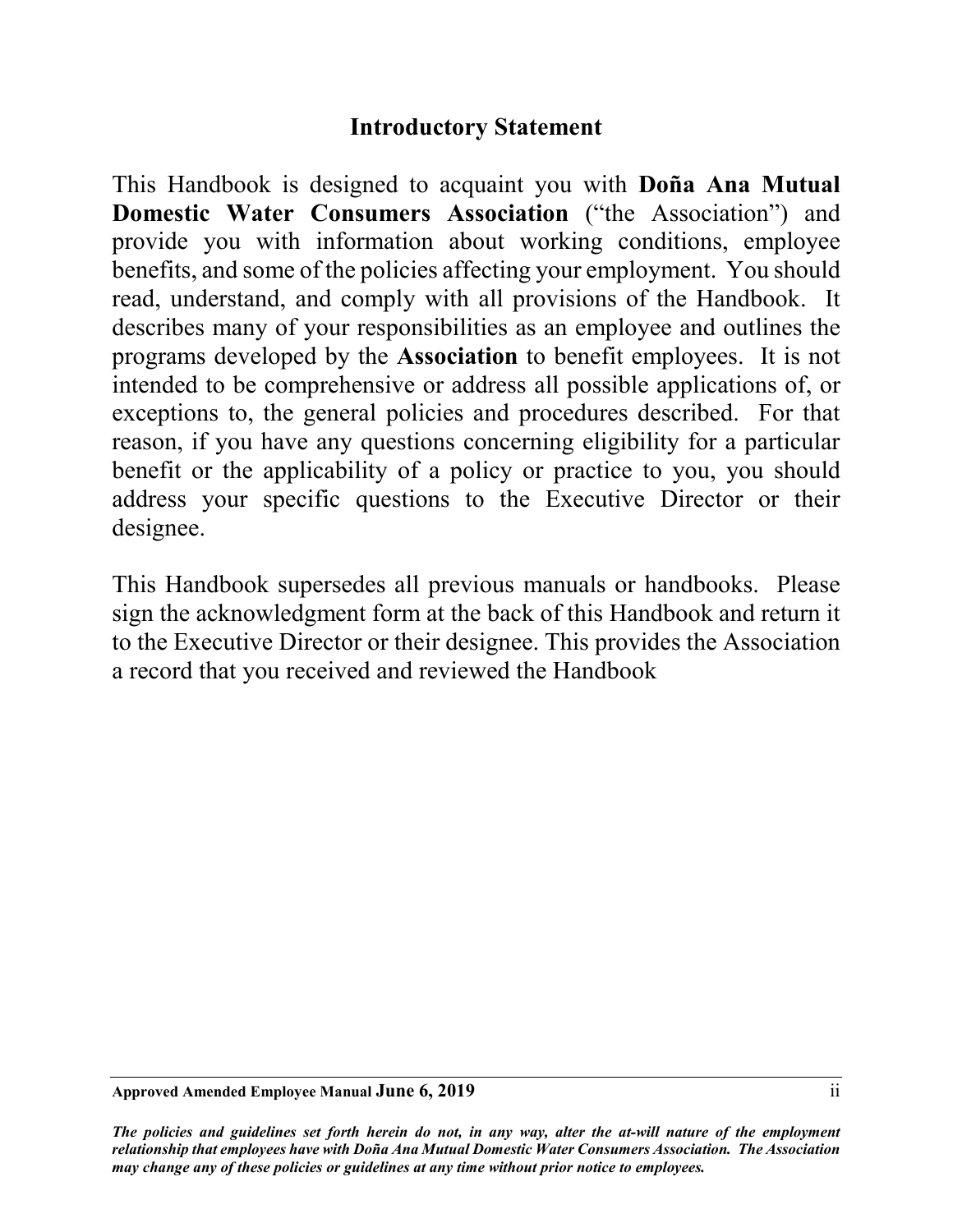| <b>Policy Name</b>                           | Page |
|----------------------------------------------|------|
|                                              |      |
|                                              |      |
|                                              |      |
| Harassment-Nondiscrimination/Anti-Harassment |      |
|                                              |      |
|                                              |      |
|                                              |      |
|                                              |      |
|                                              |      |
|                                              |      |
|                                              |      |
|                                              |      |
|                                              |      |
|                                              |      |
|                                              |      |
|                                              |      |
|                                              |      |
|                                              |      |
|                                              |      |
|                                              |      |
|                                              |      |
|                                              |      |
|                                              |      |
|                                              |      |
|                                              |      |
|                                              |      |
|                                              |      |
|                                              |      |
|                                              |      |
|                                              |      |
|                                              |      |
|                                              |      |
|                                              |      |
|                                              |      |
|                                              |      |

### **Table of Contents**

Approved Amended Employee Manual June 6, 2019

The policies and guidelines set forth herein do not, in any way, alter the at-will nature of the employment relationship that employees have with Doña Ana Mutual Domestic Water Consumers Association. The Association may change any of these policies or guidelines at any time without prior notice to employees.

 $\overline{\text{iii}}$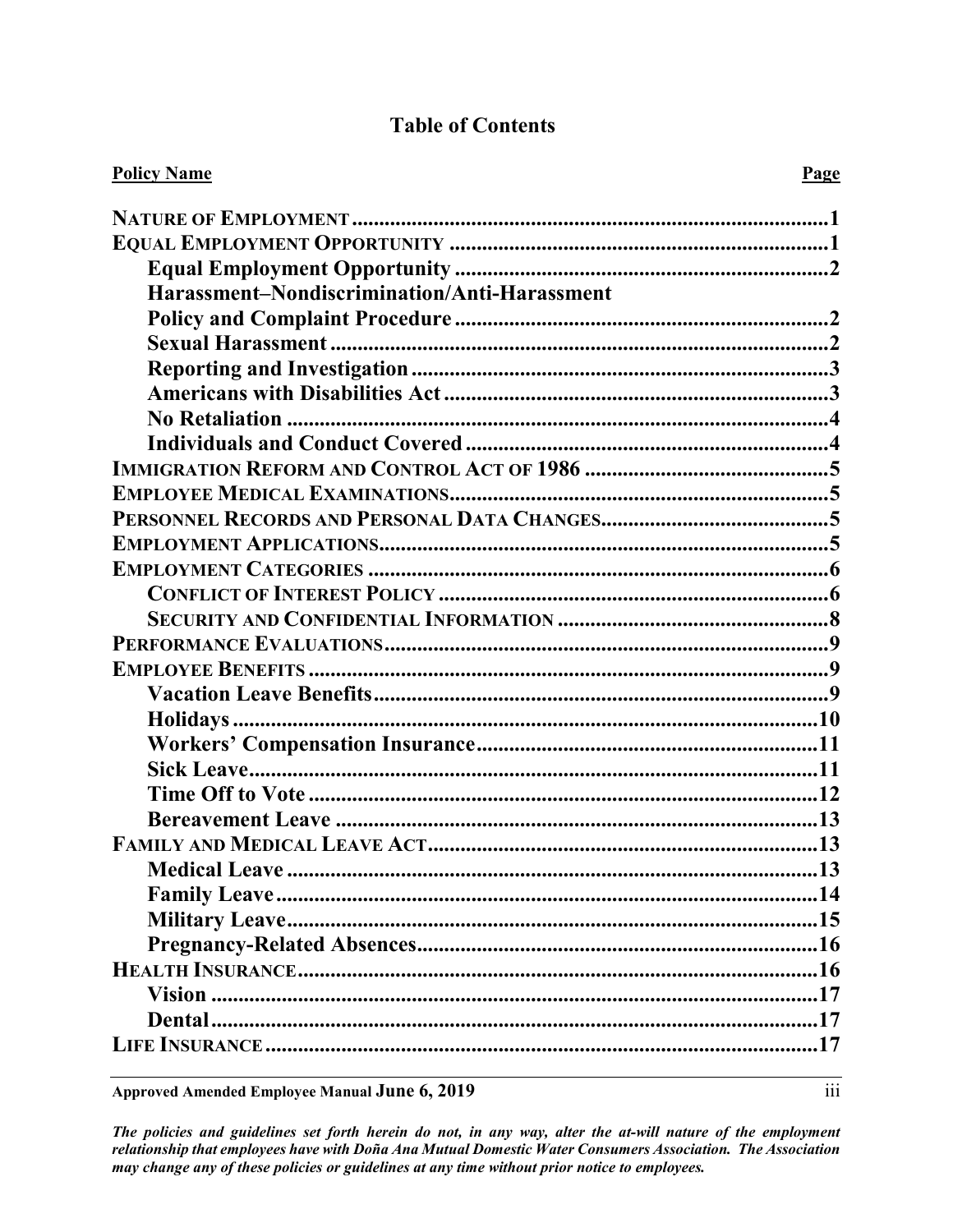| Approved Amended Employee Manual June 6, 2019 | iv |
|-----------------------------------------------|----|

Approved Amended Employee Manual June 6, 2019

The policies and guidelines set forth herein do not, in any way, alter the at-will nature of the employment relationship that employees have with Doña Ana Mutual Domestic Water Consumers Association. The Association may change any of these policies or guidelines at any time without prior notice to employees.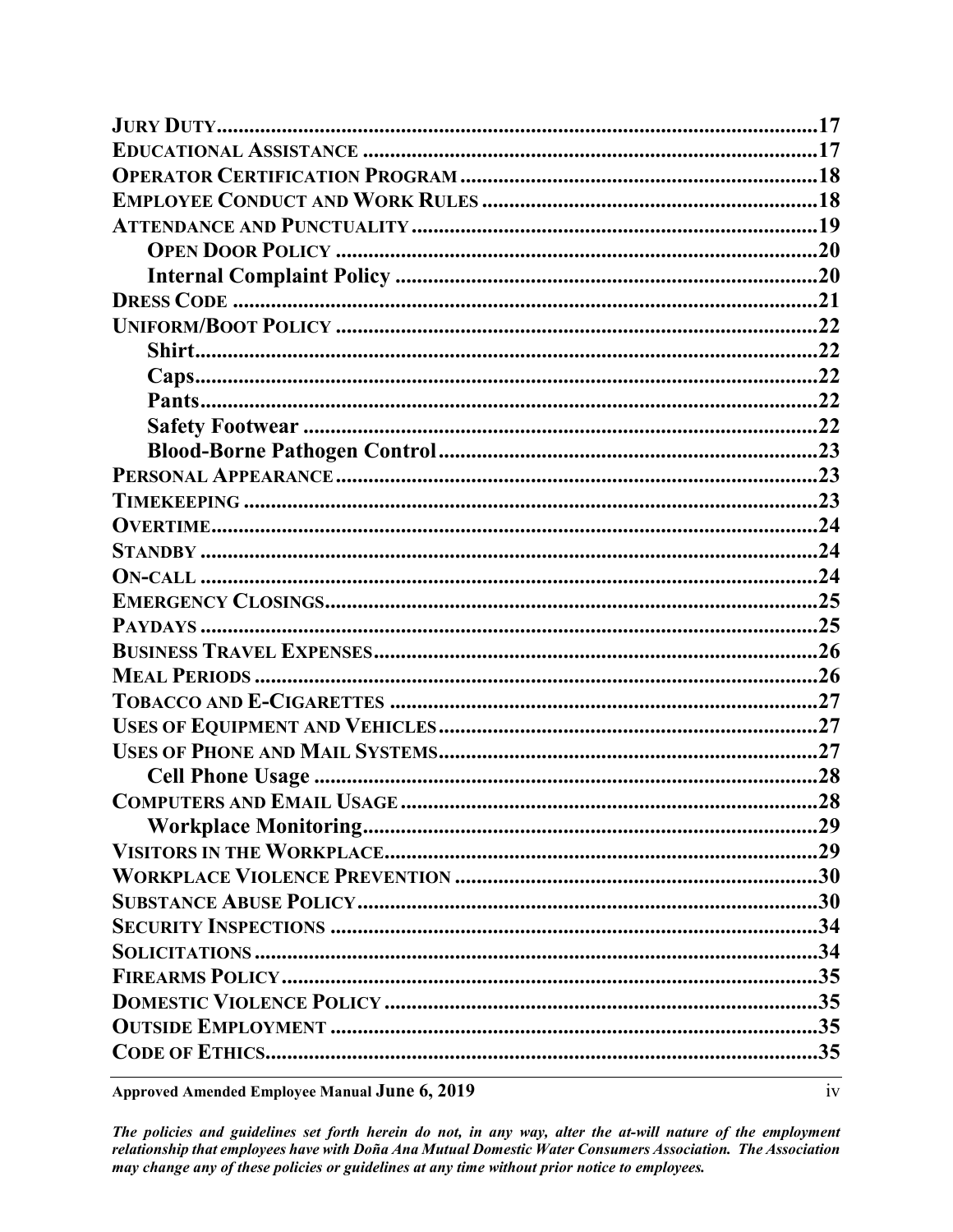| PROGRESSIVE DISCIPLINE AND TERMINATION PROCEDURES 37 |  |
|------------------------------------------------------|--|
|                                                      |  |
|                                                      |  |
|                                                      |  |
|                                                      |  |
|                                                      |  |
|                                                      |  |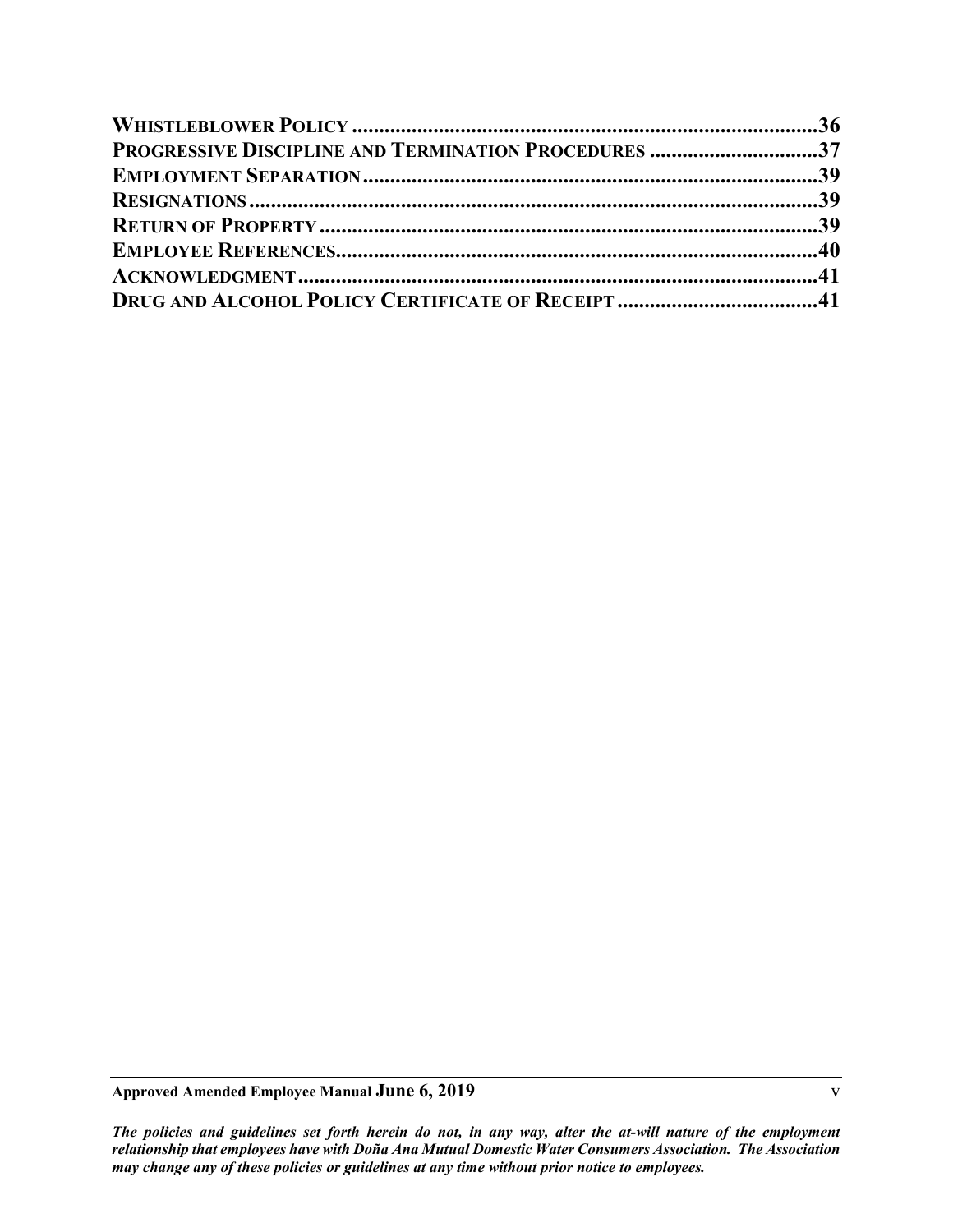# <span id="page-6-0"></span>**NATURE OF EMPLOYMENT**

This Handbook cannot anticipate every situation or answer every question about employment. It is not an employment contract and is not intended to create contractual obligations of any kind.

In order to retain necessary flexibility in the administration of policies and procedures, the Association reserves the right to change, revise, or eliminate any of the policies and/or benefits described in this Handbook, except for its policy of employment-at-will for probationary employees.

**The nature of employment is subject to a one-year probationary period from the date of hire. All new or rehired employees work on a probationary at-will basis for one-year from the date of hire. Any excused absence of more than three days will automatically extend a probationary period by the length of the absence. There shall be no unexcused absences during the probationary period. The Association uses this period to evaluate employee capabilities, work habits, and overall performance. Probationary at-will employees may be terminated by the Association at any time, with or without cause or notice.**

**All employees with more than one-year employment with the Association will be deemed regular full-time employees eligible for accrual of benefits. Regular full-time employees may be terminated by the Association only for just cause and with notice pursuant to the policies and procedures outlined in this Handbook. The policies and procedures set forth herein may be revised or eliminated at any time and for any reason by action of the Board of Directors.**

**All requirements or goals of the Association set forth in this Handbook are subject to approved budgets of the Association and the availability of funds to the Association. No one has authority to alter this relationship except by written agreement signed by the Executive Director of the Association.**

**Employees are advised that disciplinary action up to and including termination may result if any policy or work rule within this Handbook is violated.**

# <span id="page-6-1"></span>**EQUAL EMPLOYMENT OPPORTUNITY**

The Association prohibits discrimination in any form on the basis of age, race, color, religion, sex, national origin, ancestry, physical or mental handicaps, serious medical conditions, disability, spousal affiliation, citizenship, sexual orientation, gender identity or veteran status, military service, or obligation or any other legally prohibited criteria. This policy of nondiscrimination applies to employment practices and procedures including:

- ♦ Opportunities for training;
- ♦ Opportunities for placement, transfer, promotion and upgrading;
- ♦ Rates of pay and other forms of compensation including benefits;
- ♦ Disciplining, downgrading, layoff and termination of employment;
- ♦ Use of organization facilities and participation in organization activities; and
- ♦ An opportunity to work in an environment free from unlawful harassment.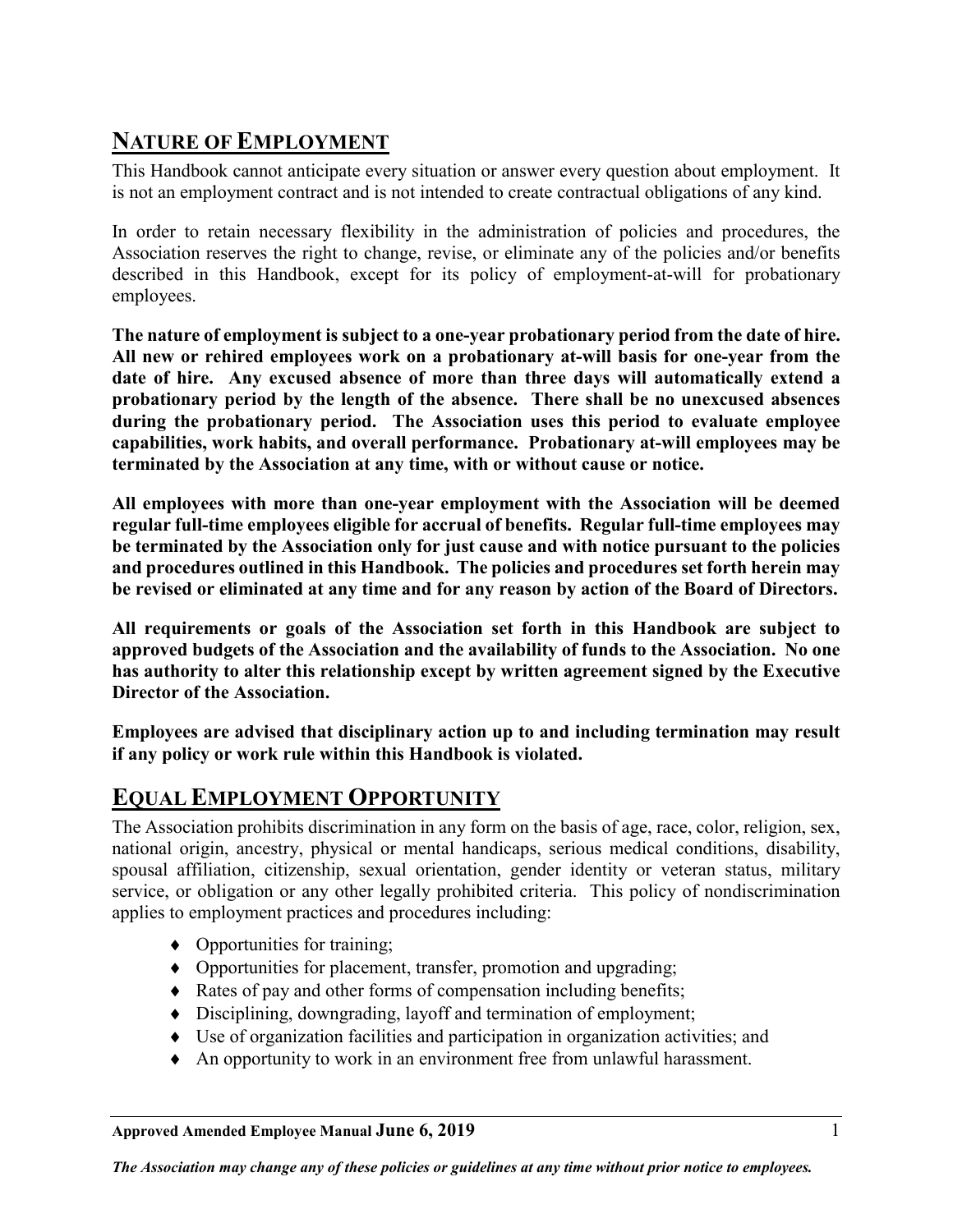#### <span id="page-7-0"></span>**Equal Employment Opportunity**

It is the policy of the Association to ensure equal employment opportunity without discrimination or harassment on the basis of age, race, color, religion, sex, national origin, ancestry, physical or mental handicaps, serious medical conditions, disability, spousal affiliation, citizenship, sexual orientation, gender identity or veteran status, military service or obligation, genetic information or any other characteristic protected by law. The Association prohibits any such discrimination or harassment.

#### <span id="page-7-1"></span>**Harassment–Nondiscrimination/Anti-Harassment Policy and Complaint Procedure**

The Association is committed to a work environment in which all individuals are treated with respect and dignity. Each individual has the right to work in a professional atmosphere that promotes equal employment opportunities and prohibits unlawful discriminatory practices, including harassment. Therefore, the Association expects that all relationships among persons in the office will be business-like and free of bias, prejudice and harassment. Accordingly, the Association will not tolerate any form of harassment against co-employees, whether by executives, managers, co-workers, the Association's vendors or other third parties. Likewise, harassment of or by our clients/customers, vendors or other third parties by associates is prohibited by this policy. Employees have a responsibility under this policy to make it known promptly, through the avenues identified herein, whenever they experience or witness harassment or offensive behavior.

The conduct prohibited by this policy includes any verbal or physical conduct that may reasonably be perceived as denigrating or showing hostility toward an individual because of the individual's race, color, religion, gender, national origin, age, veteran status, sexual orientation, disability, genetic information or other status protected by law. Among the types of conduct prohibited by this policy are epithets, slurs, negative stereotyping and intimidating acts based on an individual's protected status and the circulation or posting of written or graphic materials that show hostility toward an individual because of his or her protected status.

Even when the conduct is not sufficiently severe or pervasive to constitute actionable harassment, the Association prohibits such conduct in the workplace. Further, this policy prohibits any conduct that could be perceived as harassment by an employee, even though such conduct is not directed at the employee's protected status. Such conduct includes behavior that is disrespectful of others or is designed to taunt, humiliate, ridicule, isolate or embarrass another employee or interfere with the employee's ability to do his or her job.

#### <span id="page-7-2"></span>**Sexual Harassment**

Sexual harassment is a problem that deserves special mention. Sexual harassment includes unwelcome sexual advances, requests for sexual favors and all other verbal or physical conduct whereby submission to such conduct becomes a term or condition of employment, the basis for an employment decision or creates an intimidating, hostile or offensive working environment.

No supervisor or manager has the authority to grant or deny promotions or force any change in job status on the basis of provision or denial of sexual favors. Same-sex sexual harassment is also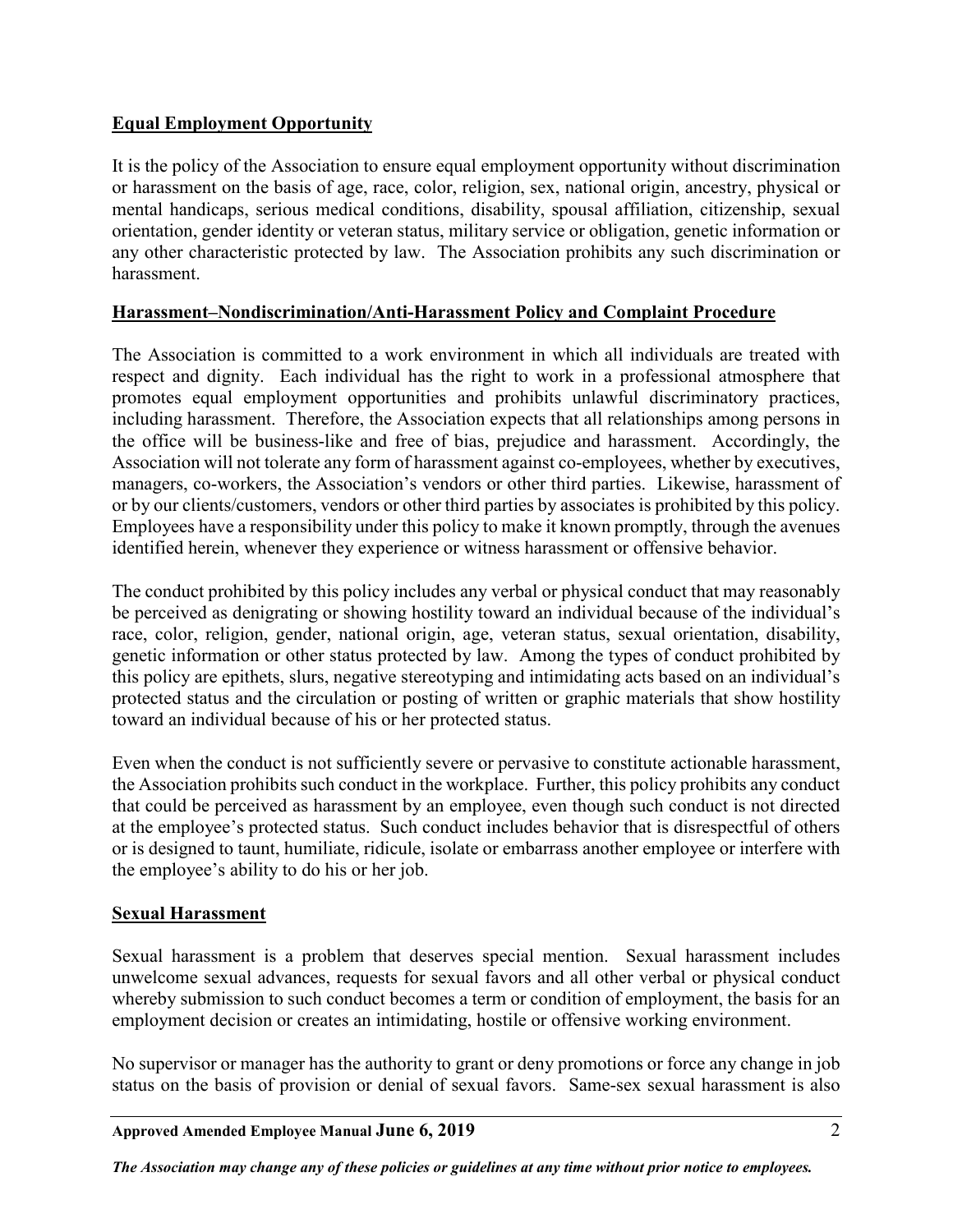specifically prohibited by this policy. Sexual harassment is not limited to explicit demands for sexual favors, but also may include such actions as sexually-oriented kidding, teasing or jokes; repeated offensive sexual flirtations, advances or propositions; obscene or sexually oriented language or gestures; display or circulation of obscene or sexually oriented printed or visual materials and offensive physical contact such as grabbing, patting, pinching or bruising against another's body.

Any hostile conduct based on gender is also forbidden by this policy regardless of whether the individual engaged in the harassment and the individual being harassed are of the same or different genders. This policy forbids harassment based on gender regardless of whether it rises to the level of a legal violation.

#### <span id="page-8-0"></span>**Reporting and Investigation**

Any employee who witnesses or experiences conduct that he or she believes to be inconsistent with this Equal Employment Opportunity policy must report that conduct promptly to his or her manager, any Supervisor, the Executive Director or any member of management. Employees in those situations should take every possible step to make sure that their concerns are reported to one or more of the persons specified above. Only they are authorized to receive and act upon complaints of unlawful harassment or discrimination. This complaint procedure is specifically designed so that employees have a mechanism for bypassing a supervisor he or she believes is engaged in prohibited conduct under this policy. Employees are also expected and encouraged to inform others in the workplace that their conduct is unwelcome or offensive.

All reports describing conduct that is inconsistent with this policy will be promptly and fully investigated. Confidentiality will be maintained to the fullest extent possible given the needs of the investigation. Corrective action will be taken when found appropriate. Violations of this policy, as well as any inappropriate conduct that may be found in investigating reports made under this policy, may result in disciplinary action up to and including termination of employment, even if no unlawful harassment occurred.

Employees who report harassment or discrimination, register a compliant pursuant to this policy or participate in an investigation of harassment or discrimination are protected from any form of retaliation. Intentionally providing false information in a report of harassment may result in disciplinary action up to and including termination.

#### <span id="page-8-1"></span>**Americans with Disabilities Act**

The Association is committed to complying with all applicable provisions of the Americans with Disabilities Act ("ADA") and the Americans with Disabilities Act Amendments Act ("ADAAA") (collectively referred to as "the ADA"). It is the organization's policy not to discriminate against any qualified employee or applicant with regard to any terms or conditions of employment because of such individual's disability or perceived disability so long as the employee can perform the essential functions of the job. Consistent with this policy of non-discrimination, the Association will provide reasonable accommodations to a qualified individual with a disability, as defined by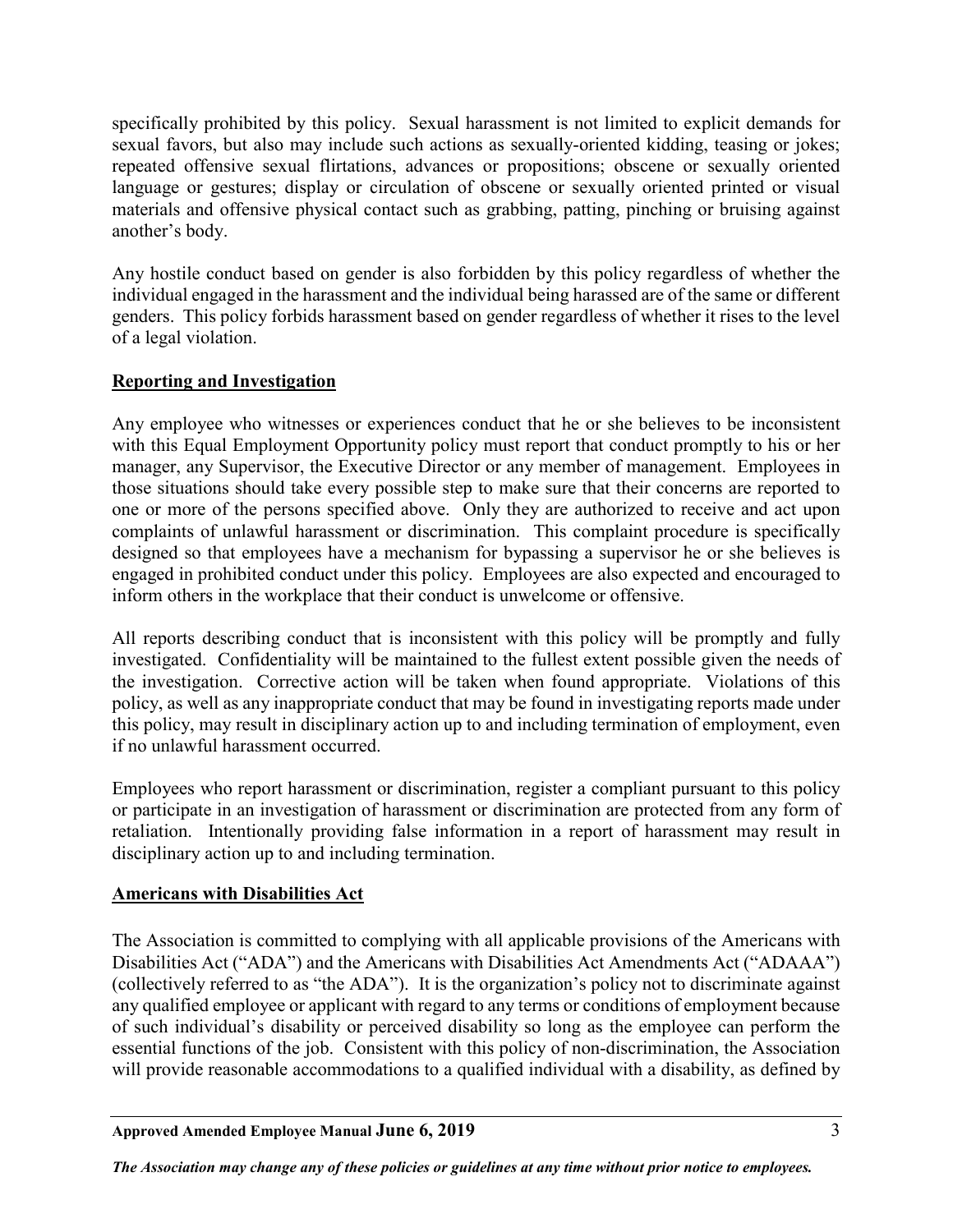the ADA, who has made the Association aware of his or her disability where possible, provided that such accommodation does not constitute an undue hardship on the Association.

Employees with a disability who believe they need a reasonable accommodation to perform the essential functions of their job should contact any member of Management. The Association encourages individuals with disabilities to come forward and request a reasonable accommodation.

On receipt of an accommodation request, any member of management and a supervisor will meet with the employee to discuss and identify the precise limitations resulting from the disability and the potential accommodation that the Association might make to help overcome those limitations.

The Association will determine the feasibility of the requested accommodation considering various factors, including, but not limited to the nature and cost of the accommodation, the availability of tax credits and deductions, outside funding, the Association's overall financial resources and organization and the accommodation's impact on the operation of the Association, including its impact on the ability of other employees to perform their duties and on the Association's ability to conduct business.

The Association will inform the employee of its decision on the accommodation request.

The ADA does not require the Association to make the best possible accommodation, to reallocate essential job functions, or to provide personal use items. An employee or job applicant who has questions regarding this policy or believes that he or she has been discriminated against based on a disability should notify any member of management. All such inquiries or complaints will be treated as confidential to the fullest extent possible.

#### <span id="page-9-0"></span>**No Retaliation**

Consistent with its Equal Employment Opportunity policy, the Association encourages reporting of all perceived incidents of discrimination or harassment. It is the policy of the Association to promptly and thoroughly investigate such reports. The Association prohibits retaliation against any individual who reports discrimination or harassment or participates in an investigation of such reports.

This protection from retaliation is not intended to prohibit supervisors from taking action, including disciplinary action, in the usual scope of their duties and based on valid performancerelated factors. Individuals making complaints must be cautious to avoid baseless allegations; employees who intentionally make false allegations are subject to disciplinary action in accordance with the Association policies.

#### <span id="page-9-1"></span>**Individuals and Conduct Covered**

These Equal Employment Opportunity policies apply to all applicants and employees, whether related to conduct engaged in by fellow employees or by someone not directly connected to the Association (*e.g.*, an outside vendor, consultant or customer).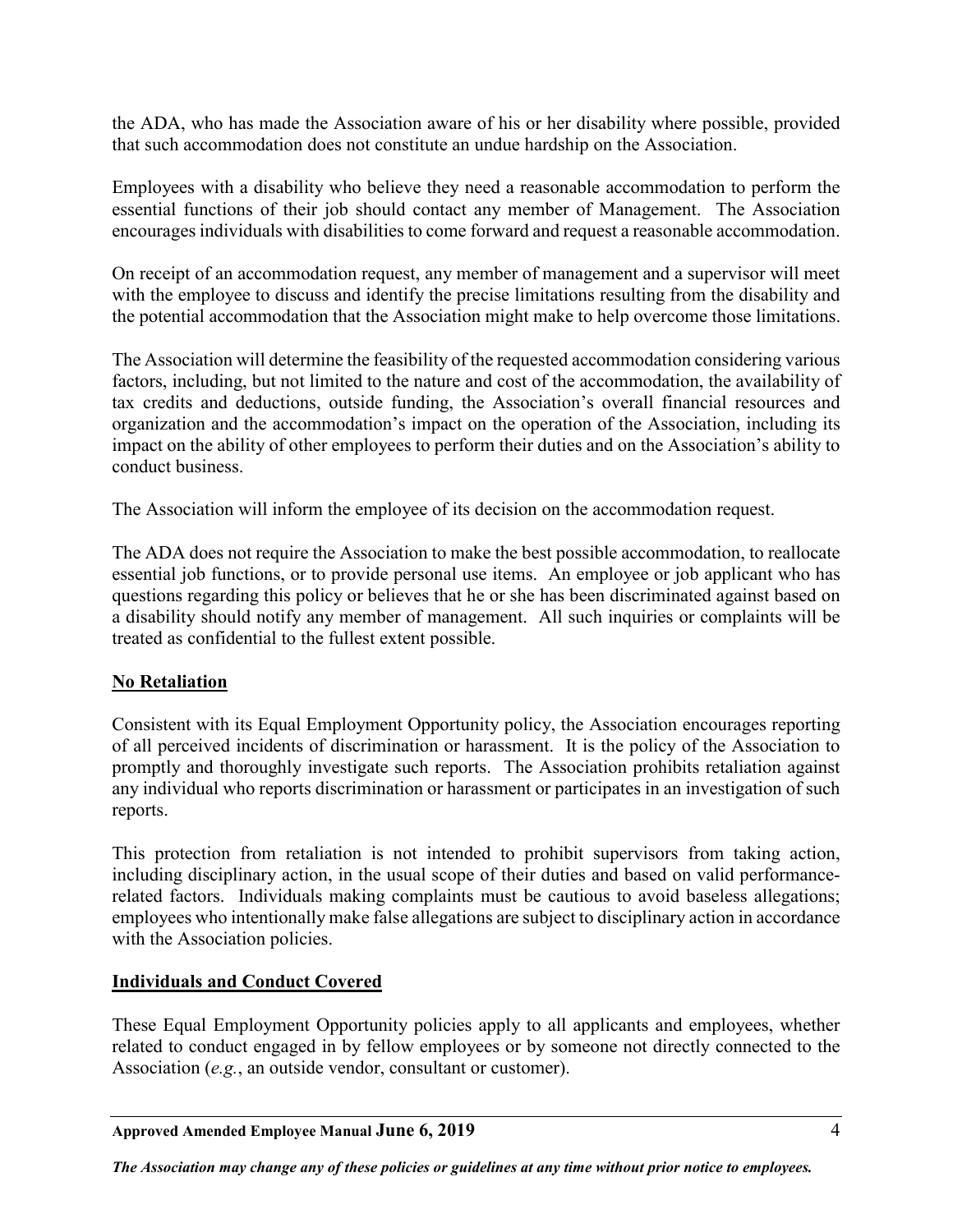Conduct prohibited by these policies is unacceptable in the workplace and in any work-related setting outside the workplace, such as during business trips, business meetings and business-related social events.

# <span id="page-10-0"></span>**IMMIGRATION REFORM AND CONTROL ACT OF 1986**

In compliance with the Immigration Reform and Control Act of 1986 (IRCA), the Association will hire only individuals legally authorized to work in the United States. Therefore, the Association requires that all employees complete the Form I-9 no later than their first day of employment and provide all documentation legally required at that time. Employees working under temporary permits are required to keep their work status current. Whenever employees have any status change affecting their work authorization, they must notify a member of the management team immediately. If an employee is no longer legally able to work in the United States (for exampleexpiration or revocation of permit/visa) the Association can no longer employ him/her.

# <span id="page-10-1"></span>**EMPLOYEE MEDICAL EXAMINATIONS**

All applicants for employment with the Association are required to undergo a pre-employment drug test, alcohol screening, and a background investigation following a contingent offer of employment. A health professional of the Association's choice will perform the drug test and alcohol screening at the Association's expense. Employment is contingent upon satisfactory results of the tests, and investigation.

Operations staff will be required to receive vaccinations as designated by the Association. An employee may be exempted from the vaccination requirement for up to one year on health or religious grounds, upon submission of either: a certificate of a duly licensed physician stating that the current physical condition of the employee is such that immunization would seriously endanger his/her health, or an affidavit or written and signed affirmation from an officer of a recognized religious denomination that the employee is a bona fide member of a religious group whose religious teaching requires reliance upon prayer or spiritual means alone for healing, or does not permit the administration of vaccine or other immunizing agent. The exemption must be renewed each year.

# <span id="page-10-2"></span>**PERSONNEL RECORDS AND PERSONAL DATA CHANGES**

It is important that employee personnel files contain current information regarding each employee. Employees should inform the administration immediately whenever there is a change in personal information such as address, telephone number, marital status, number of dependents, and person(s) to notify in case of emergency, educational accomplishments and other personal data. Employees whose duties include driving shall notify the Association of any changes in medication, citations or changes in driving record in writing. Personnel files are the property of the Association

# <span id="page-10-3"></span>**EMPLOYMENT APPLICATIONS**

The Association relies upon the accuracy of information contained in the employment application, as well as the accuracy of other data presented throughout the hiring process and employment.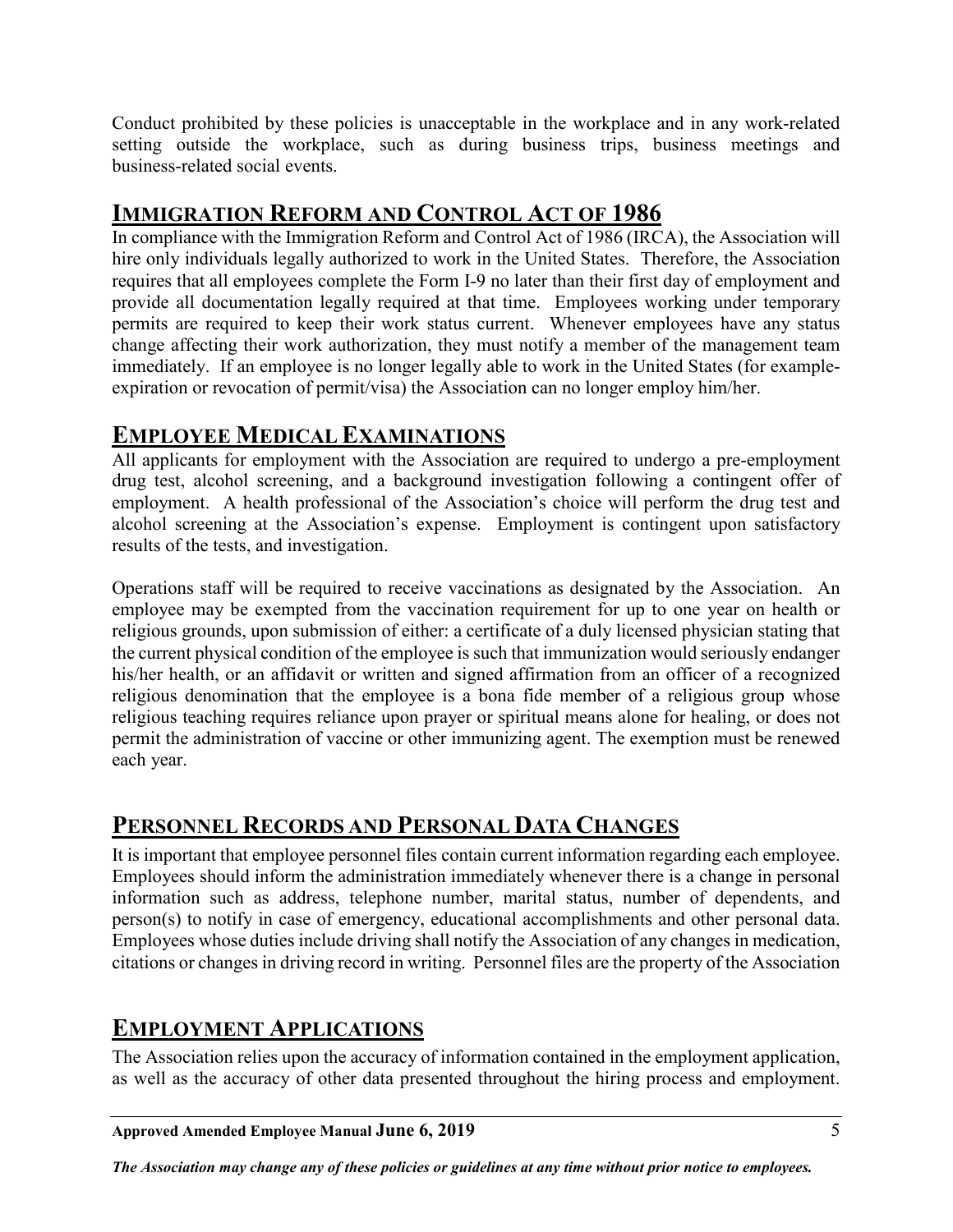Any misrepresentations, falsifications, or material omissions in any of this information or data provided may result in the exclusion of the individual from further consideration for employment or, if the person has been hired, termination of employment.

# <span id="page-11-0"></span>**EMPLOYMENT CATEGORIES**

**Regular Full-Time Employees** are those who are regularly scheduled to work more than thirtytwo (32) hours in a workweek. Such employees are eligible to accrue and use benefits provided herein upon successful completion of any preliminary period(s).

**Part-Time Employees** are those who are hired and regularly scheduled to work thirty-two (32) hours, or less, in a workweek. This category is not eligible for leave or other benefits.

**Temporary or Contract employees** are assigned to work with the Association but are not eligible for any employee benefits and should check with their own employer (the temporary employment agency) with regard to their employers' policies and procedures. This category is not eligible for leave or other benefits.

# <span id="page-11-1"></span>**CONFLICT OF INTEREST POLICY**

A conflict of interest may exist when the interests or potential interests of any director, officer, or employee, or that person's close relative, or any individual, group, or organization to which the person associated with the Association has allegiance, may be seen as competing with the interests of the Association, or may impair such person's independence or loyalty to the Association. A conflict of interest is defined as an interest that might affect, or might reasonably appear to affect, the judgment or conduct of any director, officer or employee in a manner that is adverse to the interests of the Association. This policy is directed not only to Board members and officers, but to all employees of the Association.

There exists between the Association and its board, officers and employees a fiduciary duty that carries with it a broad and unbending duty of loyalty and fidelity. The board, officers and employees have the responsibility of administering the affairs of the Association honestly and prudently and of exercising their best care, skill and judgment for the sole benefit of the Association. Those persons shall exercise the utmost good faith in all transactions involved in their duties, and they shall not use their positions with the Association or knowledge gained there from for their personal benefit. The interests of the Association must have the first priority in all decisions and actions.

Conflicts of interest may arise in the relations of directors, officers and employees with any of the following third parties:

- Persons and firms supplying goods and services to the Association
- Persons and firms from whom the Association leases property and/or equipment
- Persons and firms with whom the Association is dealing or planning to deal in connection with the gift, purchase or sale of real estate, securities or other property
- Competing or affinity organizations
- Donors and others supporting the Association

**Approved Amended Employee Manual June 6, 2019** 6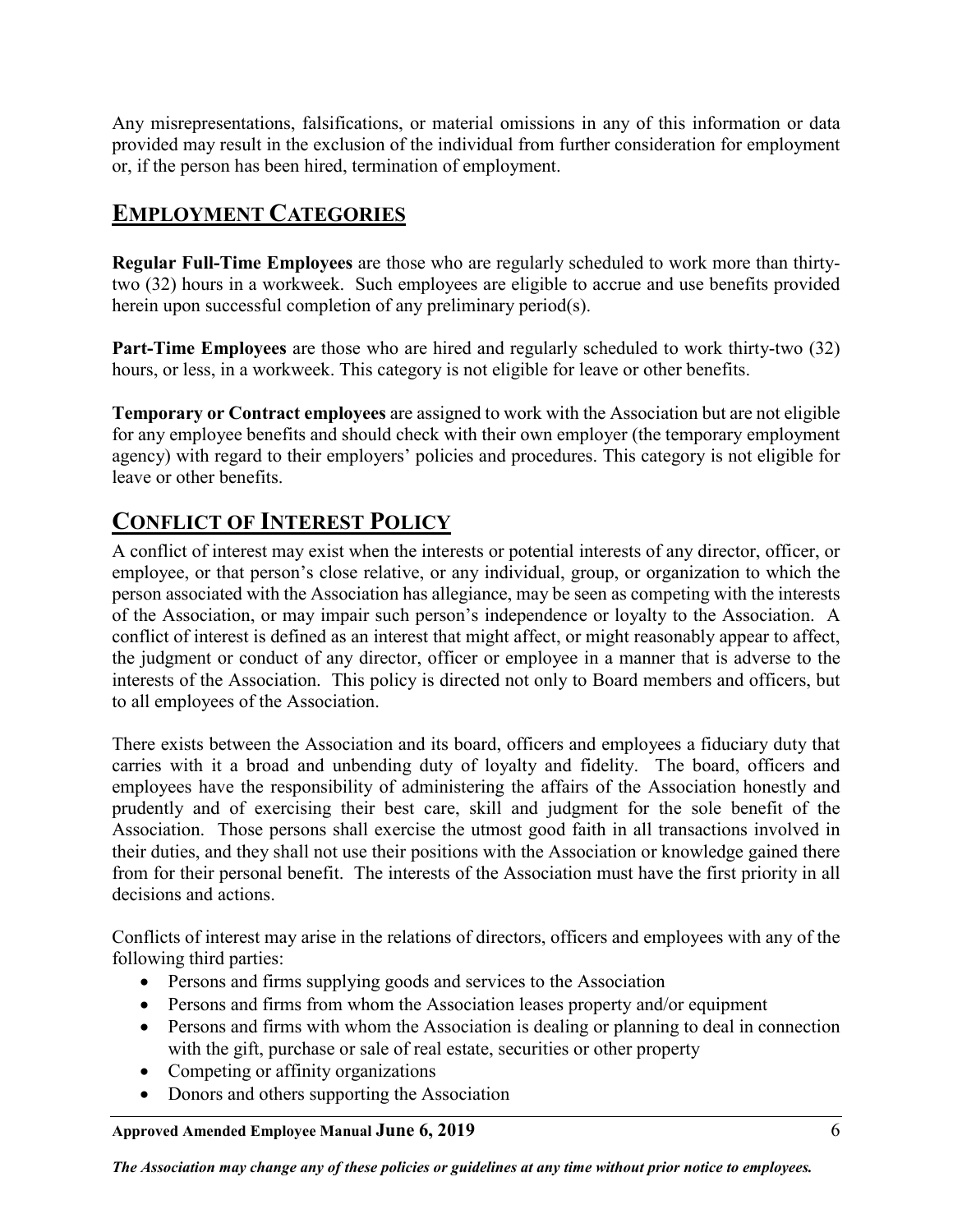- Recipients and grants from the Association
- Agencies, other organizations and associations that affect the operations of the Association
- Family members, friends and other employees

A material conflicting interest may be defined as an interest, direct or indirect, with any persons and firms mentioned above. Such an interest might arise, for example, through:

- Owning stock or holding debt or other proprietary interests of more than 5% in any third party dealing with the Association
- Holding office, serving on the board, participating in management or being otherwise employed (or formerly employed) by any third party dealing with the Association
- Receiving remuneration for services with respect to individual transactions involving the Association
- Using the Association's time, personnel, equipment, supplies or goodwill other than for approved Association activities, programs and purposes
- Receiving personal gifts or loans from third parties dealing with the Association. Receipt of any gift is disapproved except gifts of nominal value that could not be refused without discourtesy. No personal gift of money should ever be accepted.

The areas of conflicting interest listed above and the relations in those areas that may give rise to conflict listed herein are not exhaustive. Conflicts might arise in other areas or through other relations. It is assumed that the trustees, officers and employees will recognize such areas and relation by analogy.

The fact that one of the interests described above exists does not necessarily mean that a conflict exists or that the conflict if it exists is material enough to be of practical importance, or if material that upon full disclosure of all relevant facts and circumstances that it is necessarily adverse to the interests of the Association.

However, the existence of any of the interests described above shall be disclosed on a timely basis and always before any transaction is consummated. It shall be the continuing responsibility of board members, officers and employees to scrutinize their transactions and outside business interests and relationships for potential conflicts and to immediately make such disclosures.

Directors having a conflict of interest with the Association shall notify the Board Chair of such conflict. Employee disclosures should be made to the Executive Director or their designee, who shall determine whether a conflict exists and is material, and if the matters are material, will bring them to the attention of the Board or designated committee.

The Board shall determine whether a conflict exists and is material and in the presence of an existing material conflict, whether the contemplated transaction may be authorized as just, fair and reasonable to the Association. The decision of the Board on these matters will rest in its sole discretion and its concern must be the welfare of the Association and the advancement of its purpose.

**Approved Amended Employee Manual June 6, 2019** 7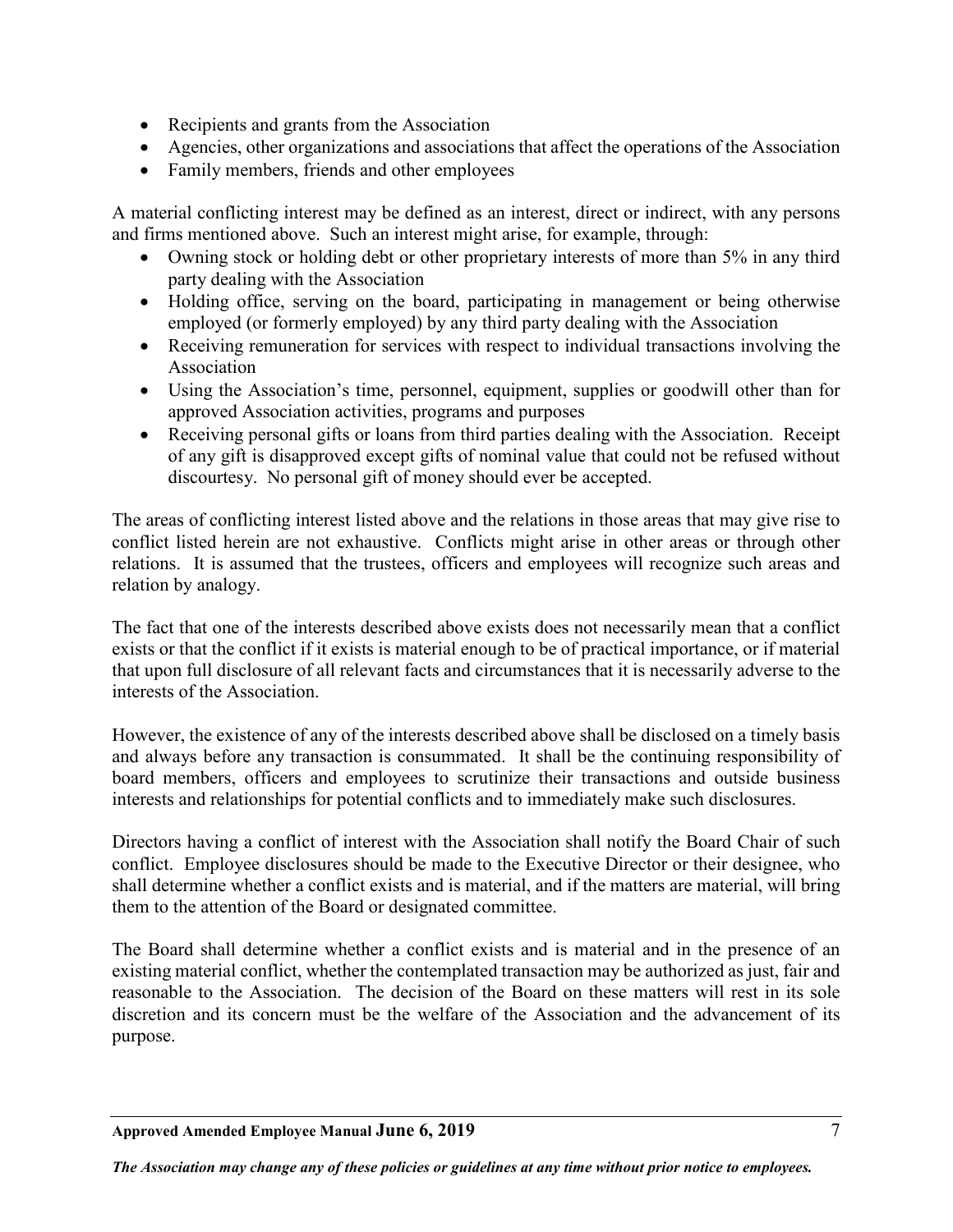The minutes of the next meeting of the Board or its committee shall reflect that the conflict of interest was disclosed, that the interested did not vote.

Transactions with related parties may be undertaken only if all of the following are observed:

- A material transaction is fully disclosed in the audited financial statements of the organization;
- The related party is excluded from the discussion and approval of such transaction;
- A competitive bid or comparable valuation exists; and
- The Association's Board has acted upon and demonstrated that the transaction is in the best interest of the Association.

All employees will be asked to complete a certification upon becoming employed and on an annual basis thereafter regarding agreement with the policy and disclosure of any known conflicts of interest. Likewise, each Director will be asked to complete such a certification of agreement.

# <span id="page-13-0"></span>**SECURITY AND CONFIDENTIAL INFORMATION**

The security of employees, employee property, customer information and Association property is of vital importance to the Association. All employees share responsibility to ensure that proper security is maintained. Any breach of security should be reported promptly to a supervisor or to the Executive Director or their designee.

Association property includes not only tangible property, like computers and equipment, but also intangible property such as information. Of particular importance are proprietary information and confidential information. Proprietary information includes all information obtained by the Association employees during the course of their work. These policies, for example, contain proprietary information. Confidential information is any Association information that is not known generally to the public or industry. Customer information and files, personnel files, computer records, financial and marketing data, formulas and trade secrets are examples of confidential information.

Employees may not disclose or use proprietary or confidential information except as their jobs require. Employees should ensure that no conversation or personal communication, either at or away from work, gives any third-party access to any proprietary or confidential information of the Association. Reasonable precautions shall be used to protect sensitive information that is transmitted utilizing the Association's services and to protect the Association's and client/customer's information by adhering to the following:

- Employees may only access employee/customer information that is essential to the performance of job specific responsibilities.
- Employees are not authorized to access, utilize, discuss, copy, distribute or retain any employee or customer information that is not necessary for the performance of specific job responsibilities.
- No employee or customer information of any nature should be visible to other office personnel who do not share job functions.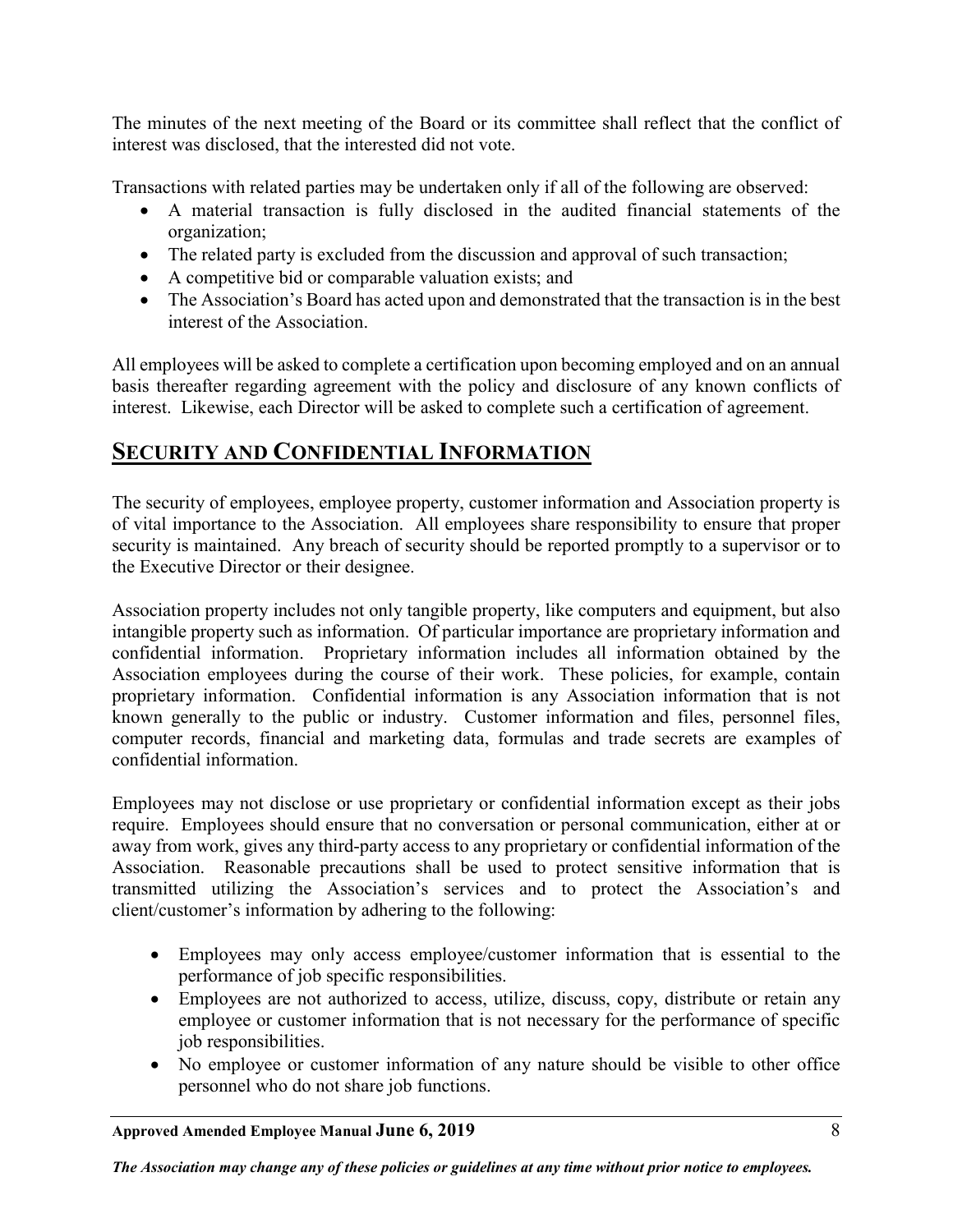- No personally identifiable employee or customer information should be left unattended or left visible on an employee's workstation or computer monitor when the employee is not present.
- Employees should not divulge any other employee's or customer's information of any nature to any third party, unless directed to do so by the employee whose information is requested.
- Employees must shred any printed personal employee or customer information and it should not be disposed of in common trash containers.
- Employees may never remove any employee or customer files or information from the Association's offices without the express permission of the Executive Director.
- Employees must ensure that customers calling to inquire about their information are able to provide information that clearly establishes their identity before giving them any information.

Nothing in this policy should be construed or interpreted to restrict an employee's rights under Section 7 of the National Labor Relations Act. Any employee with questions about this policy may seek the advice of a supervisor, the Executive Director or their designee. Employees who have remote access privileges are governed by these same security policies. Anyone who violates these policies may be subject to discipline, discharge and/or legal action.

# <span id="page-14-0"></span>**PERFORMANCE EVALUATIONS**

Supervisors and employees are strongly encouraged to discuss job performance and goals on an informal, day-to-day basis. Formal performance evaluations are conducted on an annual basis, at the end of each fiscal year and as scheduled by the supervisor. This period, allows the supervisor and the employee to discuss the job responsibilities, standards, and performance requirements of the position.

# <span id="page-14-1"></span>**EMPLOYEE BENEFITS**

#### <span id="page-14-2"></span>**Vacation Leave Benefits**

Vacation Leave, which is time off with pay, is available to regular, full-time employees.

The amount of paid vacation time employees receives each year increases with the length of their employment as shown in the following schedule:

- Before five (5) years of eligible service, the employee is entitled to accrue ten (10) vacation days each year.
- After five  $(5)$  years of eligible service, the employee is entitled to accrue fifteen  $(15)$ vacation days each year.
- After eleven (11) years of eligible service, the employee is entitled to accrue twenty (20) vacation days each year.

Vacation leave accrues each pay period, at the rate applicable to the employee. For example, an employee with less than five (5) years of eligible service will accrue vacation leave at the rate of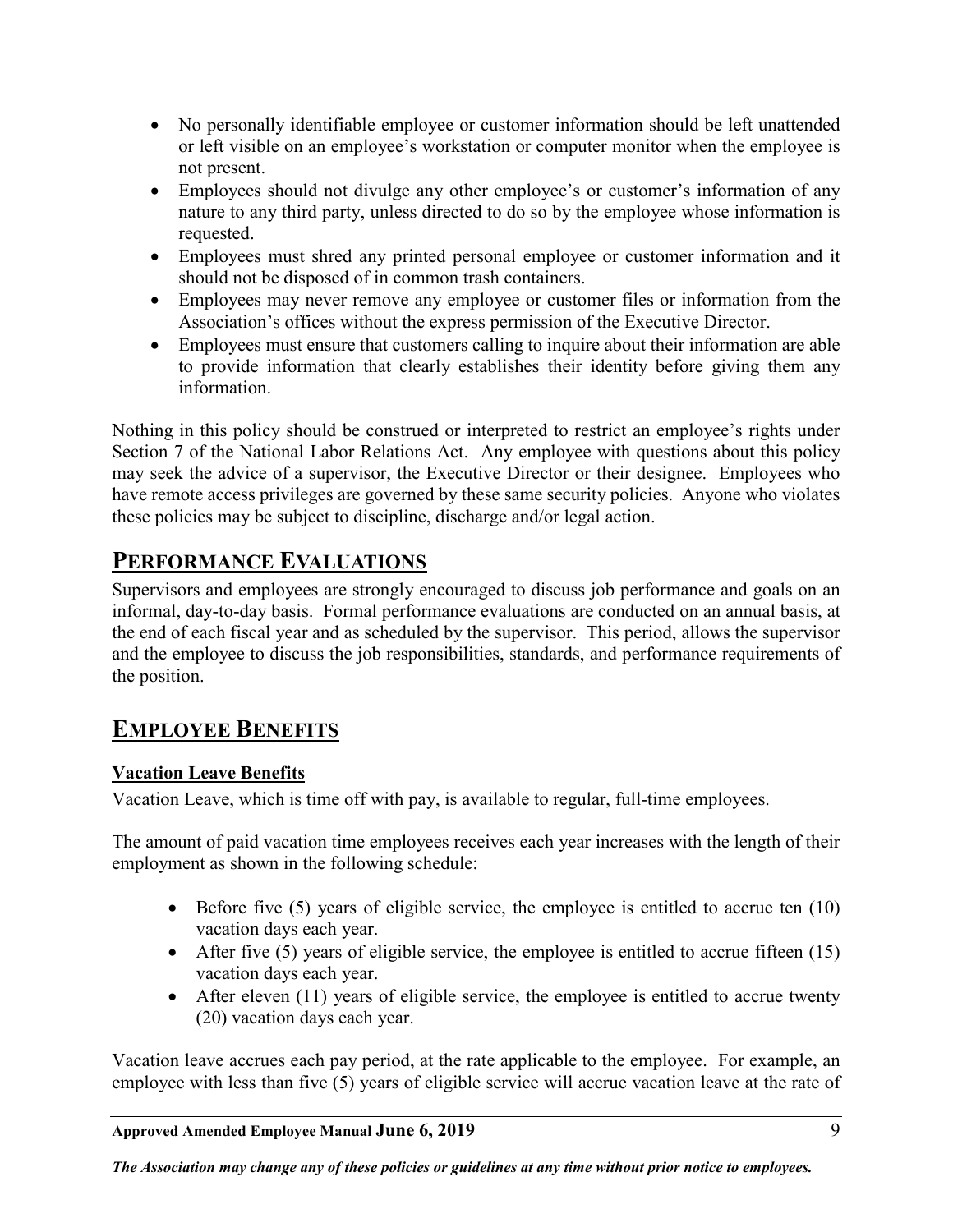3.0769 hours per pay period. After five (years) of eligible service, leave will accrue at a rate of 4.6154 hours per pay period. After eleven (11) years of eligible service, leave will accrue at a rate of 6.1538 hours per pay period. Maximum accrual of annual leave shall amount to no more than 80 hours plus that amount earned in the current leave year. All annual leave accrued in excess of 80 hours at the completion of the leave year will be forfeited without compensation to the employee. Upon termination of employment, the Association will compensate an employee for unused accrued vacation leave up to a maximum of 80 hours, at the hourly rate applicable to that employee at the time of termination, unless the employee has failed to complete one year of service.

Employees can request use of vacation leave after it is earned and accrued, except that a new employee cannot use accrued vacation leave until after one full year of full-time employment. Paid vacation time can be taken in minimum increments of one hour. To take vacation time off, employees should request vacation three (3) days in advance of the time to be taken, for approval from their supervisor(s). Employee annual leave requests will be reviewed based on a number of factors, including business needs and staffing requirements. Employees are encouraged to take accrued vacation leave within their benefit year.

Vacation Leave is paid at the employee's base pay rate at the time of vacation. It does not include overtime.

For any employee who has accrued unused vacation benefits prior to adoption of this policy, the accrued time shall remain available to the employee. For supervisors, approval of requested vacation leave must be obtained from the Executive Director. The Executive Director must get approval from the Board Designee.

#### <span id="page-15-0"></span>**Holidays**

The Association will grant holiday time off to all employees on the holidays listed below:

- New Year's Day (January 1)
- Martin Luther King Day (Third Monday in January)
- President's Day (Third Monday in February)
- Memorial Day (Last Monday in May)
- Independence Day (July 4)
- Labor Day (First Monday in September)
- Veterans' Day (November 11)
- Thanksgiving (Fourth Thursday of November)
- Day after Thanksgiving (Fourth Friday of November)
- Christmas Eve (December 24)
- Christmas (December 25)

The Association will grant paid holiday time off to regular full-time employees. Holiday pay will be calculated based on the employee's regular time pay rate (as of the date of the holiday) multiplied by the number of hours the employee would otherwise have worked on that day. To be eligible for holiday pay, employees must work the last scheduled day immediately preceding and the first scheduled day immediately following the holiday.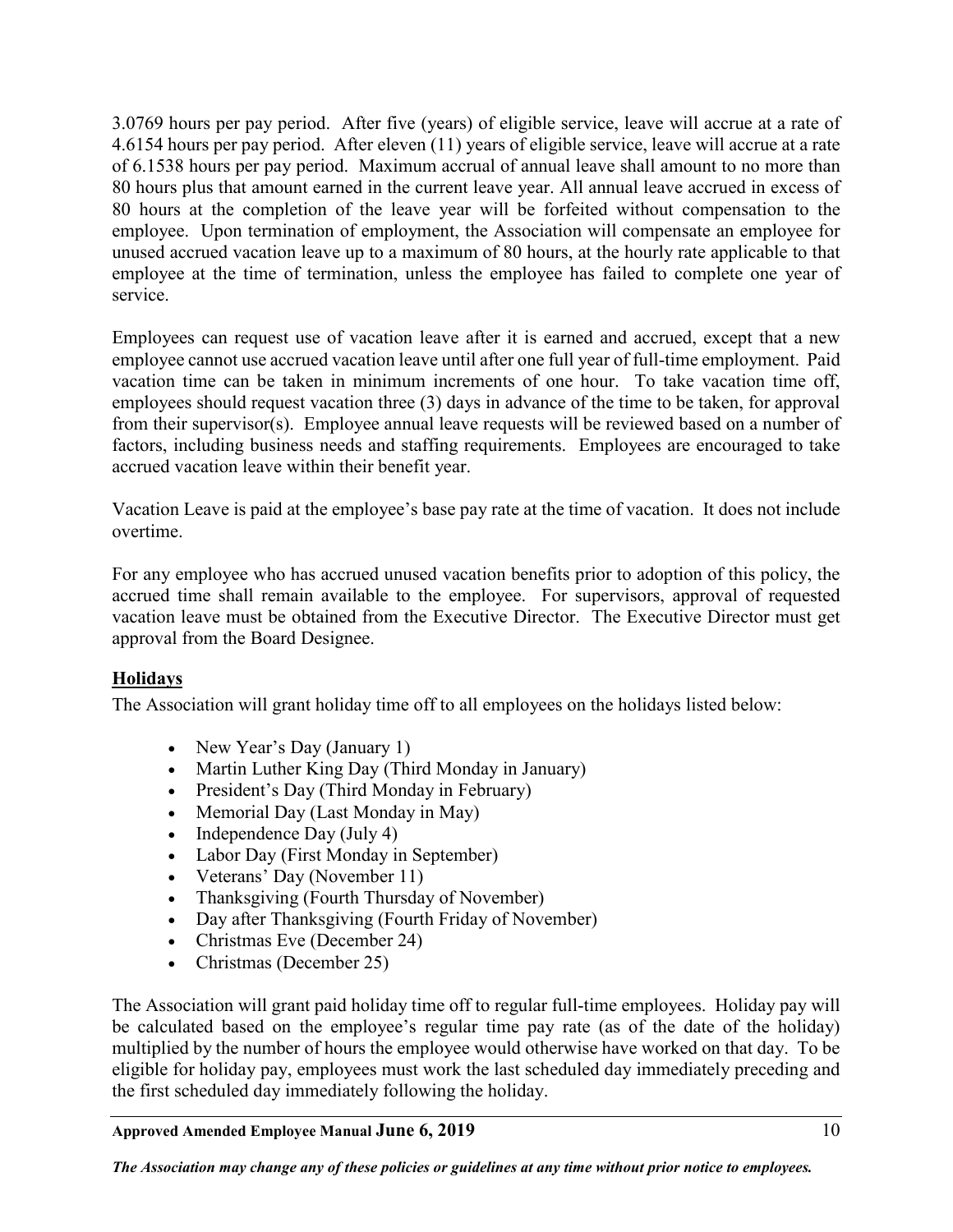A recognized holiday that falls on a Saturday will be observed on the preceding Friday. A recognized holiday that falls on a Sunday will be observed on the following Monday. Paid time off for holidays will be counted as hours worked for the purposes of determining whether overtime pay is owed.

- Holiday time off in conjunction with vacation leave is allowed provided:
	- 1. An employee submits a written request two (2) weeks prior to the holiday and receives supervisory approval;
	- 2. A verified emergency occurs affecting the health and welfare of an immediate family member. (The Association defines immediate family as the employee's spouse, parent, child, sibling, employee's spouse's parent, child or sibling; the employee's child's spouse; grandparents or grandchildren; stepfather, stepmother, or stepchildren, or any in-law at any of these levels.)
- Management may approve an employee's request to take holiday time off in conjunction with vacation leave, depending on the needs of the Association.
- Holiday pay in conjunction with sick leave qualifies only if sick leave is verified with a physician's statement.

#### <span id="page-16-0"></span>**Workers' Compensation Insurance**

The Association provides comprehensive workers' compensation insurance at no cost to employees; the insurance generally covers injuries or illnesses sustained in the course of employment that requires medical, surgical, or hospital treatment. Employees who sustain work related injuries or illnesses should inform their supervisor immediately. **No matter how minor an on-the-job injury may appear, it is important that it be reported immediately.**

Eligible employees may be allowed to use accrued benefits combined with worker's compensation insurance benefits, if the employee's regular rate of pay is not exceeded.

#### <span id="page-16-1"></span>**Sick Leave**

The Association provides paid sick leave to regular full-time employees for periods of temporary absence from work due to illness or injuries. Sick leave may be used when an employee is genuinely ill. Any employee who reports for work and who is, in the judgment of a supervisor, too ill to work or endangers the health of customers or other employees may be sent home by a supervisor; the employee must use the employee's available, accrued sick leave will be considered as "leave without pay" or will be required to use vacation leave if the employee has no accrued sick leave at that time.

An employee will accrue sick leave at the rate of one day per full month of full-time employment service. Sick leave will be credited to an employee's sick leave account at the end of each month. Sick leave can only be used with appropriate notification to the employee's supervisor. A new employee accrues sick leave from the first date of employment but cannot use accrued sick leave unless and until the employee has completed ninety calendar days of full-time employment.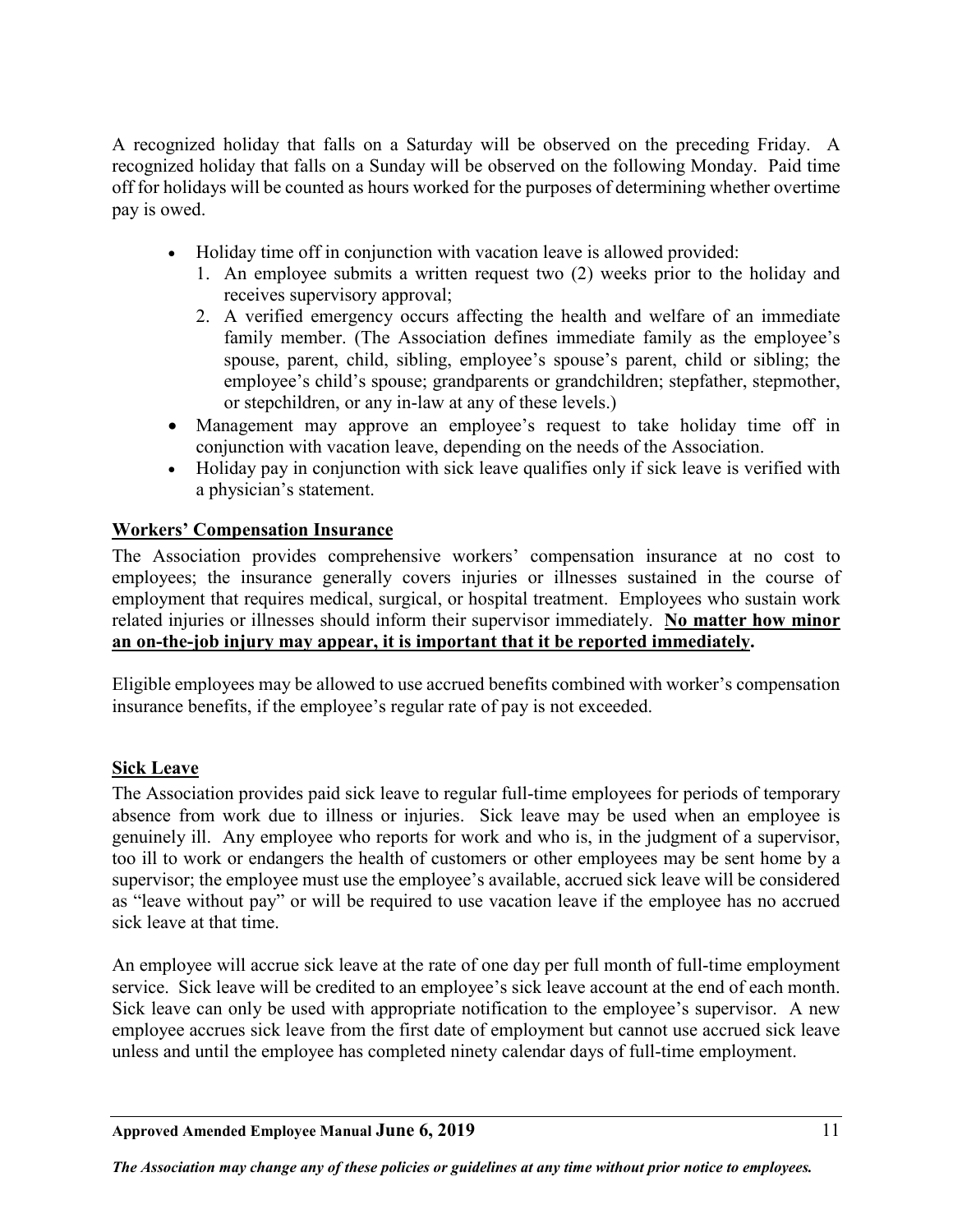Paid sick leave can be used in minimum increments of one hour. Eligible employees may use sick leave for an absence due to their own illness or injury and may use sick leave to attend to an immediate family member.

The Association defines immediate family as the employee's spouse, parent, child, sibling, employee's spouse's parent, child or sibling; the employee's child's spouse; grandparents or grandchildren; stepfather, stepmother, or stepchildren, or any in-law at any of these levels.

Employees who are unable to report to work due to illness or injury should notify their direct supervisor and/or the designees before the scheduled start of their workday if possible but no later than fifteen (15) minutes before the start of the workday. The direct supervisor must also be contacted before the start of each additional day of absence. If an employee is absent for three or more consecutive days due to illness or injury, a physicians' statement must be provided verifying the illness or injury which prevented the employee from working and its beginning and expected ending dates. Such verification may be requested for other sick leave absences as well (i.e., sick leave used in conjunction with holidays, vacation, or weekends) and may be required as a condition to receiving paid sick leave. Before returning to work from a sick leave absence of three (3) calendar days or more, an employee must provide a physician's verification that he or she may safely return to work.

Benefits will be calculated based on the employee's base pay rate at the time of absence.

Sick leave is intended solely to provide income protection in case of illness or injury. The employee may be required to provide proof of illness by a physician

Whenever an employee has been absent from duty because of an injury off the job or prior to the onset of workers' compensation coverage, or has been absent from duty for three (3) or more consecutive workdays, employee shall present to his supervisor a written statement from a physician confirming the employee's ability to return to his/her regular job duties, or setting forth any limitations on his/her ability to work. The Health Provider shall notify the employee's supervisor of any limitations on the employee's ability to work and the supervisor shall determine if any work is available consistent with the physical limitations.

An employee may use sick leave for his/her own illness or to visit a doctor, laboratory or other medical facility and may also use sick leave to stay home and care for a an immediate family member. Supervisors may require a physician's statement or request that other care giving arrangements be made. *When an employee becomes ill while on annual leave, sick leave can be substituted for annual leave only upon presentation of a physician's written statement.*

An individual employee's unused sick leave may be accumulated up to 480 accrued hours. Sick leave beyond 480 hours is lost if not used. Accrued sick leave balances may be carried over from calendar year to calendar year, but never in excess of 480 accrued hours. No payment for accumulated unused sick leave will be made by the Association.

#### <span id="page-17-0"></span>**Time Off to Vote**

**Approved Amended Employee Manual June 6, 2019** 12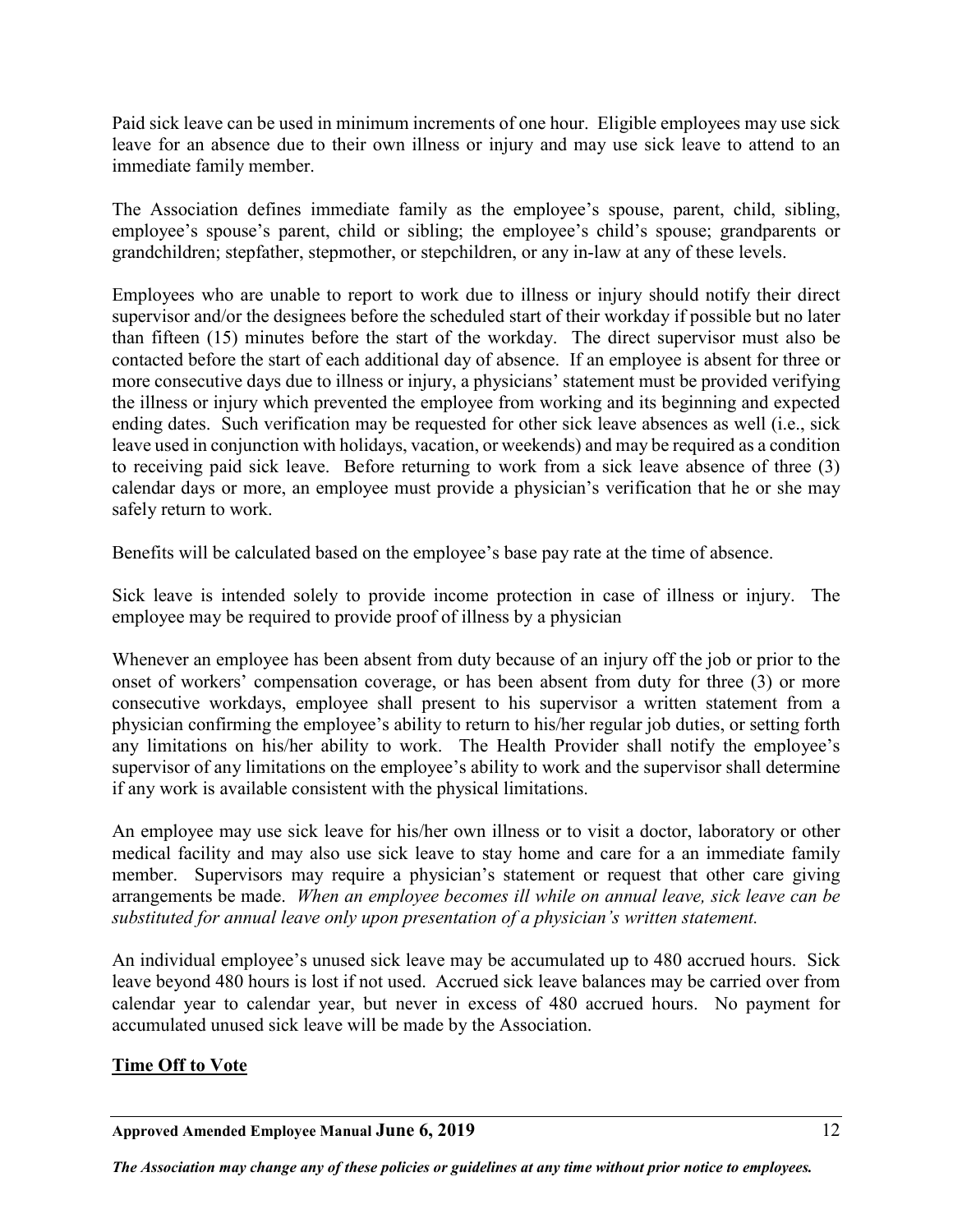The Association encourages employees to fulfill their civic responsibilities by participating in elections. Generally, employees are able to find time to vote either before or after their regular work schedule. If employees because of their work schedules are unable to vote in an election, the Association will grant an appropriate amount of time off work for the employee to vote. Employees whose work day begins within two hours of the polls opening and ends less than three hours before polls close, are entitled to up to two paid hours leave to vote. The Association can set the time for leave to vote.

#### <span id="page-18-0"></span>**Bereavement Leave**

Full-time employees who wish to take time off due to the death of an immediate family member should notify their supervisor immediately.

• Up to three (3) days of paid bereavement leave is allowed by the Executive Director as necessary for such bereavement leave.

Bereavement Leave pay is calculated based on the base pay rate at the time of absence.

Bereavement leave for the death of an immediate family member will normally be granted unless there are unusual business needs or staffing requirements. Employees may use, with their supervisors' approval, two (2) days of any available paid leave for additional time off as necessary.

The Association defines immediate family as the employee's spouse, parent, child, sibling, employee's spouse's parent, child or sibling; the employee's child's spouse; grandparents or grandchildren; stepfather, stepmother, or stepchildren, or any in-law at any of these levels.

The Association may require reasonable proof, satisfactory to the Association, of the death of an immediate family member.

# <span id="page-18-1"></span>**FAMILY AND MEDICAL LEAVE ACT**

#### <span id="page-18-2"></span>**Medical Leave**

The Association provides medical leaves of absence without pay to eligible employees who are temporarily unable to work due to a serious health condition of disability apart from an injury on the job. For purposes of this policy, serious health conditions or disabilities include inpatient care in a hospital, hospice, or residential medical care facility; continuing treatment by a health care provider; and temporary disabilities associated with pregnancy, childbirth, and related medical conditions.

Regular Full-Time Employees are eligible to request medical leave as described in this policy:

Eligible employees should make requests for medical leave to their supervisors at least thirty (30) days in advance of foreseeable events and as soon as possible for unforeseeable events.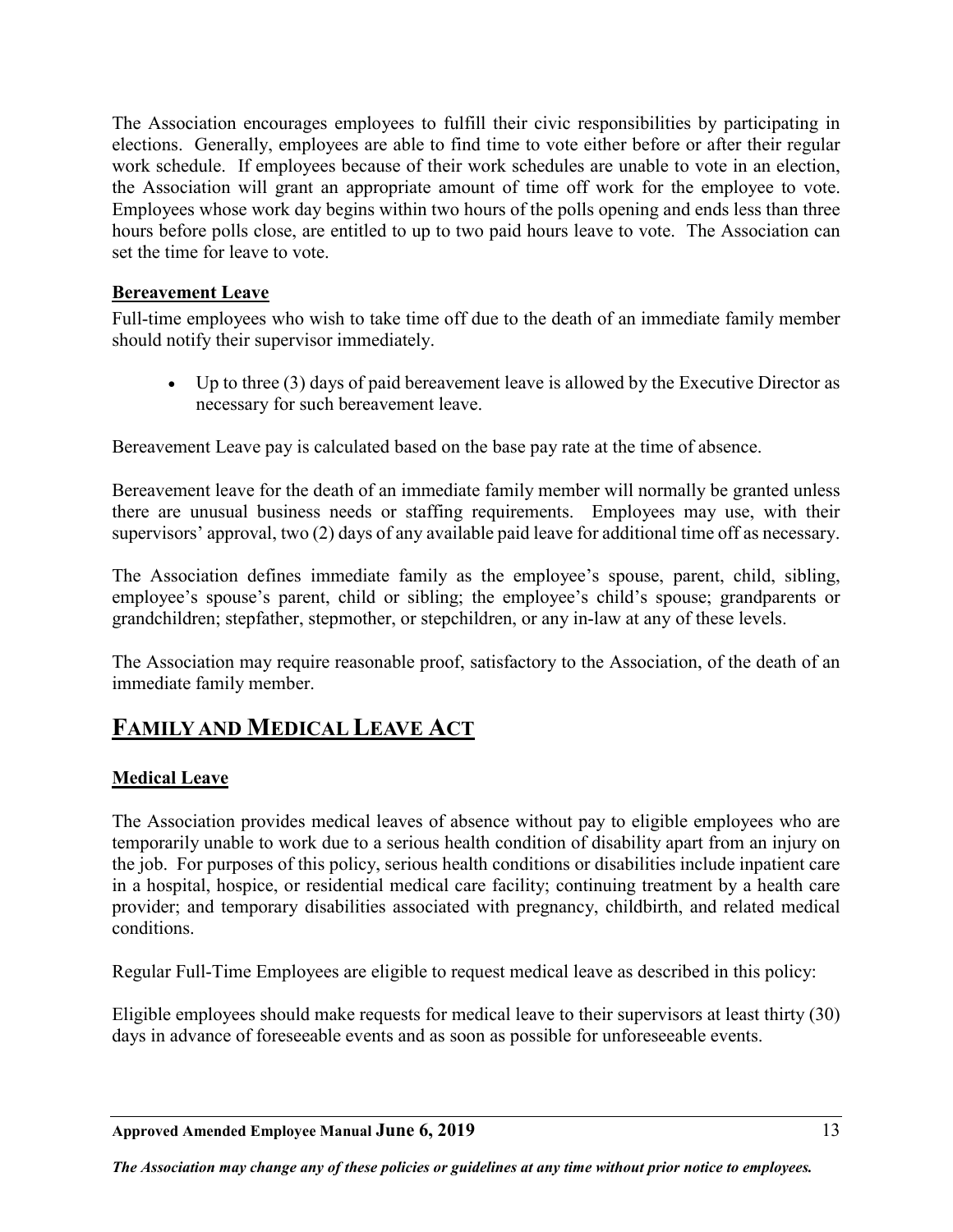A health care provider's statement must be submitted verifying the need for medical leave and its beginning and expected ending dates. Any changes in this information should be promptly reported to the Association. Employees returning from medical leave must submit a health care provider's verification of their fitness to return to work.

Eligible employees who are granted a medical leave for the period of the disability, may use up to a maximum of sixty (60) days of sick leave (i.e., 480 hours of sick leave) and/or any accrued vacation time. Any combination of medical leave and family leave may not exceed this maximum limit. If the initial period of approved absence proves insufficient, consideration will be given to a request for an extension. Employees will be required to first use any accrued paid leave time before taking unpaid medical leave.

Employees who sustain work-related injuries are eligible for a medical leave of absence for the period of disability in accordance with all applicable laws covering occupational injuries.

Subject to the terms, conditions, and limitations of the applicable plans, health insurance will be provided by the Association until the end of the first full month of medical leave. Provided employees are not on accrued paid time off, employees will become responsible for the full costs of the medical insurance if they wish coverage to continue. When the employee returns from medical leave, the Association according to the applicable plans will again offer health insurance through its group plan.

So that an employee's return to work can be properly scheduled, an employee on medical leave is requested to provide the Association with at least two weeks advance notice of the date the employee intends to return to work. When a medical leave ends, the employee may be reinstated to the same position, if it is available, or to an equivalent position for which the employee is qualified.

If an employee fails to return to work on the agreed upon return dates, the Association will assume that the employee has resigned. The employee shall be notified by certified mail at the current residential address on record in the personnel file.

#### <span id="page-19-0"></span>**Family Leave**

Under the Family and Medical Leave Act (FMLA), the Association provides family leaves of absence without pay to eligible employees who wish to take time off from work duties due to a serious health condition, to fulfill family obligations relating directly to childbirth, adoption, or placement of a foster child; or to care for a child, spouse or parent with a serious health condition. A serious health condition means an illness, injury, impairment, or physical or mental condition that involves inpatient care in a hospital, hospice, or residential medical care facility; or continuing treatment by a health care provider. Leave will also be granted for qualifying exigencies arising out of the fact that the employee's spouse, son, daughter, or parent is a military member on covered active duty, or called to active duty status, and deployed to a foreign country as a member of the Regular Armed Forces, the National Guard or Reserves.

An eligible employee who is a spouse, son, daughter, parent, or next of kin of a current member of the Armed Forces, including the National Guard or Reserves, with a serious injury or illness

**Approved Amended Employee Manual June 6, 2019** 14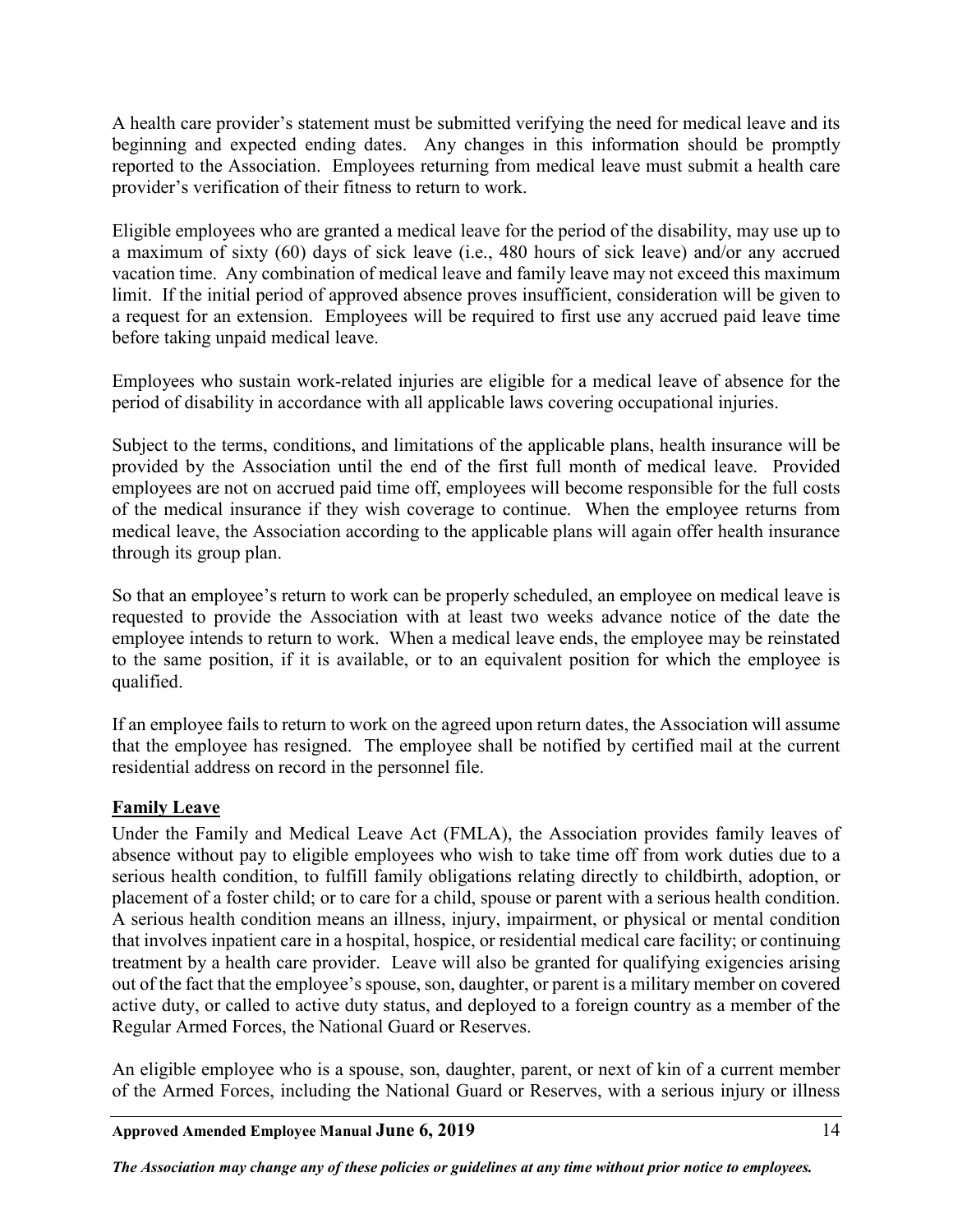will be granted up to a total of 26 workweeks of unpaid leave during a single 12-month period to care for the service member.

An employee is eligible for FMLA leave if the employee has worked for the Association at least 12 months and has at least 1,250 hours of service for the Association over the past 12 months.

All requirements of the FMLA and its regulations must be met by the requesting employee for any FMLA leave.

An eligible employee should make a written request for family leave to the employee's supervisor at least thirty (30) days in advance of foreseeable events and as soon as possible for unforeseeable events. Requests will be presented to the Executive Director for final approval.

Eligible employees may request up to a maximum of twelve (12) weeks of family leave within any twelve (12) month period. Any combination of family leave and medical leave may not exceed this maximum limit. If this initial period of absence proves insufficient, consideration will be given to a written request for a single extension of no more than ten (10) calendar days. Employees will be required to first use any accrued paid leave time before taking unpaid family leave.

The Association will continue to provide existing health insurance for an employee while the employee is on approved family leave. The employee will continue to be responsible for any premiums that are currently not being paid by the employer. In some instances, the Association may recover premiums it paid to maintain health coverage for an employee who fails to return to work following FMLA leave.

So that an employee's return to work can be properly scheduled, an employee on family leave is requested to provide the Association with at least two weeks advance notice of the date the employee intends to return to work. When family leave ends, the employee may be reinstated to the same position, if it is available, or to an equivalent position for which the employee is qualified.

If an employee fails to return to work on the agreed upon return date, the Association will assume that the employee has resigned. The employee shall be notified by certified mail at the current residential address on record in the personnel file.

If there is any inconsistency between the FMLA provisions of this Handbook and the FMLA itself, or its regulations, the FMLA and FMLA regulations will control.

#### <span id="page-20-0"></span>**Military Leave**

A military leave of absence will be granted to employees who are absent from work because of service in the U.S. uniformed services in accordance with the Uniformed Services Employment and Reemployment Rights Act (USERRA). Advance notice of military service is required, unless military necessity prevents such notice or it is otherwise impossible or unreasonable.

Employees will receive partial pay for two-week training assignments and shorter absences. Upon presentation of satisfactory military pay verification data, employees will be paid the difference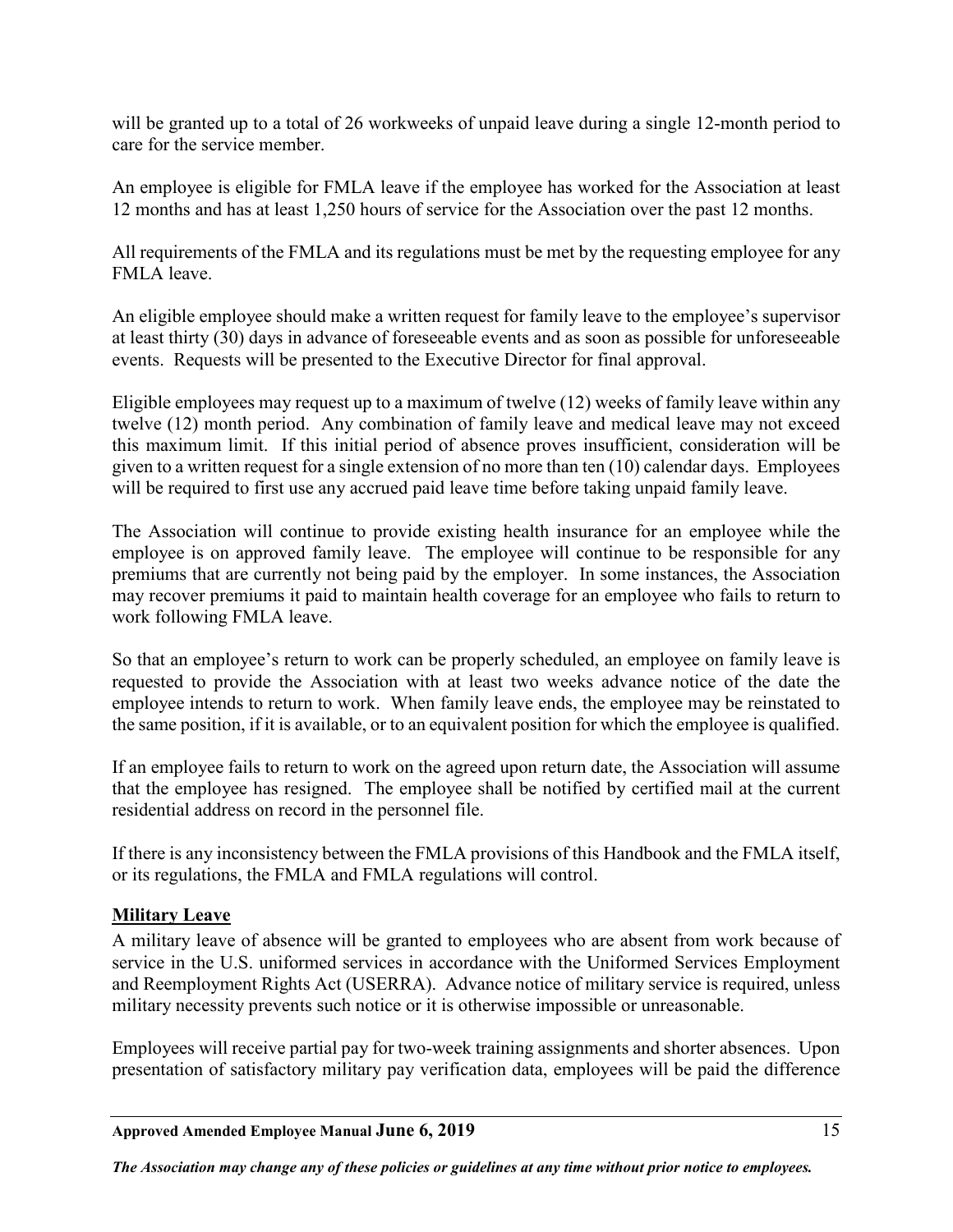between their normal base compensation and the pay (excluding expense pay) received while on military duty.

The portion of any military leaves of absence more than two weeks will be unpaid. However, employees may use any available paid time off (i.e., vacation or compensatory) for the absence.

Vacation, sick leave, and holiday benefits will continue to accrue during a military leave of absence.

Employees on military leave for up to thirty (30) days are required to return to work for the first regularly scheduled shift after the end of service, allowing reasonable travel time. Employees on longer military leave must apply for reinstatement in accordance with USERRA and all applicable state laws.

Employees returning from military leave will be placed in the position they work have attained had they remained continuously employed or a comparable one depending on the length of military service in accordance with USERRA. They will be treated as though they were continuously employed for purposes of determining benefits based on length of service.

#### **Employee requests for Medical, Family, or Military leave are subject to approval of the Executive Director.**

#### <span id="page-21-0"></span>**Pregnancy-Related Absences**

The Association will not discriminate against any employee who requests an excused absence for medical disabilities associated with pregnancy. Such leave requests will be evaluated according to the medical leave policy provisions outlined in this Handbook and all applicable federal and state laws.

Requests for time off associated with pregnancy and/or childbirth, such as bonding and childcare, not related to medical disabilities for those conditions will be considered in the same manner as other requests for unpaid family medical leave.

# <span id="page-21-1"></span>**HEALTH INSURANCE**

The Association makes available to Regular Full-Time Employees and their dependents medical, vision and dental insurance benefits. Medical health insurance benefits shall be available the first of the following month after 60 calendar days of full time employment

The insurance premium for the Association's Medical Health Insurance Plan for the Employees is paid by the Association. An eligible employee who wants Health Insurance for his/her dependents will be required to pay the premium of such coverage.

Eligible employees participate in the health insurance plan subject to all terms and conditions of the agreement between the Association and the insurance carrier(s).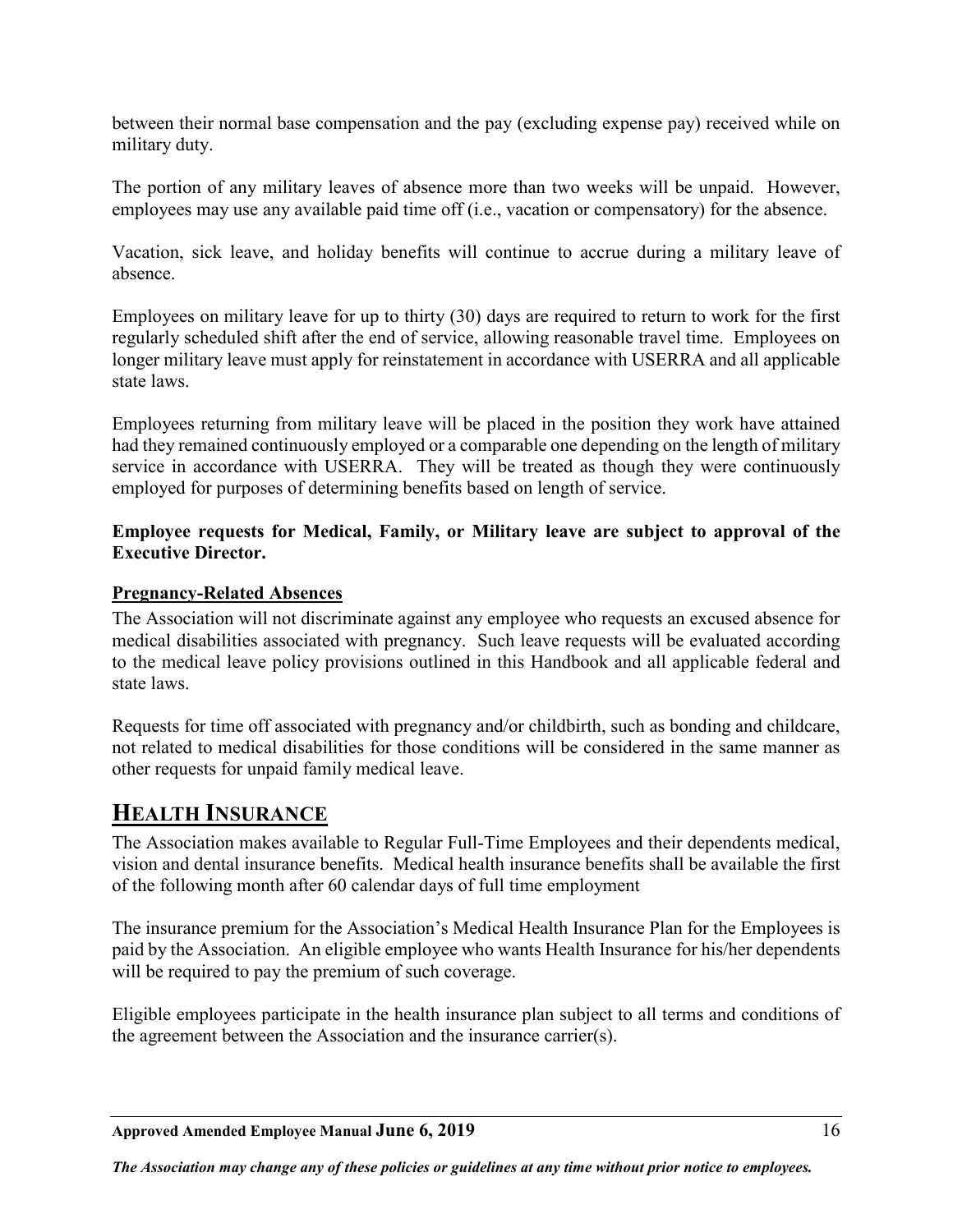Details of the health insurance plan and information on the cost of coverage will be provided in advance of enrollment. The Executive Director or their designee will provide information about health insurance benefits.

#### <span id="page-22-0"></span>**Vision**

Details of the vision plan and information on the cost of coverage will be provided in advance of enrollment. The Executive Director or their designee will provide information about vision benefits.

#### <span id="page-22-1"></span>**Dental**

Details of the dental plan and information on the cost of coverage will be provided in advance of enrollment. The Executive Director or their designee will provide information about dental benefits.

The cost of this insurance and the contribution to that, if any, by the Association may change periodically with notice to the employee.

# <span id="page-22-2"></span>**LIFE INSURANCE**

Accidental Death and Dismemberment (AD&D) insurance coverage is provided to Regular Full-Time Employees as part of the Association's basic life insurance plan.

Employees will participate in the life insurance plan subject to all terms and conditions of the agreement between the Association and the insurance carrier.

Details of the basic life insurance plan including benefit amounts are described in the Summary Plan Description provided to eligible employees. The Executive Director or their designee will provide information about life insurance benefits and the cost to the covered employee of securing such benefits. The cost of life insurance may change periodically with notice to the employee.

# <span id="page-22-3"></span>**JURY DUTY**

The Association encourages employees to fulfill their civic responsibility by honoring the call to jury duty when required. An employee in a regular full-time position, who is ordered to serve on a jury, shall be allowed the necessary time to be absent from work at his/her regular pay, provided he/she turns over any fee received for jury duty to the Association. Upon presentation of a jury duty subpoena or notice issued by the appropriate court, the Association will convert the employee's usual shift to a regular, five (5) day Monday through Friday (forty (40) hours per week) shift during the period of time they are subject to reporting to the court for jury duty. The employee may be required to work standby or weekends. Employees are expected to report for work whenever the court schedule permits.

# <span id="page-22-4"></span>**EDUCATIONAL ASSISTANCE**

The Association may reimburse tuition costs for Regular Full-Time employees, on the active payroll and who are performing their job satisfactorily. The Employee must maintain a "B" or better on all courses taken in order to be eligible for reimbursement.

**Approved Amended Employee Manual June 6, 2019** 17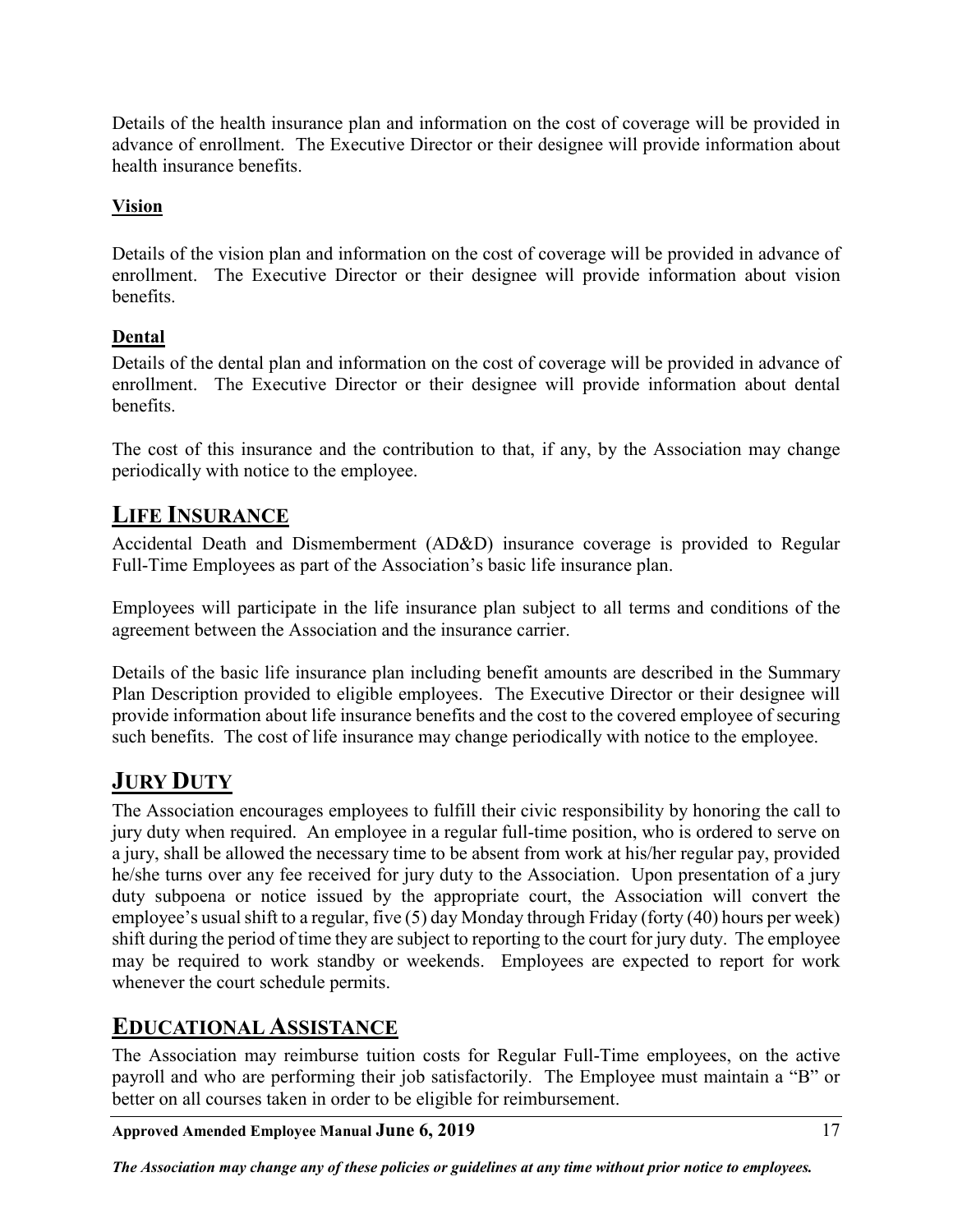Individual courses or courses that are part of a degree, licensing, or certification program must be related to the employee's current job duties or a higher-level position in the organization in order to be reimbursable. The Association has the sole discretion to determine whether a course relates to an employee's current job duties or a foreseeable- future position and whether reimbursement will be offered to an employee. If an employee desires tuition reimbursement, he/she must provide information about the course and a written request for reimbursement to his/her supervisor for consideration, along with a degree plan. The supervisor will bring the request before the Executive Director or their designee for a determination. The degree plan will be reviewed and the employee will be notified of classes eligible for reimbursement. The request must be made and approved by the Executive Director prior to enrolling in the course(s).

While educational assistance is expected to enhance employee performance and professional abilities, the Association cannot guarantee that participation in formal education will entitle the employee to advance, receive a different job assignment, or receive pay increases.

# <span id="page-23-0"></span>**OPERATOR CERTIFICATION PROGRAM**

The Association encourages employees in the Operating Department to become "Certified Operators" at the highest practical level. To that end, the Association will pay for the costs of training materials and for time spent in testing for certifications. As time and circumstances permit, the Association will provide related certification training on paid time for employees engaged in such training.

The Association will provide travel expense reimbursement for off-site training/testing as provided in the State's Per Diem Act with prior approval of the Executive Director or their designee.

It is the obligation of the employee to successfully participate in the certification training. Failure to pass after the first attempt will bar that employee from certification training at the Association's expense for that particular level, unless authorized by the Executive Director. The employee may be allowed to test a maximum of three (3) times at a particular level. Failure to pass certification examinations after a third attempt will bar that employee from certification testing at the Association's expense for that particular level.

A Regular Full-Time Employee, who is directed to take job-related training at the expense of the Association, will be paid for time at such training not to exceed eight (8) hours in a calendar day and will be reimbursed for expenses incurred as provided in state governing regulations.

While certification training assistance and other directed training is expected to enhance employee performance and professional abilities, the Association cannot guarantee that participation in formal certification classes will entitle the employee to advancement, a different assignment, or pay increases.

# <span id="page-23-1"></span>**EMPLOYEE CONDUCT AND WORK RULES**

To ensure orderly operations and provide the best possible work environment, the Association expects employees to follow rules of conduct that will protect the interests and safety of all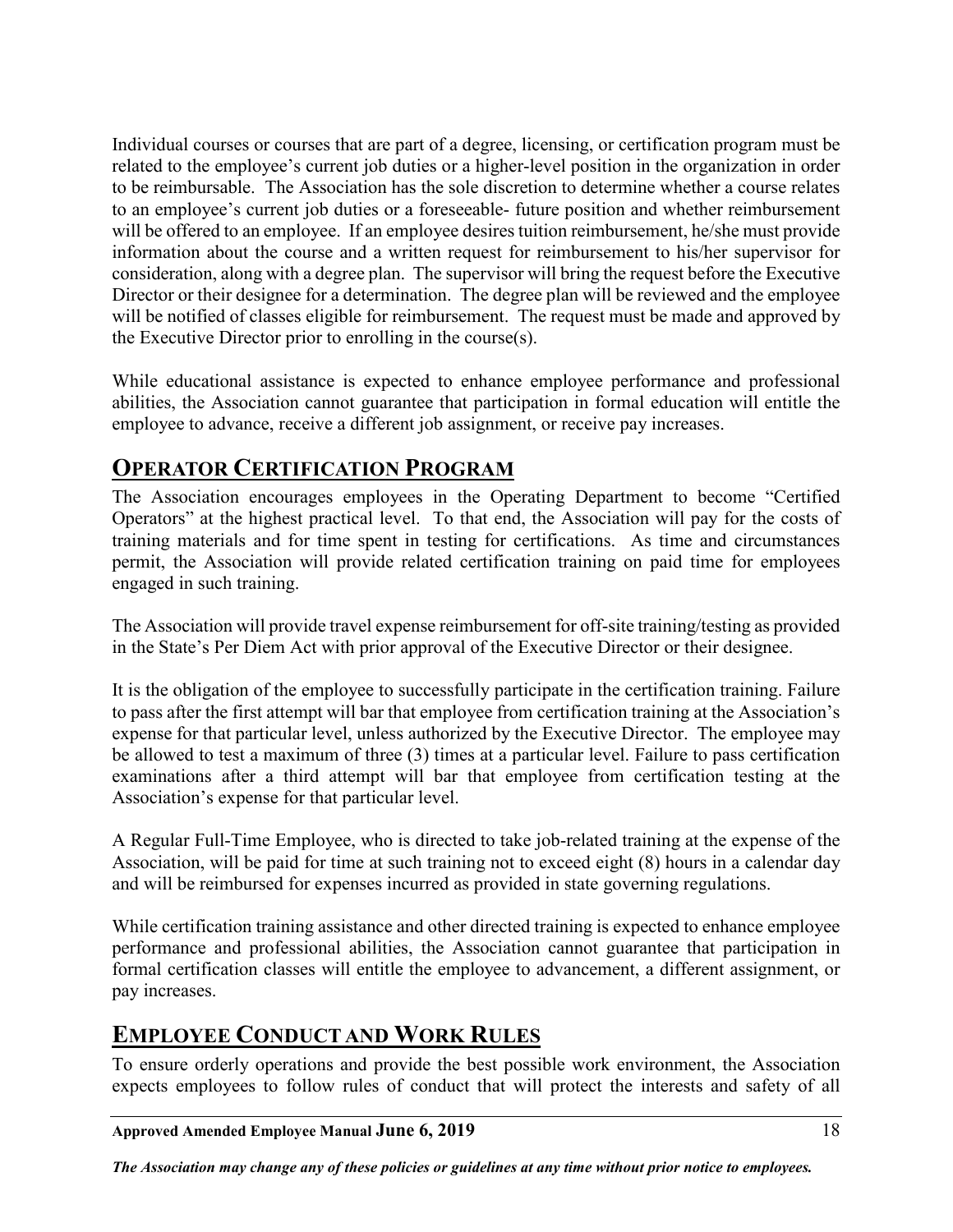employees and the organization. Employees are expected to comply with these internal rules of conduct as well as requirements from federal, state, and local laws. It is each employee's responsibility to learn and abide by these internal rules; ignorance of these work rules is not an acceptable excuse.

It is not possible to list all the forms of behavior that are considered **unacceptable** in the workplace. The following are examples of infractions of rules of conduct that may result in disciplinary action, up to and including termination of employment:

- Unauthorized removal or possession of property
- Falsification of timekeeping records
- Working and/or operating Association vehicles or equipment, under the influence of alcohol or illegal drugs
- Possession, distribution, sale, transfer, or use of alcohol or illegal drugs in the workplace, while on duty, or while operating employer-owned, leased, rented, or customer-owned vehicles or equipment
- Fighting or threatening violence in the workplace
- Boisterous or disruptive activity in the workplace
- Negligence or improper conduct leading to damage of employer-owned or customerowned property
- Insubordination or other disrespectful conduct
- Violation of safety or health rules
- Smoking in prohibited areas
- Sexual or other unlawful or unwelcome harassment
- Possession of dangerous or unauthorized materials, such as explosives or firearms, in the workplace
- Excessive absenteeism or any absence without notice
- Unauthorized absence from work station during the workday
- Unauthorized use of telephones, mail system or other employer-owned equipment
- Unauthorized disclosure of business "secrets" or confidential information
- Violation of personnel policies
- Unsatisfactory performance or conduct
- Use of company equipment, vehicles, tools, or materials for personal use
- Use of equipment or vehicle without prior approval
- Engaging in criminal conduct in or affecting the workplace
- Engaging in gossip that affects productivity, employee morale, or contributes to a negative work environment
- The use of smoke and smokeless tobacco products and e-cigarettes in prohibited areas.

# <span id="page-24-0"></span>**ATTENDANCE AND PUNCTUALITY**

Absenteeism and tardiness places a burden on other employees and on the Association. In the rare instances when employees cannot avoid being late to work or are unable to work as scheduled,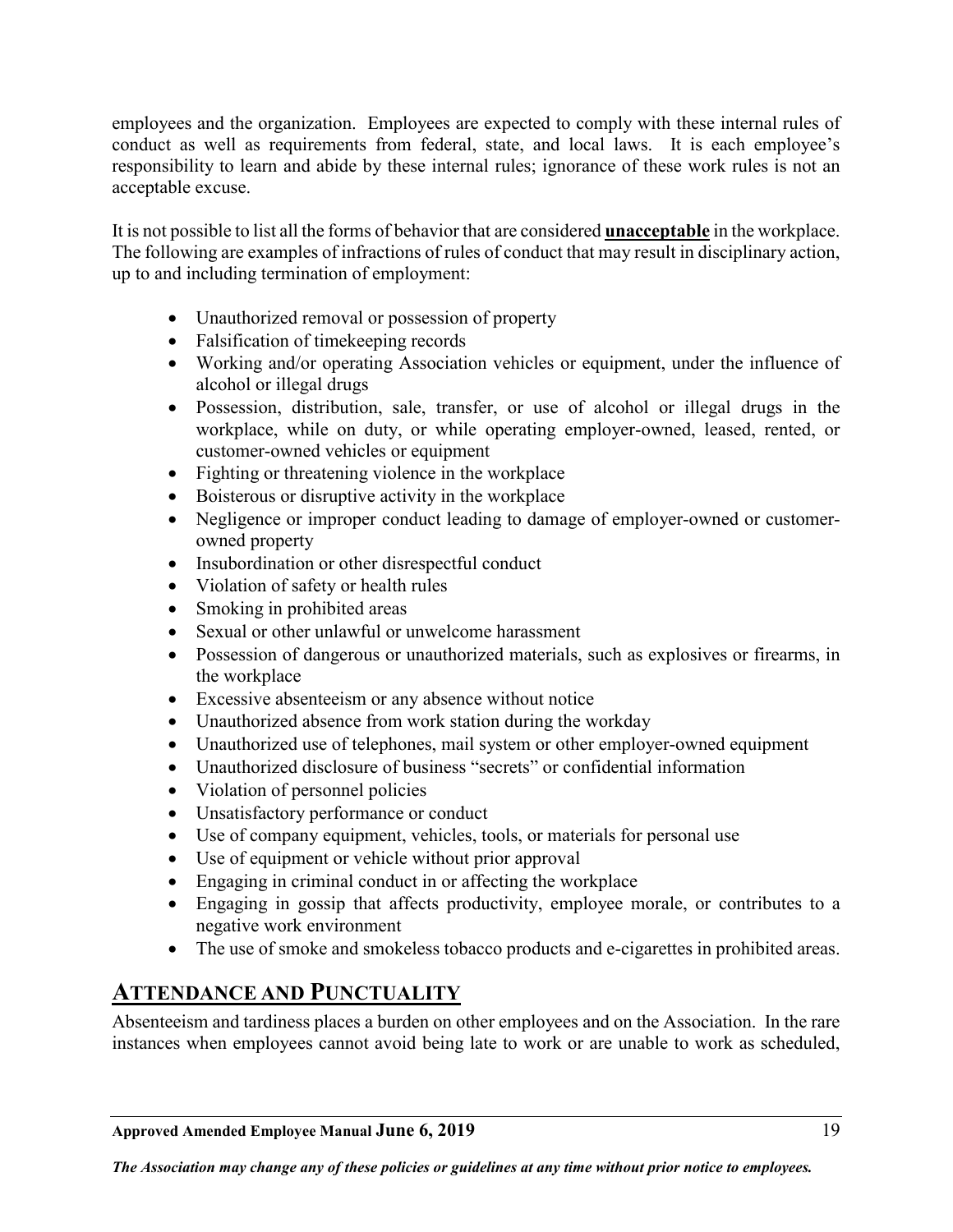they should notify their supervisor as soon as possible but no later than fifteen (15) minutes before the work shift begins.

Violations of this policy will result in disciplinary action up to and/or including termination.

The general work schedule is 8:00 a.m. - 5:00 p.m. Monday through Friday, unless notified by a supervisor of changes to individual or department schedules.

The Operations Department may be on a modified schedule for the summer time. The modified time will be determined annually by the Field Manager and the Executive Director.

# <span id="page-25-0"></span>**OPEN DOOR POLICY**

The Association promotes an atmosphere whereby employees can talk freely with members of the management staff. In addition to the policies above, employees are encouraged to openly discuss any problems with their supervisor(s) so that appropriate action may be taken. If the supervisor cannot be of assistance, the administrative team, and specifically the Executive Director or their designee, is available for consultation and guidance. The Association will attempt to keep all such expressions of concern, their investigation, and the terms of their resolution confidential, recognizing however, that in the course of investigating and resolving the concerns some dissemination of information to others may be appropriate.

Employees are encouraged to raise work-related concerns with their immediate supervisor as soon as possible after the event that causes the concerns. Alternatively, if an employee believes that his/her immediate supervisor is not the appropriate person with whom to raise the concern, the employee may raise it with a member of management.

Employees are encouraged to pursue discussion of work-related concerns with management until the matter is fully resolved. It may not always be possible to achieve the result the employee wants, but if not, the Association will attempt in each case to explain why. The Association believes that employee concerns are best addressed through informal and open communication. No employee will be disciplined or otherwise penalized for raising a good-faith concern.

#### <span id="page-25-1"></span>**Internal Complaint Policy**

Employees are afforded the opportunity to seek internal resolution of their work-related complaints. This policy is intended to supplement the Open Door Policy set forth above, which states the philosophy of the Association that all employees have free access to their immediate supervisors or to other supervisors of their choice to informally express their work-related concerns. The Association will attempt to treat all internal complaints and their investigation as confidential, recognizing, however, that in the course of investigating and resolving internal complaints some dissemination to others may be appropriate.

Complaints should be filed as soon as possible after the date of the events that give rise to the work-related concern, by completing a Complaint Form available from administration. Complaint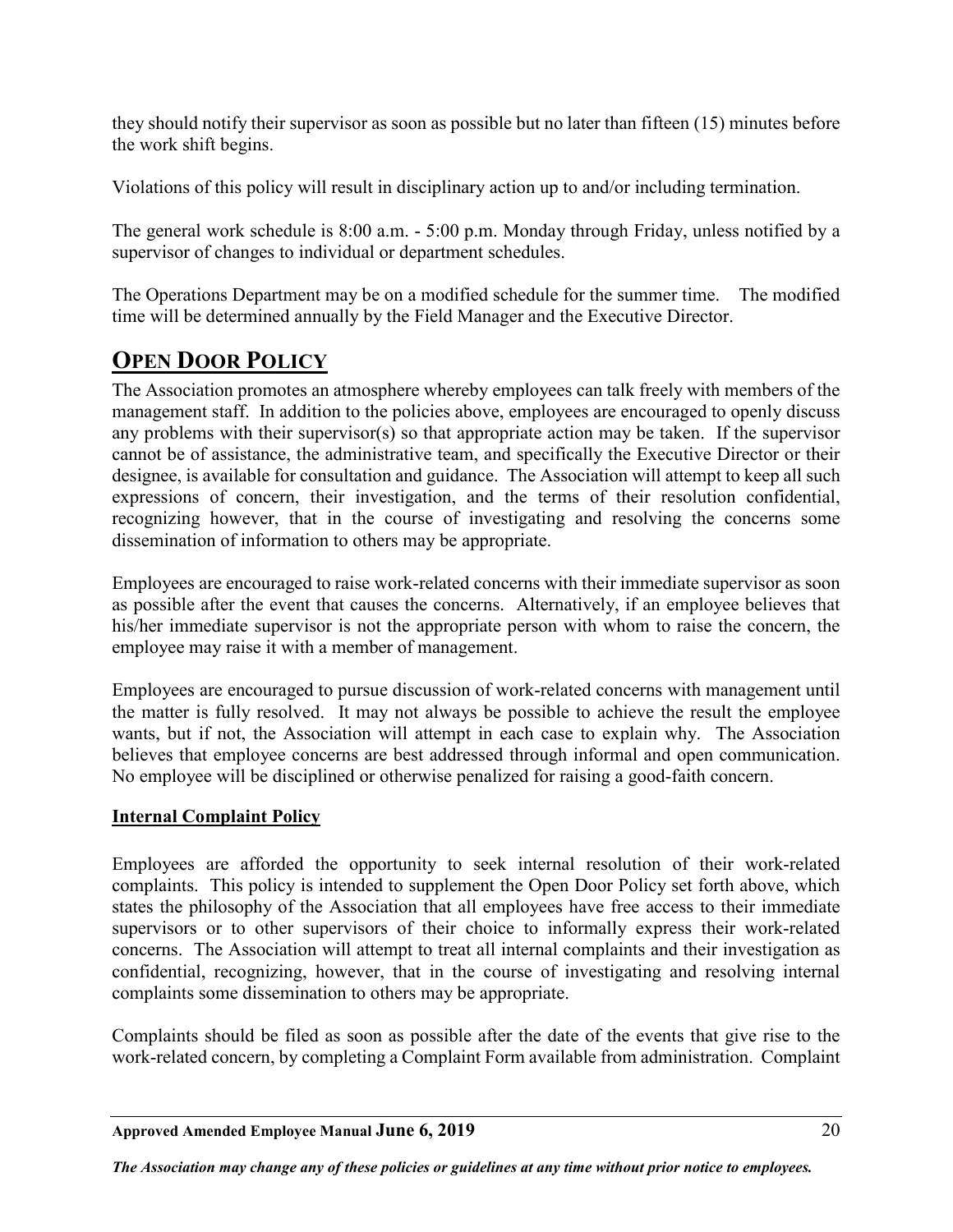Forms must be filled out completely and must set forth in detail the bases for the complaint. The original Complaint Form must be sent to the administration.

The administration will date and log all Complaint Forms and send an acknowledgement to the employee that the complaint is under review.

The Executive Director or his/her designee will investigate the allegations of the complaint by meeting separately with the complaining employee and with others who either are named in the complaint or who may have knowledge of the facts set forth in the complaint.

Upon completion of the review, the employee will receive an oral explanation of the conclusion reached and the reasons for that conclusion.

Employees who have filed a complaint in good faith will not be unlawfully disciplined or otherwise retaliated against, even if the Association does not agree with the complaint.

# <span id="page-26-0"></span>**DRESS CODE**

The following information is intended to serve as a guide to help define appropriate business wear for employees in the Administration and other Staff Departments. (Operations Department appearance and clothing is addressed elsewhere in the Handbook.)

Not all clothing is appropriate for the office. Business wear means clean, neat, pressed, professional clothing.

Listed below is a general overview of acceptable business wear as well as a listing of some of the more common items that are not appropriate for the office. Obviously, neither group is intended to be all-inclusive. Rather, these items should help set the general parameters for proper business wear and allow employees to make intelligent judgments about items that are not specifically addressed. Examples of acceptable business wear include:

- Dress slacks
- Dress capris (below the knee)
- Dark wash jeans (Friday Only)
- Skirts (no denim except on Friday)
- Dress shoes

Examples of inappropriate clothing items that cannot be worn include:

- Jeans that are worn or faded
- Short skirts
- Sweat pants
- Warm-up or jogging suits or pants
- Shorts
- Bib overalls
- Spandex or other form fitting pants or capris
- Visible undergarments

#### **Approved Amended Employee Manual June 6, 2019** 21

*The Association may change any of these policies or guidelines at any time without prior notice to employees.*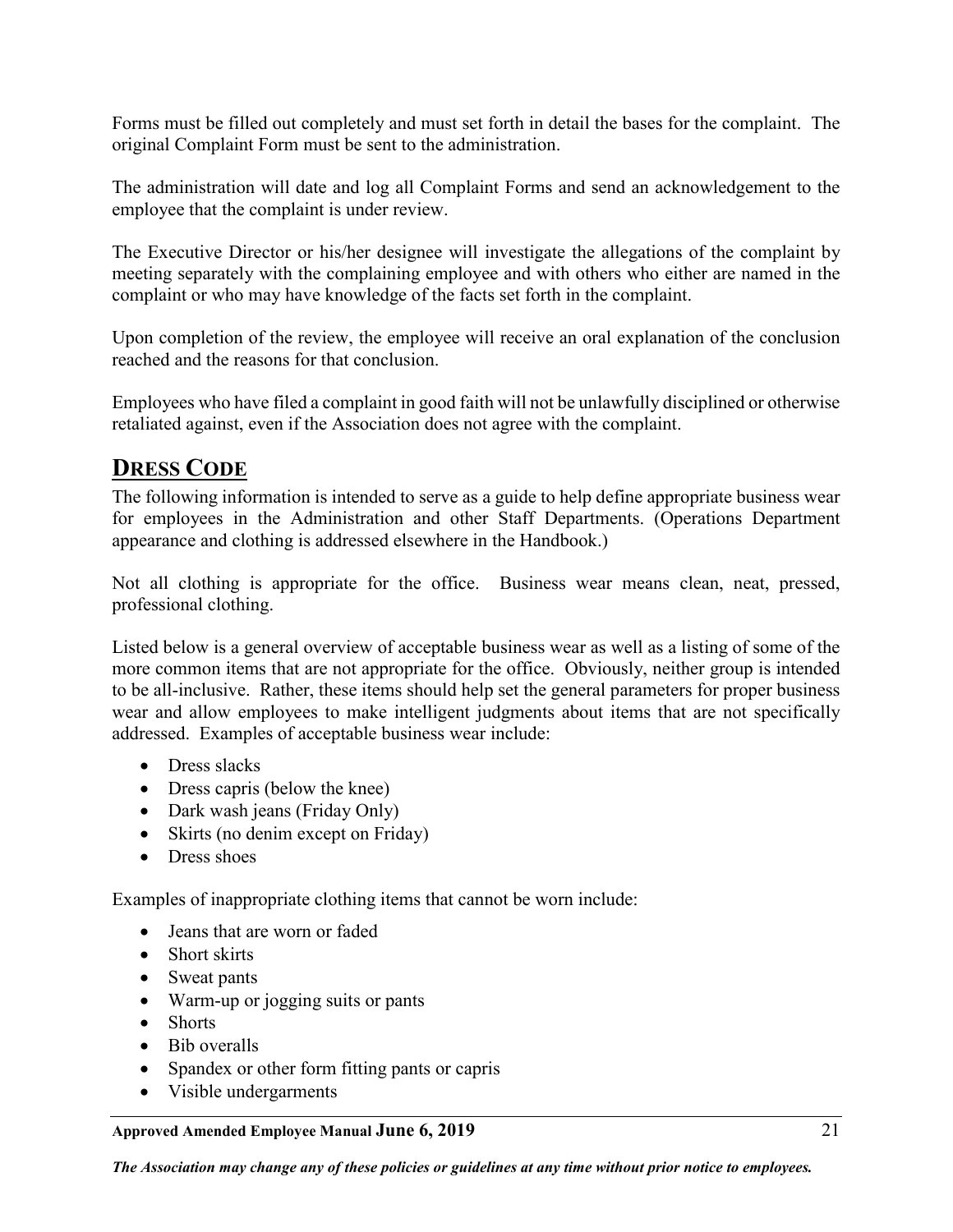- Slippers
- Flip flops
- Athletic shoes
- Other causal shoes

# <span id="page-27-0"></span>**UNIFORM/BOOT POLICY**

Operations employees will wear regulation uniforms. Uniforms will consist a polo shirt and denim pants in good condition and not worn or faded. It is the responsibility of each employee to maintain clean uniforms in good repair.

#### <span id="page-27-1"></span>**Shirt**

- a. Each operations employee shall be issued five (5) shirts. Thereafter, employees will be issued five (5) new replacement shirts each following year.
- b. The employee's name tag and/or identification badge will be worn above the right pocket of the shirt.
- c. The Association logo patch will be worn over the left pocket of the shirt. All shirts will be worn tucked in.
- d. The Association logo/patch must be removed from shirts and turned in at the time of annual replacements or when the employee separates from employment.
- e. The Association will provide disposable coveralls for employees to use when excessive grease or grime might ruin their uniforms. In addition, rubber boots are available so safety boots will not be ruined when used in water.

#### <span id="page-27-2"></span>**Caps**

Operations employees will be issued two (2) caps per year, provided the employee elects to wear an Association cap. Other headwear may be worn with a supervisors' approval.

#### <span id="page-27-3"></span>**Pants**

- a. Each operations employee is issued five (5) pairs of denim pants per year. Thereafter, employees will be issued five (5) new pairs of replacement denim pants each following year.
- b. Return of previously issued pants is not required.
- c. It is expected that all employees, to whom uniforms are issued, will be in the uniform provided by the Association any time they are at work. The employee is responsible for keeping uniforms neat, clean and in good condition, with all patches, logos, etc. securely attached. No replacement uniforms for damaged uniforms will be authorized.

#### <span id="page-27-4"></span>**Safety Footwear**

Employees working in positions that place them at significant risk of foot injury will, as directed by their supervisor, wear safety boots (i.e., issued steel toe) of a type that will afford proper protection for that position at all times.

Based on approved budget, the Association will pay the first \$180.00 of the employee's cost of boots when purchased at the Dealer designated by the Association. Safety boots must be steel toe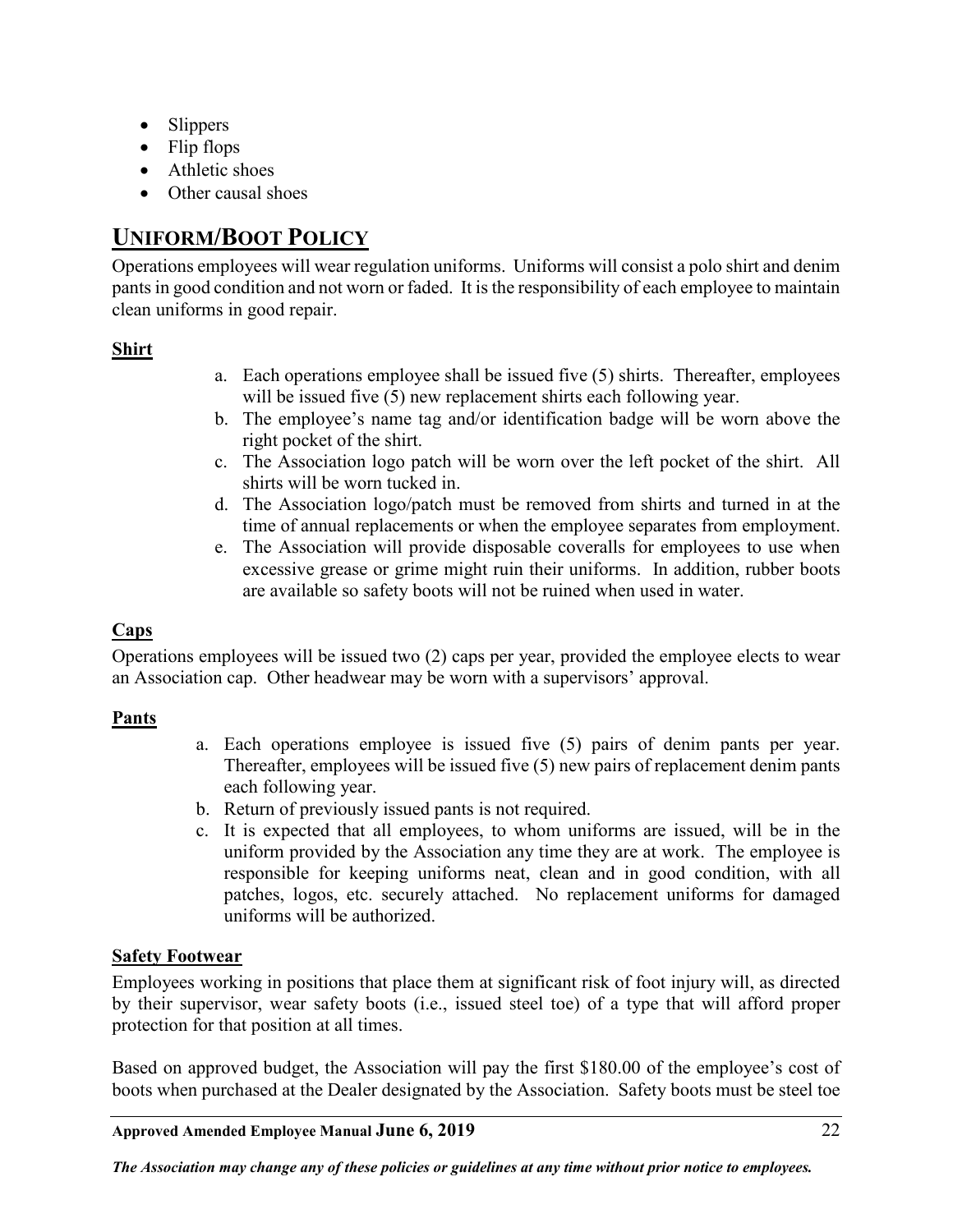and meet OSHA regulations. Employees must turn in worn out safety boots before the Association will approve replacement boots.

Employees will obtain their safety shoes before reporting for their first day of work. Any employee who is required to purchase and wear safety boots will wear such boots at all times while working for the Association. If any employee arrives for work without his/her safety footwear, he/she will be sent home without pay and may be subject to additional discipline at the discretion of his/her supervisor.

Upon termination of employment, employees must return issued clothing, tools, etc., before receiving final payment of accumulated pay or benefits. Employees who leave the Association within six (6) months of receiving safety footwear will have the cost of the safety shoe deducted from their final paycheck on a pro-rated basis.

#### <span id="page-28-0"></span>**Blood-Borne Pathogen Control**

The Field Manager will evaluate the need for additional uniform services and institute special uniforms and uniform service, as appropriate to provide effective contamination control in areas where occupational exposure to blood-borne pathogens and other contaminants may exist.

#### **Facial Hair**

Facial hair is not allowed for any certified operator or anyone else dealing with chlorine within the Dona Ana MDWCA System.

# <span id="page-28-1"></span>**PERSONAL APPEARANCE**

Employees are expected to present a clean and neat appearance and to dress according to the requirements of their positions, during working hours. Employees must maintain good grooming and personal hygiene habits. Hair should be clean and neatly groomed. Employees overall appearance should exemplify professionalism.

Any employee who arrives at work improperly dressed may be asked to return home to change clothes and shall not be deemed to have arrived to work until properly dressed. The supervisor may consider the employee late if the employee does not return to work within a one (1) hour period. Employees, who report to work in clothing not in conformity with the dress code requirements, may be subject to disciplinary action up to and including termination.

# <span id="page-28-2"></span>**TIMEKEEPING**

Every employee is responsible for accurately recording time worked and is encouraged to do so. Time worked is the time actually spent on the job performing assigned duties.

Non-exempt employees must accurately record the time they begin and end their work, as well as the beginning and ending time of each meal period. They should also record the beginning and ending time of any split shift or departure from work for personal reasons. Overtime work must always be approved by the employee's supervisor before it is performed.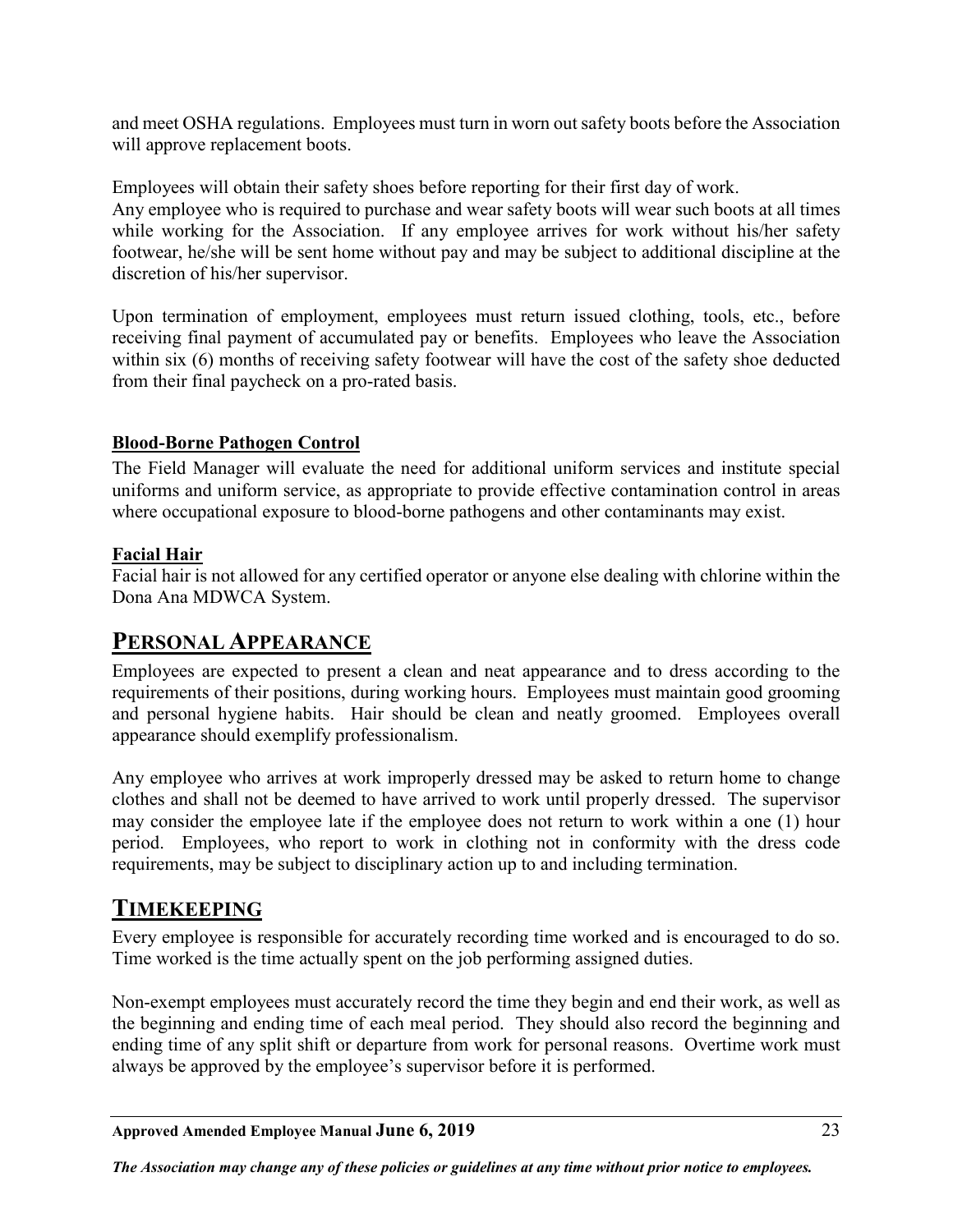It is the employee's responsibility to sign his/her time records to certify the accuracy of all time recorded. The supervisors will review and then initial the time record before submitting it for payroll processing. In addition, if corrections or modifications are made to the time record, both the employee and the supervisor must verify the accuracy of the changes by initialing the time record. Employees are prohibited from altering, falsifying, tampering with time records, or recording time on another employee's time record.

# <span id="page-29-0"></span>**OVERTIME**

Employees may be scheduled to work overtime hours. When possible, advance notification of these mandatory assignments will be provided. All overtime work must be reviewed and approved by the supervisor prior to performance of the work.

Overtime compensation is paid to all non-exempt employees in accordance with federal and state wage and hour restrictions. Overtime pay will be calculated based on paid status.

# <span id="page-29-1"></span>**STANDBY**

Standby time is defined as non-duty hours when an employee is required to remain available by telephone or other electronic contact in order to be accessible to return to the workplace within a reasonable and pre-determined time, if called. Each employee on standby after regular working hours will receive adequate compensation for standby status at the designated rate of sixty-five dollars (\$65) a week, or nine dollars and twenty-eight cents (\$9.28) a day.

An employee who is working "standby" must meet the following criteria:

- 1) Stay within cell phone range;
- 3) When notified by telephone, the employee must call in within five (5) minutes;
- 4) Must leave the location where the call is received within 10 minutes or less after receiving the call; and
- 5) Must arrive in "fit" condition. Failure to adhere to these criteria may result in the loss of standby pay for the period.

If an employee does not meet the criteria above, he/she will forfeit "standby" pay from the time of the first attempt to contact him/her to the end of the standby period and may be subject to disciplinary action.

# <span id="page-29-2"></span>**ON-CALL**

On-call time is defined as non-duty hours when an employee is required to remain available by telephone or other electronic contact in order to be accessible to return to the workplace within a reasonable and pre-determined time, if called. Each employee on-call after regular working hours will receive adequate compensation for on-call status at the designated rate of sixty-five dollars (\$65) a week, or nine dollars and twenty-eight cents (\$9.28) a day.

An employee who is working "on-call" must meet the following criteria:

- 1) Stay within cell phone range;
- 3) When notified by telephone, the employee must call in within five (5) minutes;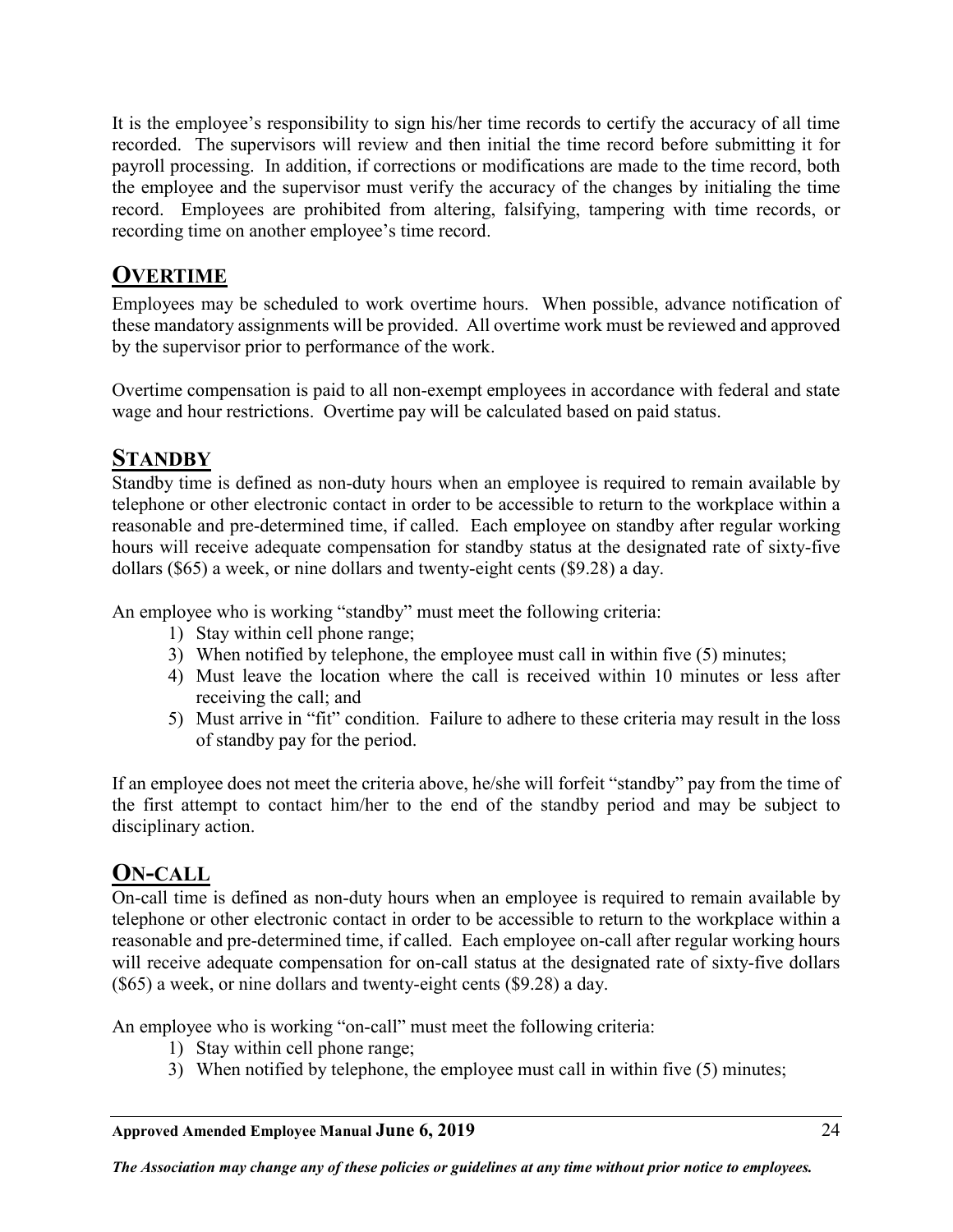- 4) Must leave the location where the call is received within 10 minutes or less after receiving the call; and
- 5) Must arrive in "fit" condition. Failure to adhere to these criteria may result in the loss of standby pay for the period.

If an employee does not meet the criteria above, he/she will forfeit "on-call" pay from the time of the first attempt to contact him/her to the end of the standby period and may be subject to disciplinary action.

The on-call employee is expected to respond to telephone inquiries and SCADA false alarms during the on-call period without additional compensation.

# <span id="page-30-0"></span>**EMERGENCY CLOSINGS**

At times, emergencies and circumstances beyond Association control can disrupt operations; such circumstances may require the closing of a work facility.

When operations are officially closed due to emergency conditions, time off from scheduled work on the workday affected will be paid.

Employees not reporting to work due to an emergency closing must be immediately available to return to work in the event the emergency condition ceases to exist. Employees not available to return will not be paid for time off from work.

In the event an employee cannot make it into the office, he/she shall notify his/her supervisor prior to the beginning of his/her scheduled starting time.

- A. **DELAYS:** The Association will follow the local City/County Government schedule for weather delays in the morning and/or closings or early closures caused by inclement weather. If the City/County schedule is delayed, reflects an early closure, or a complete closure, the Association will be on a two-hour delay.
- B. **CLOSURES IN INCLEMENT WEATHER**: The Association will follow the local City Government schedule for weather closures, where the Association office is located for non-emergency personnel.

Employees are encouraged to use their judgment as to whether it is safe to drive to work from where they live. It is imperative that all employees contact their immediate supervisor in these situations.

# <span id="page-30-1"></span>**PAYDAYS**

All employees are paid on a biweekly basis. Each payroll week consists of Monday 12:01 a.m. through Sunday 12:00 midnight. Each pay period will include earnings for all work performed through the end of the previous payroll period. All timesheets must be signed by the employee and must be turned in to the supervisor on Monday morning by 8:30 a.m. for the prior payroll week [immediately following the end of the payroll week]. Supervisors must sign and forward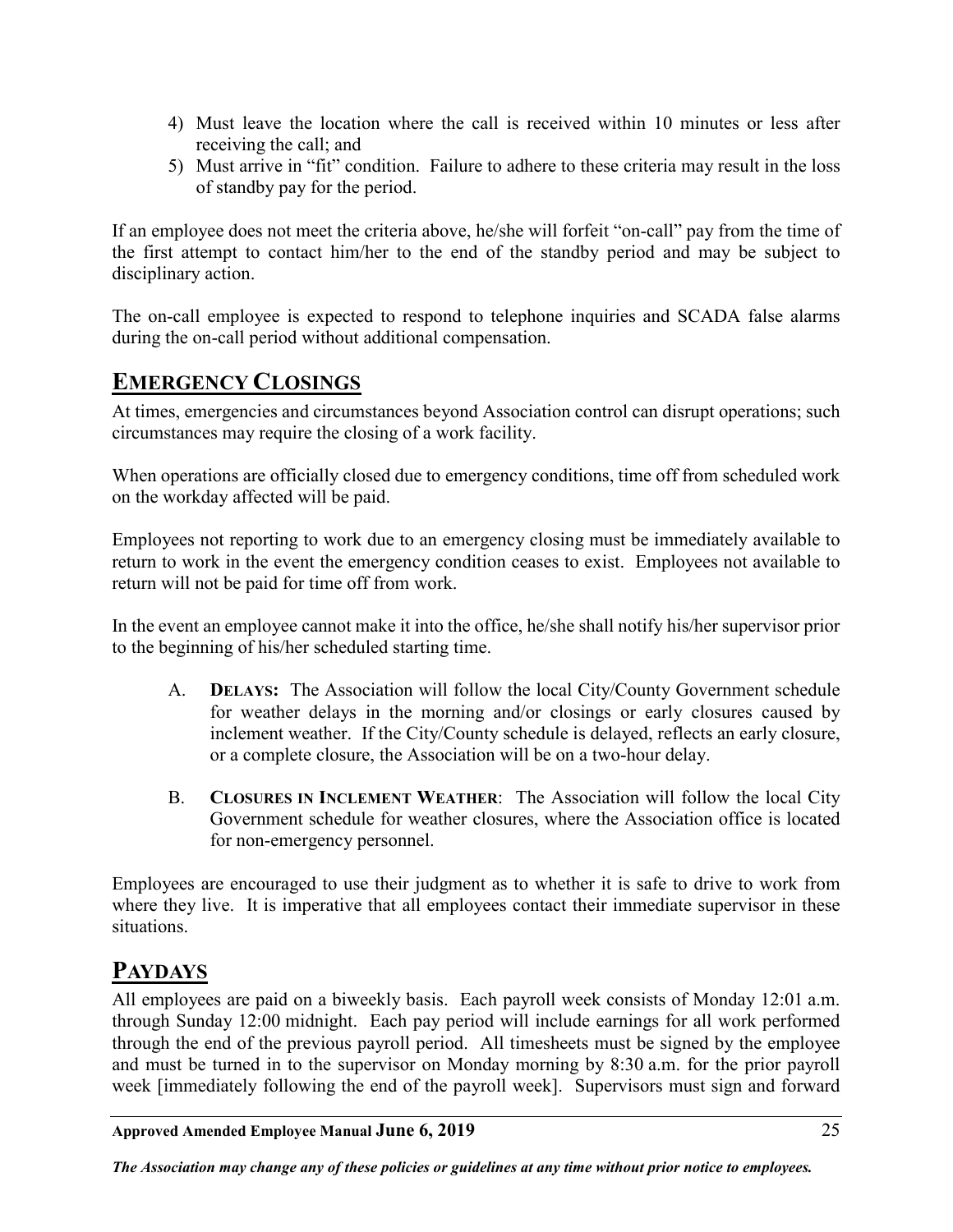timesheets to the Executive Director or their designee by 9:30 a.m. to assure employees receive pay on the following Tuesday by 4:00 p.m.

In the event that a regularly scheduled payday falls on a holiday, employees will receive their pay the business day prior to the holiday.

# <span id="page-31-0"></span>**BUSINESS TRAVEL EXPENSES**

The Association will reimburse employees for reasonable business travel expenses incurred while on assignments away from the normal work location. The Association Board of Directors, or its Executive Director, must approve all business travel in advance.

Employees whose travel plans have been approved should make all travel arrangements through their supervisor or a designated staff member.

Expenses will be reimbursed on a per diem basis, based on the New Mexico Per Diem Act, or based on supported expenses incurred.

Only authorized out of town business travel that requires an overnight stay shall qualify for per diem.

Per diem and mileage allowances shall be paid in accordance with regulations of the New Mexico Department of Finance and Administration.

. Should a company vehicle not be available, employees shall use their personal vehicle and qualify for mileage reimbursement.

Should more than one employee travel on business, employees must car pool, if possible.

Cash advances to cover reasonable anticipated expenses may be made to employees, after travel has been approved. Employees should submit a written request to their supervisor when travel advances are needed, consistent with the State Per Diem Act.

With prior approval, a family member or friend may accompany employees on business travel, except in a company vehicle, and when the presence of a companion will not interfere with successful completion of business objectives. Generally, an employee is permitted to combine personal travel with business travel, as long as time away from work is approved. Additional expenses arising from such non-business travel are the responsibility of the employee.

# <span id="page-31-1"></span>**MEAL PERIODS**

All employees are provided with one meal period of sixty (60) minutes in length each workday. The workday is defined as any consecutive eight (8) hour period.

No employee shall be allowed to make up any time taken off his or her regular scheduled workday by working the designated mealtime unless approved by supervisor, based on work schedule.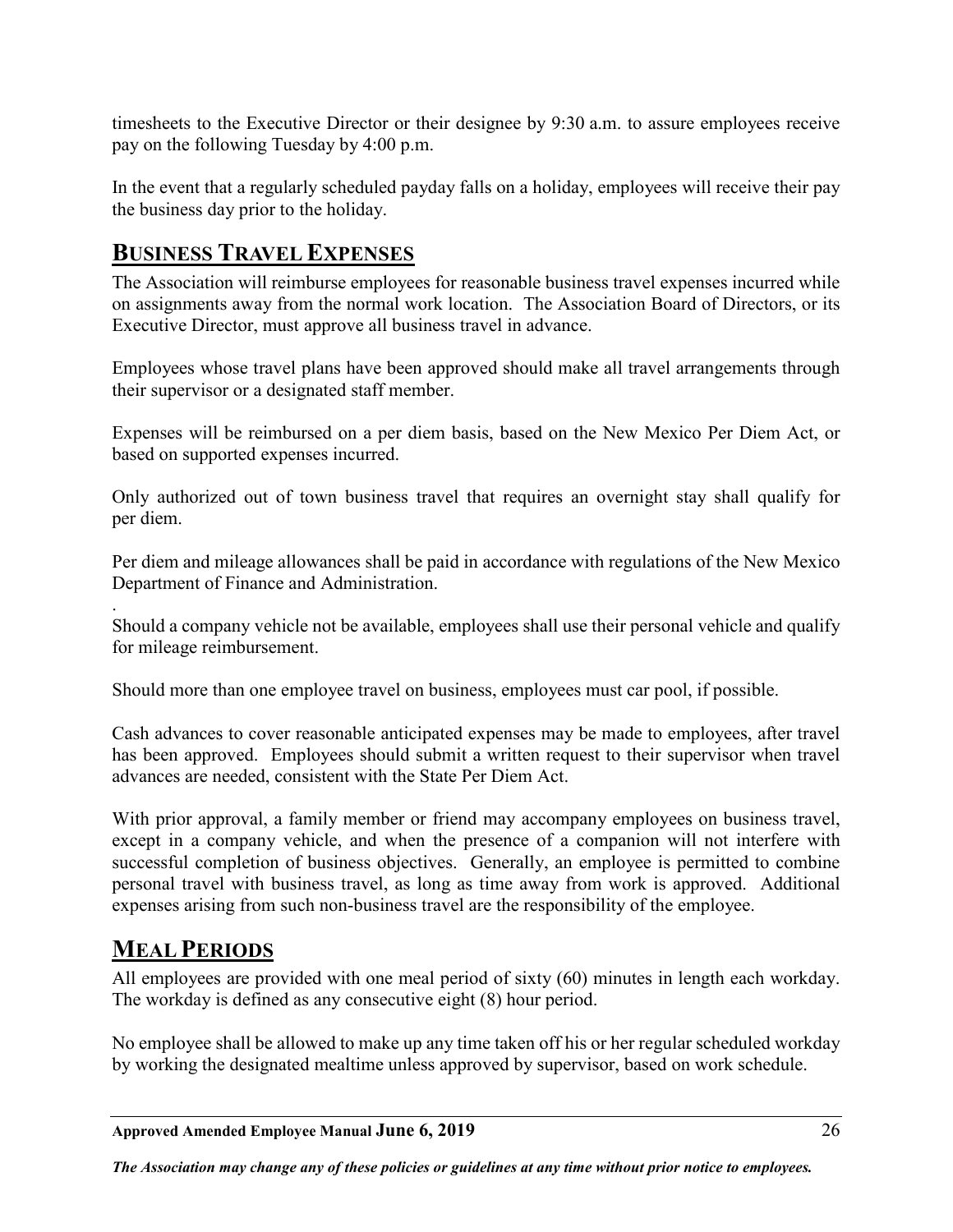When employees, due to an emergency work assignment, must work through the meal period, their supervisor may elect to provide a meal to the employee.

# <span id="page-32-0"></span>**TOBACCO AND E-CIGARETTES**

The Association is a non-smoking organization. The use of smoke and smokeless tobacco products and e-cigarettes is prohibited in all areas controlled, occupied or used by the Association. This includes bathrooms, hallways, elevators, vehicles and stairwells. The use of smoke and smokeless tobacco products and e-cigarettes is allowed only in designated outdoor areas and during the break periods allotted.

# <span id="page-32-1"></span>**USES OF EQUIPMENT AND VEHICLES**

When using Association equipment and vehicles, employees are expected to exercise care, perform required maintenance, keep the vehicle clean and follow all operating instructions, safety standards, and guidelines.

Employees must notify their supervisor if any equipment, machines, tools, or vehicles appear to be damaged, defective, or in need of repair. Failure to notify the supervisor may subject the employee to disciplinary action.

Employee use of vehicles out of the service area for **personal use** is prohibited.

Employees must have and maintain a valid New Mexico Driver's License and must report any and all traffic violations to their immediate supervisor. The Association reserves the right to verify any employee's driving record and/or insurance coverage.

Employees required to use their personal vehicle must provide a copy of current insurance coverage and this proof must be provided on a semiannual basis.

Employees who are involved in an accident while traveling on Association business matters must promptly report the incident to their immediate supervisor and will be required to pass drug and alcohol testing. Vehicles owned, leased, or rented by the Association may not be used for personal use without prior approval.

The Association may monitor driving records on a monthly basis. Employees are expected to be in compliance with all local and state laws while operating Association equipment and vehicles and are not to use cell phones while operating such equipment or vehicles.

# <span id="page-32-2"></span>**USES OF PHONE AND MAIL SYSTEMS**

The mail system is reserved for Association business purposes only.

To ensure effective telephone communications, employees should always use the approved greeting and speak in a courteous and professional manner. Please confirm information received from the caller and hang up only after the caller has done so.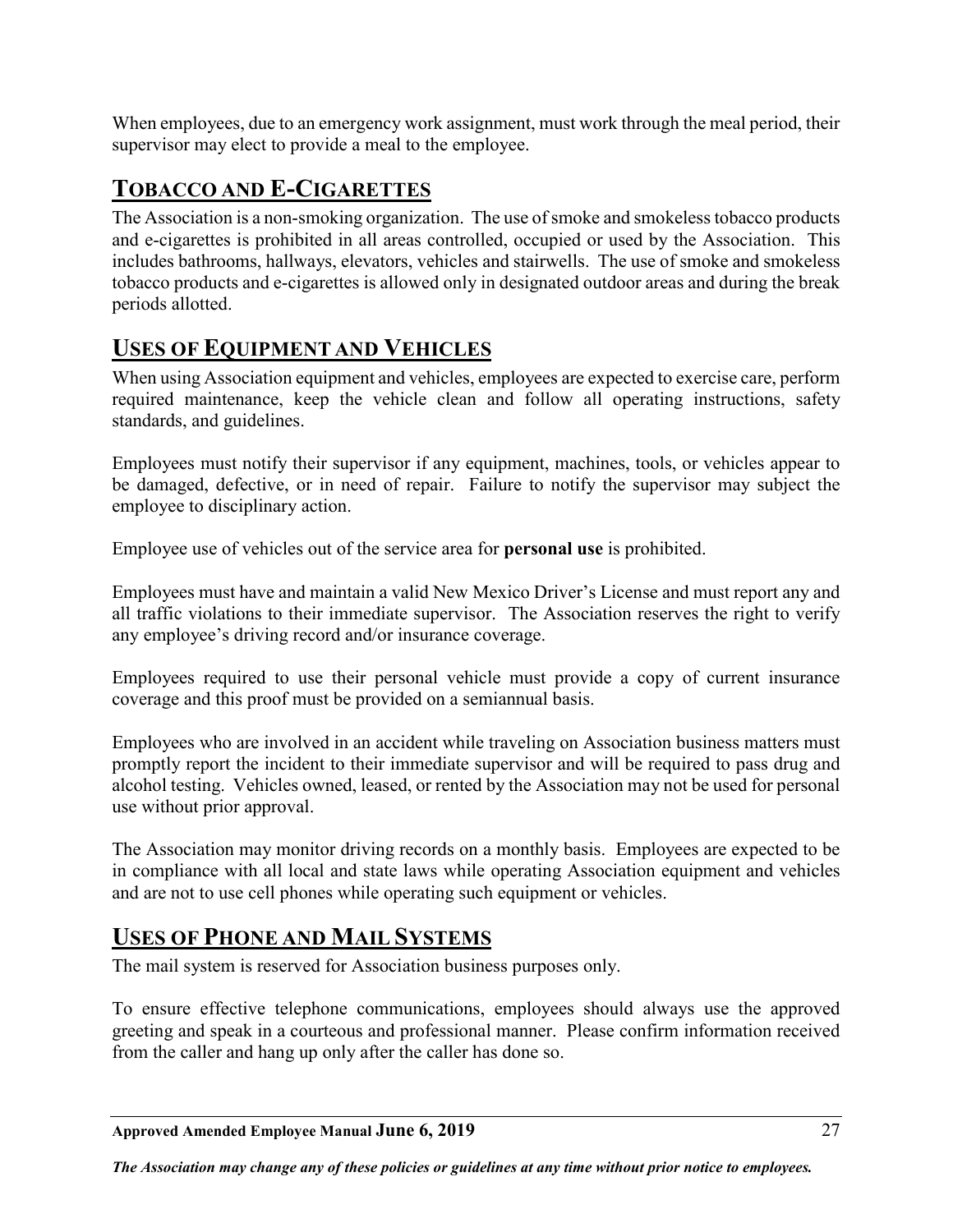Personal calls at work are discouraged by the Association. No personal calls can be made or received on Association phone lines, except in emergency situations.

Personal phone calls may be made on personal cell phones, but only when necessary and with the supervisor's knowledge and control. Abuse of the privilege may result in disciplinary action. "Personal calls," as used here, also includes text messaging, emails, pagers and other communication devices.

No phone or radio calls shall be made or received while an employee is driving, operating machinery or engaged in construction. If driving, an employee shall pull over to the side of the road or into a parking area to make or receive a call.

#### <span id="page-33-0"></span>**Cell Phone Usage**

Employees may carry their personal cell phones with them while working for the Association or while using Association equipment, subject to the following restrictions:

- All personal calls or other cell phone communications will be received or made during break periods or lunch periods only.
- Other than during break periods, employees will neither take incoming nor make personal outgoing calls or other cell phone communications during work hours, except in case of emergency.
- Employees will not use personal or Association cell phones while operating any Association equipment or vehicles unless it is through a hands-free device.
- The Association assumes no liability for loss or damage to employees' personal property, including personal cell phones carried on Association vehicles or equipment or left on Association property. Employees assume the risk of loss or damage to personal cell phones or other personal electronic devices carried with them during their workdays.
- Use of personal cell phones during Association work hours is considered outside an employee's scope of employment.
- Anytime the Association or supervisor receives a complaint or suspects that an employee is violating this policy, the Association or the supervisor may require the employee to furnish personal cell phone records for the timeframe in question so that the Association can verify or negate the complaint or the suspected activity.

An employee should immediately notify his or her supervisor or manager of any violation of this policy. Employees who violate this policy may be subject to disciplinary action, up to and including termination of employment.

# <span id="page-33-1"></span>**COMPUTERS AND EMAIL USAGE**

Association computers, computer files, the e-mail system, Internet access and the software furnished to employees are Association property and are to be used for Association business only, and not for personal use to communicate with friends or family or to access the Internet for personal purposes. While use of the computer, e-mail and Internet is intended for job-related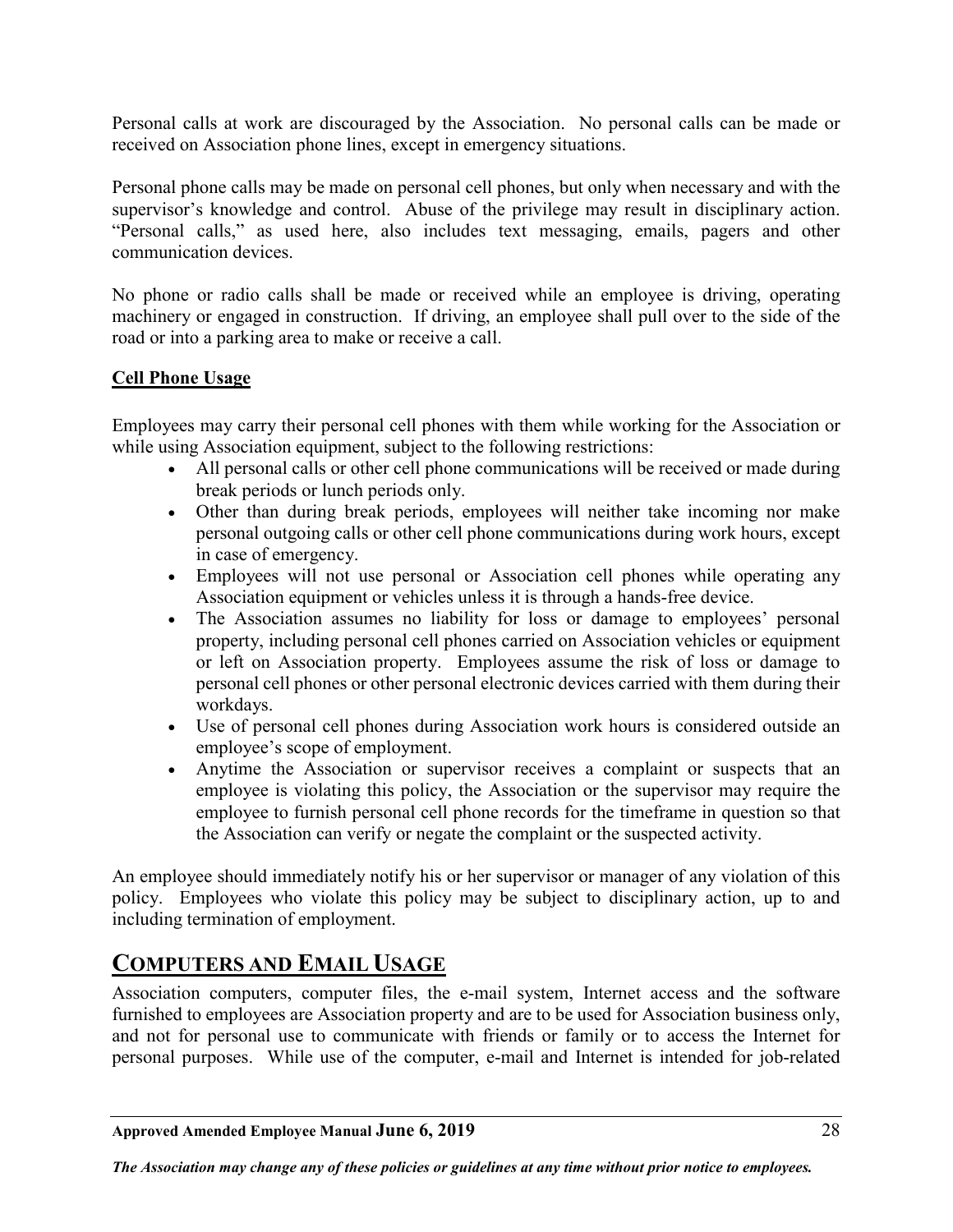activities, incidental and occasional brief personal use is permitted within reasonable limits, so long as it does not interfere with the employee's work.

The Association specifically prohibits the use of computers (including Internet access) and the email system in ways that are disruptive, offensive to others or harmful to morale, including sexually explicit messages, images and cartoons, ethnic slurs, racial comments, off-color jokes or anything that could be construed as harassment or shows disrespect for others, defames or slanders others, or otherwise harms another person or business.

Employees shall not access the Internet to log onto any web sites that contain any such material, including any pornographic Web site, or any Web site that contains any discriminatory or disparaging message. Employees shall not access the internet to log onto any social media sites or instant messaging sites. Employees shall not use computers or the e-mail system for commercial messages of any kind or for messages of a religious or political nature, chain letters, solicitations, gambling or other inappropriate usage. E-mail and Internet access should be used in such a way that all transmissions, whether internal or external, are accurate, appropriate, ethical and lawful.

Illegal duplication of software or violation of copyright laws by the duplication or sharing of software, or the distribution of copyrighted material, is strictly forbidden. Also, an employee shall not use a password, access a file or retrieve a stored communication that is not normally accessible to that employee.

In order to enforce these policies, computer, Internet and e-mail usage may be monitored by the Association, including retrieving and reading e-mail messages and other computer files, and monitoring of Internet traffic. *Therefore*, e-mail messages and other use of the Association's computers is not confidential, and even though an Association employee may be issued a private password or other private access code to log in to the computer, the employee has no *expectation of privacy* with regard to the employee's use of the system.

Each employee should immediately notify his or her supervisor or manager of any violations of this policy. Employees who violate this policy may be subject to disciplinary action, up to and including termination of employment.

#### <span id="page-34-0"></span>**Workplace Monitoring**

Workplace monitoring may be conducted by the Association. Employees who regularly communicate with customers may have their telephone conversation monitored or recorded.

Computers furnished to employees are the property of the Association. As such, computer usage and files may be monitored or accessed.

# <span id="page-34-1"></span>**VISITORS IN THE WORKPLACE**

To provide for the safety and security of employees and the facilities at the Association, only authorized visitors are allowed in the workplace.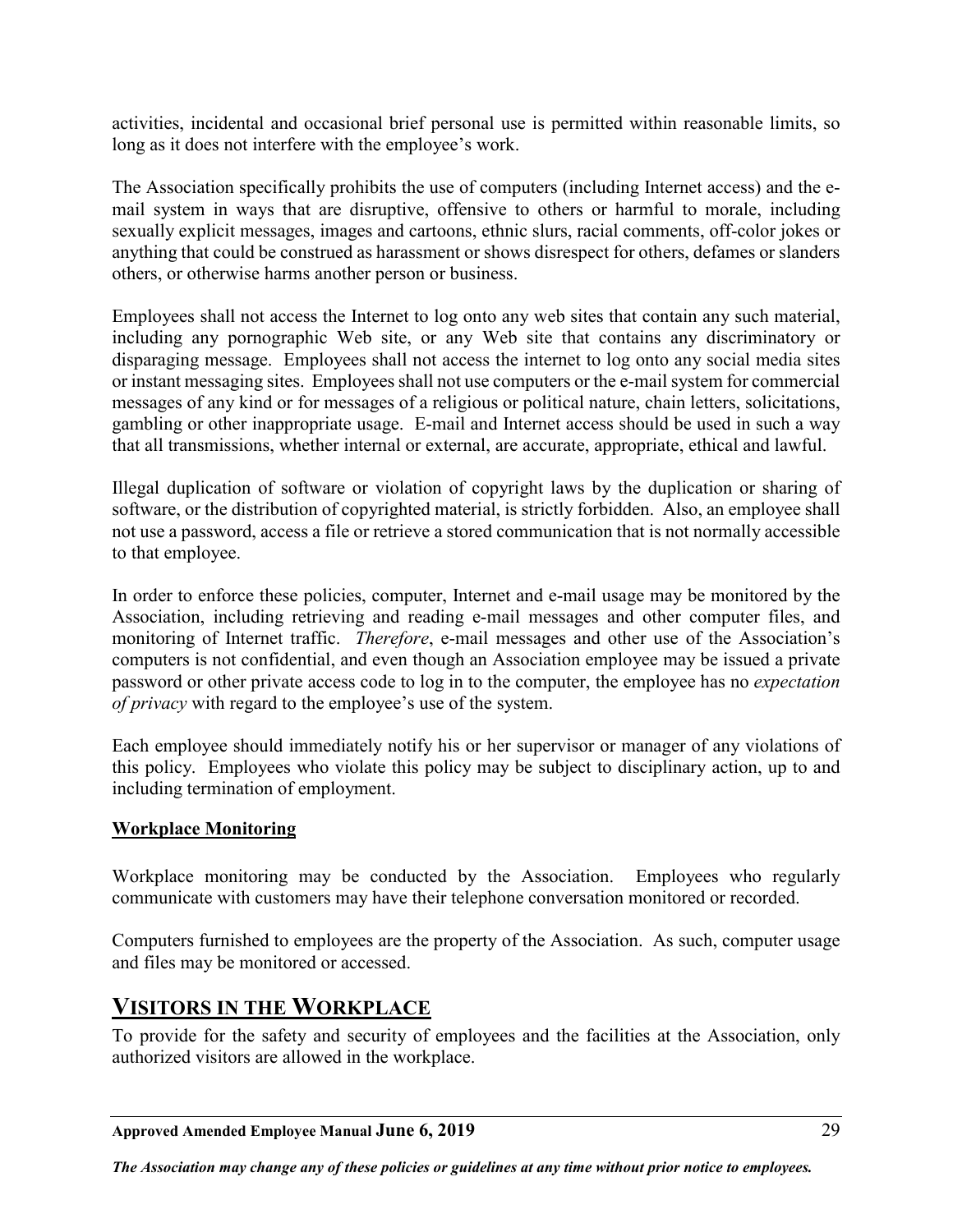For safety and security reasons, family and friends of employees are discouraged from visiting in the workplace or while the employee is on duty. In case of emergency, employees will be called to meet any visitor outside their work area.

Employees are responsible for the conduct and safety of their visitors.

If an unauthorized individual is observed on the Association's premises, employees should immediately notify their supervisor or, if necessary, direct the individual to the main entrance.

# <span id="page-35-0"></span>**WORKPLACE VIOLENCE PREVENTION**

All employees, including supervisors, customers, suppliers, vendors, contractor personnel, guests, and temporary/part-time employees, should be treated with courtesy and respect at all times. Employees are expected to refrain from fighting, "horseplay," or other conduct that may be dangerous to themselves or to others. Firearms, weapons and other dangerous or hazardous devices or substances are prohibited from the premises of the Association, including Association vehicles.

Conduct that threatens, intimidates, or coerces another employee, a customer, or a member of the public at any time, including off-duty periods, will not be tolerated. This prohibition includes all acts of harassment, including harassment that is based on an individual's sex, race, age, or any characteristic protected by federal, state or local law.

All threats of (or actual) violence, both direct and indirect, must be reported as soon as possible to your immediate supervisor or any other member of management. This includes threats by employees, as well as threats by customers, vendors, solicitors, or other members of the public.

The Association will promptly and thoroughly investigate all reports of threats of (or actual) violence and of suspicious individuals or activities.

The Association encourages employees to bring their disputes or differences with other employees to the attention of their supervisor before the situation escalates into potential violence.

# <span id="page-35-1"></span>**SUBSTANCE ABUSE POLICY**

The Association believes that being under the influence and use of drugs or alcohol creates an unacceptably dangerous and nonproductive work environment. Therefore, to promote a safe work place and a healthy and productive work force, the Company is implementing the following substance abuse policy.

#### **Employees are strictly prohibited from:**

- Possessing, using, buying, selling, manufacturing, distributing, dispensing or transferring drugs while at work, on Association or customer property, while operating Association vehicles or while conducting Association business;
- Possessing, consuming, selling, transferring or transporting alcoholic beverages while at work, on Association or customer property, or while operating Association vehicles;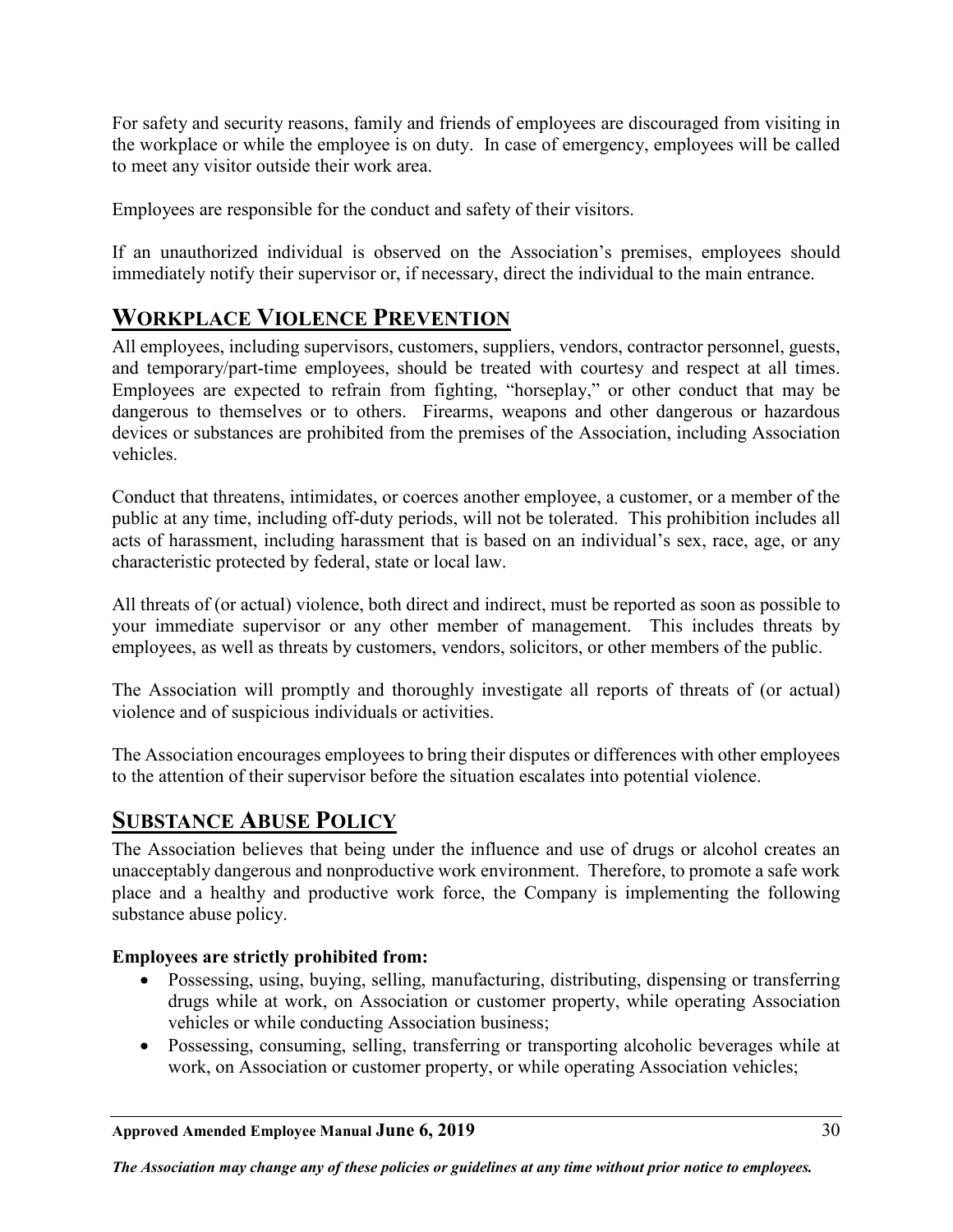- Being under the influence of drugs or alcohol, during work hours, on Association premises (whether working or not), or while conducting Association business;
- Manipulating drug testing procedures or results; and
- Taking prescription or over-the-counter drugs that impair the employee's ability to work. Any employee taking prescribed or over-the-counter medications is responsible for consulting the prescribing physician and/or pharmacist to ascertain whether the medication may interfere with safe performance of his/her job duties. Employees who bring prescription drugs on Association property must be able to produce a valid prescription upon request to the Executive Director or their designee, when required by law, or otherwise. Employees using prescription drugs that may affect alertness, coordination or performance on the job must immediately advise the Association of any potential safety issue so that reasonable accommodations may be explored.

Employees may be required to submit to testing of their breath, urine, hair follicle, blood, and/or saliva for alcohol and/or drugs, or search of property on Association premises in the following circumstances:

- Based upon an employee's appearance, speech, behavior, movement/ coordination, odor or other physical manifestations, the Association reasonably suspects that the employee's ability to work safely or effectively has been impaired by alcohol or drugs; or
- When an employee has tested positive previously for alcohol or drugs and is subject to follow up testing as a condition of continued employment; or
- If an employee's conduct in the work place may have caused or contributed to: damage to Association/customer property or Association/ customer vehicles; or injury to himself/herself or others; or
- If an employee's on-the-job injury or illness requires treatment or evaluation by a healthcare provider;
- Where the initial test results are inconclusive;
- If required by third party contracts to be eligible to work on non-Association premises and/or projects;
- Random drug testing.

Employees who refuse to be tested based on the guidelines above may be subject to disciplinary action up to and including termination.

Employees who fail to punctually arrive for testing as directed by the Association may also be subject to disciplinary action up to and including termination.

If immediate test results are not available, an employee will be suspended with pay until the results are conclusive. If the results are negative, an employee will be reinstated.

#### **Test Procedures:**

All employees selected for testing will be tested. At the beginning of every Random Selection, a list of all eligible participants is built. Eligibility is determined by user-specified parameters. A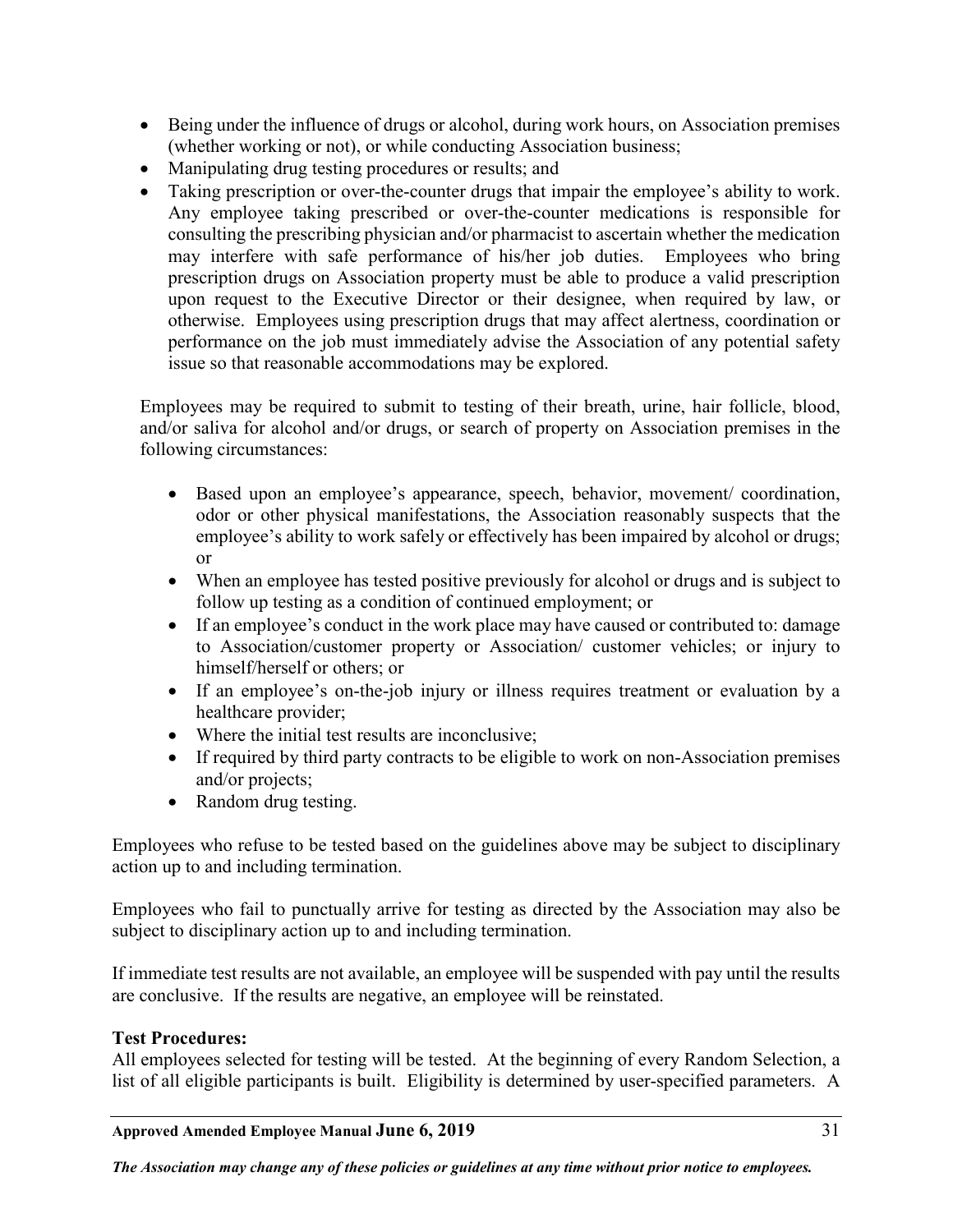specific number of participants is selected from the list of eligible participants. Every eligible participant has the same probability of being selected.

#### **Confidentiality and Privacy:**

The Association will ensure that all aspects of the testing process are as private and confidential as reasonably practical. Actual test results will only be provided to the person tested and to supervisors and managers who have a need to know. Except as required by law, test results will not be disclosed to co-workers, an employee's family, uninvolved supervisors or law enforcement authorities without specific permission or where legally required to do so.

#### **Consequences of Testing Positive:**

Employees testing positive for drugs or alcohol may be subject to termination on the first offence to the extent permitted by applicable law. However, depending on the specific facts of each situation, lesser forms of discipline may be issued. At its discretion and in lieu of discipline, the Association may allow the employee to continue to work while attending an approved treatment program on an out-patient basis, or allow the employee to take short term disability leave (if eligible) or an unpaid leave of absence to pursue and successfully complete an approved counseling and treatment program.

Reinstatement will be at the discretion of the Association and conditioned upon, among other things, proof of successful completion of such a program, execution of a "last chance testing as required will be conducted for 24 months. Subsequent positive test results after the date of reinstatement may result in termination.

#### **Voluntary Treatment and Counseling:**

If an employee voluntarily comes forward to request treatment for drug or alcohol abuse or a leave of absence for such treatment, the employee will not be subject to discipline. Employees will not, however, automatically avoid discipline by requesting treatment or a leave after being selected for testing or violating Association policies and rules of conduct. Such requests for voluntary treatment and related matters will be referred to the Association's Employee Assistance Program, and will be kept confidential in accordance with local, state, federal and provincial laws. Continued employment may be conditioned on successful completion of an approved counseling or treatment program.

#### **Discipline for Possessing, Using, Selling, Buying or Transferring Drugs or Alcohol:**

Employees violating the prohibitions of this policy will be disciplined, up to and including termination at the association's discretion based on the situation and in accordance with applicable law. Such employees may or may not be tested for drugs and may be reported to appropriate law enforcement authorities.

Employees arrested for unlawfully selling drugs or alcohol to, or buying it from, another employee or a customer's employee at work, while using Association vehicles, or while conducting Association business will be suspended without pay. Such employees will be subject to discipline, up to and including termination, if convicted or if the ensuing Association investigation reveals a violation of any of the prohibits above. Depending on the circumstances, employees arrested for and convicted of their drug offenses may also be terminated.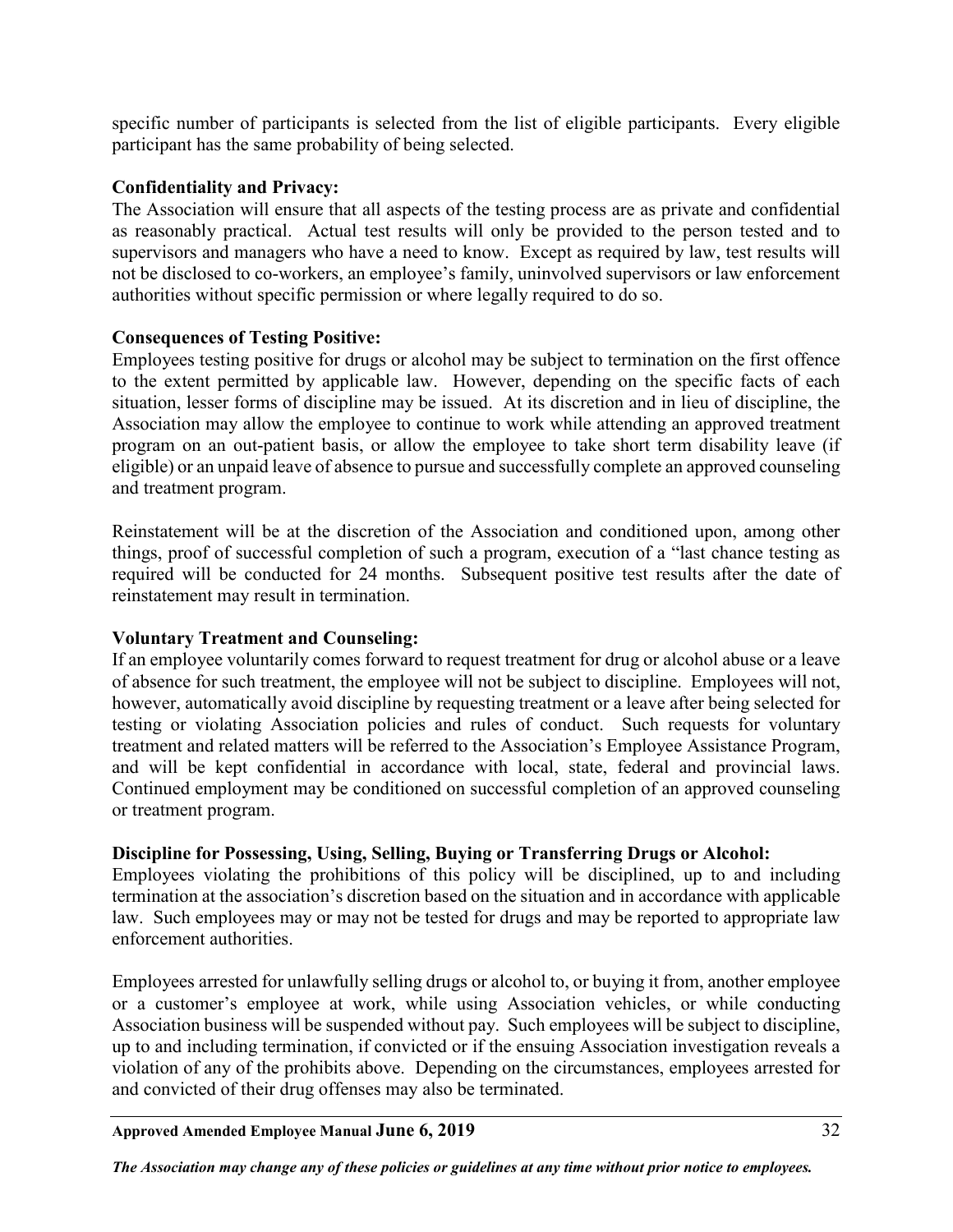The Association may report infractions of this Policy to law enforcement where appropriate.

#### **Notice of Workplace Drug and/or Alcohol Conviction:**

Any employee who is required to drive a vehicle or motorized equipment as part of his or her employment and who is convicted of a criminal drug or alcohol violation or whose driver's license has been suspended because of impairment must notify the Association in writing within five calendar days of the conviction or suspension. The Association will begin taking appropriate action with thirty days of notification. Federal contracting agencies will be notified where appropriate.

All employees have an obligation to support and create a safe work environment.

If an employee is approached while at work or on Association premises by someone selling drugs or if he/she observed someone selling, buying or using drugs, he/she is encouraged to immediately report this activity to a supervisor or to the Executive Director. All information you provide will be held in confidence to the extent possible.

#### **Job Applicants:**

Unless otherwise regulated by applicable legislation, each offer of employment will be conditioned upon the passing of a drug test. If the test is positive or if the applicant refuses to undergo testing, the applicant will not be hired.

The Association required that every newly hired employee be free of drug and alcohol abuse because it believes that the improper or illegal use of drugs and alcohol creates an unacceptably dangerous and nonproductive work environment. Therefore, to promote a safe work place and a healthy and productive work force, the Association will conduct pre-employment drug testing for all job applicants.

#### **Federal Drug Testing Requirements:**

U.S. law imposes stringent drug testing requirements for employees who hold commercial drivers' licenses and operate gross weight vehicles over 26,000 pounds or operate vehicles with the capability of transporting 16 or more persons/or transport hazardous materials. Further the Department of Transportation imposes additional drug testing requirements on recipients of certain federal funds. To the extent certain positions are subject to these more stringent legal requirements, the Association will comply with these legal requirements and will advise the affected employees.

#### **Alcohol Consumption at Association Sponsored Events:**

The Association will demonstrate its leadership on this issue and its concern for employees by stressing responsible alcohol use and safety at social events and business meetings. It is the responsibility of each employee to consume alcohol in a responsible manner, limit his or her consumption to avoid intoxication or impaired driving, and/or to avoid inappropriate conduct of a harassing or abusive nature.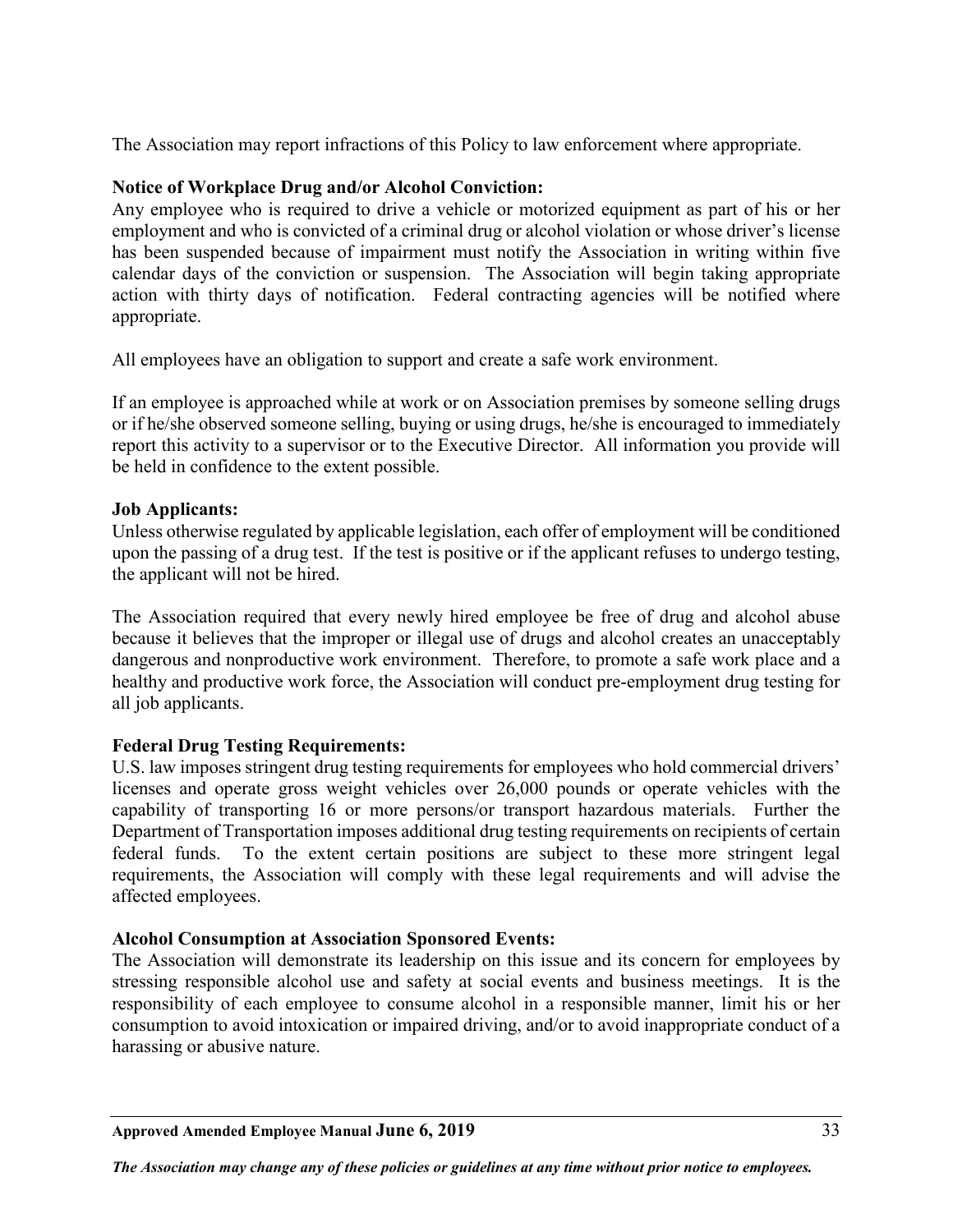If is the Association policy that all traffic laws and/or federal laws should be followed, specifically all drinking and driving laws.

Employees who violate any part of the alcohol consumption policy at Association sponsored events may be subject to disciplinary action up to and including termination.

# <span id="page-39-0"></span>**SECURITY INSPECTIONS**

The Association wishes to maintain a work environment that is free of illegal drugs, alcohol, firearms, explosives, or other improper materials. To this end, the Association prohibits the possession, transfer, sale, or use of such materials on its premises, vehicles or job sites.

Desks, lockers, and other storage devices may be provided for the conveniences of employees but remain the sole property of the Association. Accordingly, any agent or representative of the Association can inspect them, as well as any articles found within them, at any time, as deemed necessary either with or without prior notice. Employees shall have no expectation of privacy in any Association property, vehicle, equipment, or facility or while on the workplace or any other assigned work site.

# <span id="page-39-1"></span>**SOLICITATIONS**

The Association recognizes that employees may have interests in events and organizations outside the workplace. Employees may not solicit or distribute literature concerning these activities during working time. (Working time does not include lunch periods, work breaks, or any other periods in which employees are not on duty.)

In addition, the posting of written solicitations on company bulletin boards is restricted. If employees have a message of interest for the workplace, they may submit it to their supervisor for approval. The Executive Director or their designee will post all messages approved by the Executive Director.

In an effort to ensure a productive and harmonious work environment, persons not employed by the Association may not solicit or distribute literature in the workplace at any time for any purpose.

Employees may not disclose or use proprietary or confidential information except as their jobs require. Employees should ensure that no conversation or personal communication, either at or away from work, gives any third party access to any proprietary or confidential information of the Association. Reasonable precautions shall be used to protect sensitive information that is transmitted utilizing the Association's services and to protect the Association's and client/customer's information by adhering to the following:

- Employees may only access employee/customer information that is essential to the performance of job specific responsibilities.
- Employees are not authorized to access, utilize, discuss, copy, distribute or retain any employee or customer information that is not necessary for the performance of specific job responsibilities.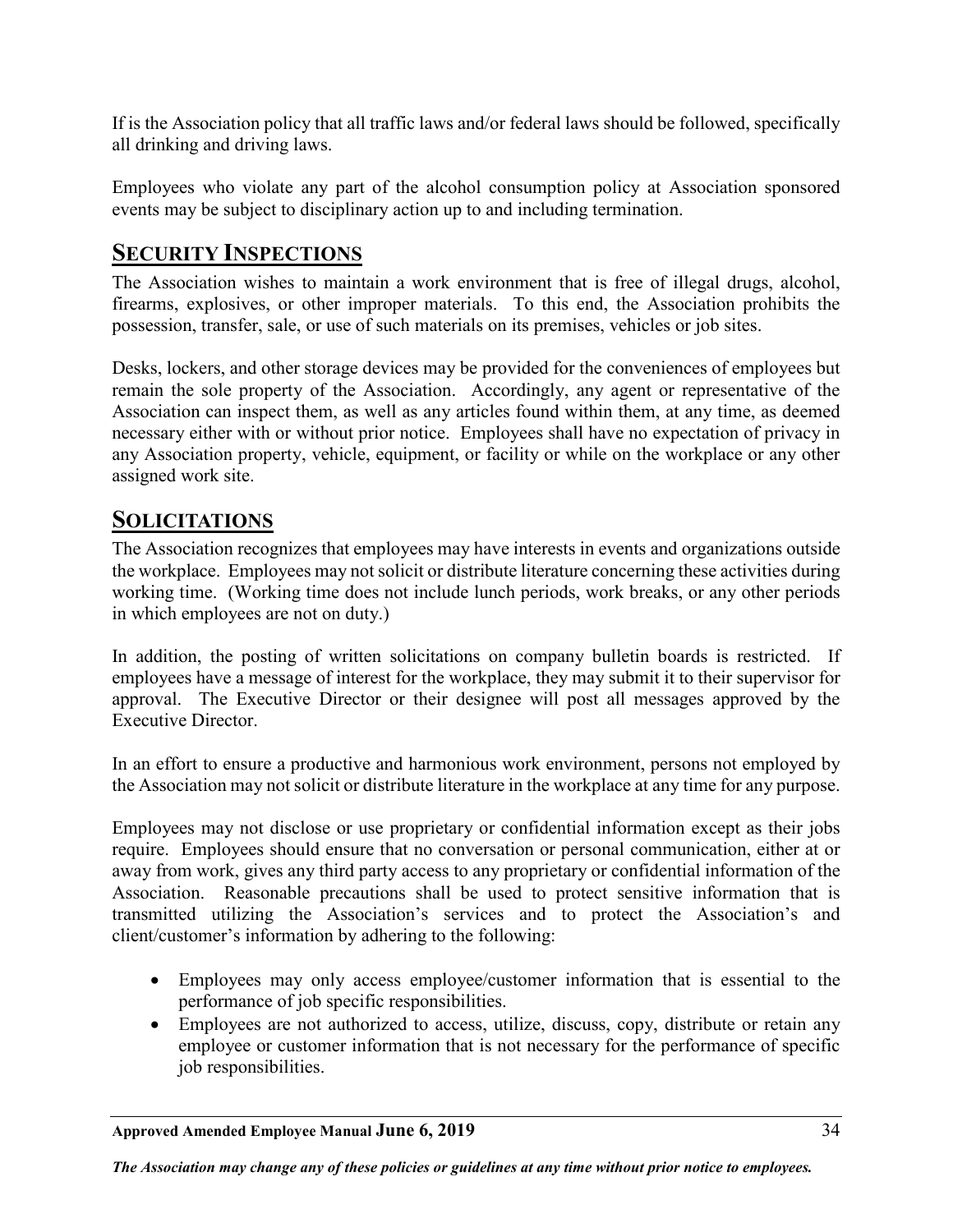- No employee or customer information of any nature should be visible to other office personnel who do not share job functions.
- No personally identifiable employee or customer information should be left unattended or left visible on an employee's workstation or computer monitor when the employee is not present.
- Employees should not divulge any other employee's or customer's information of any nature to any third party, unless directed to do so by the employee whose information is requested.
- Employees must shred any printed personal employee or customer information and it should not be disposed of in common trash containers.
- Employees may never remove any employee or customer files or information from the Association's offices without the express permission of the Executive Director.
- Employees must ensure that customers calling to inquire about their information are able to provide information that clearly establishes their identity before giving them any information.

# <span id="page-40-0"></span>**FIREARMS POLICY**

Firearms, weapons, and other dangerous or hazardous devices or substances, not related to the work performed by the Association, are prohibited from the premises and property of the Association.

# <span id="page-40-1"></span>**DOMESTIC VIOLENCE POLICY**

Victims of domestic violence and violent crime are encouraged to cooperate with any investigation or prosecution that may take place. As such, victims are encouraged to provide notices, summons and/or subpoenas to the Association so time may be allotted for the victim's participation in the matter. Victims are not required to present factual details of the underlying crime to the Association.

# <span id="page-40-2"></span>**OUTSIDE EMPLOYMENT**

Employees may hold outside jobs as long as they do not interfere with performance or assignment of work required by the Association. All employees will be evaluated by their performance and requirements of their job and will be subject to the Association's scheduling demands, regardless of any existing outside work requirements.

If the Association determines that an employee's outside work interferes with his/her duties and responsibilities or the ability to meet the job requirements of the Association as they are modified from time to time, the employee may be asked to terminate the outside employment.

Outside employment that may create a conflict of interest is prohibited. An employee may not receive any income or material gain apart from his/her compensation by the Association for materials produced or services rendered as an employee of the Association.

# <span id="page-40-3"></span>**CODE OF ETHICS**

**Approved Amended Employee Manual June 6, 2019** 35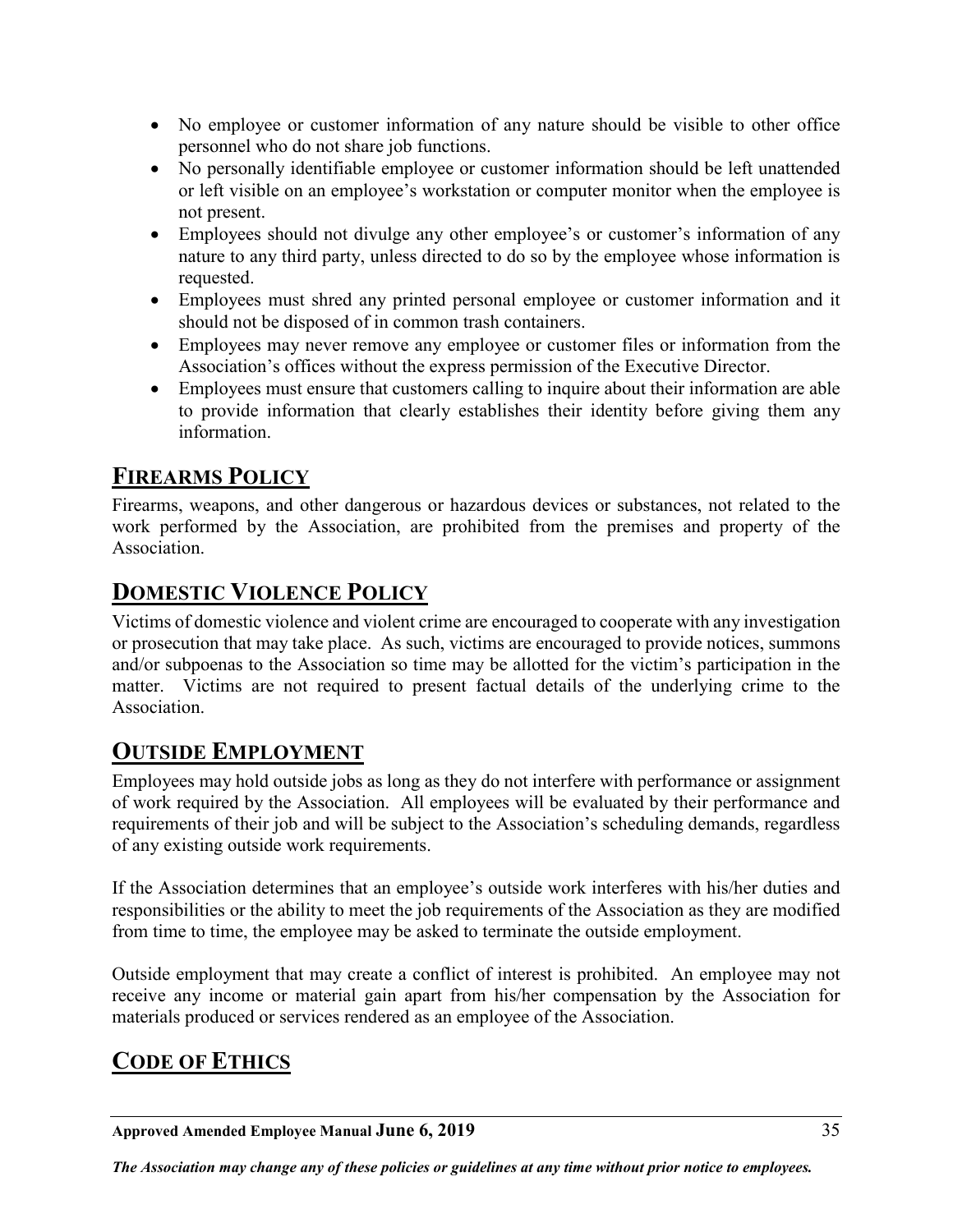All staff, Board members and volunteers of the Association will act with honesty, integrity and openness in all their dealings as representatives of the Association. The Association promotes a working environment that values respect, fairness, and integrity. In order to carry out the mission of the Association professionals within the Association will:

- Recognize that the chief function of the Association at all times is to serve the best interests of the Association's constituency;
- Accept as a personal duty the responsibility to keep up-to-date on emerging issues and to display professional competence, fairness, impartiality, efficiency and effectiveness;
- Respect the structure and responsibilities of the Board, provide them with facts and advice as a basis for their making policy decisions and uphold and implement policies adopted by the Board;
- Keep the community informed about issues affecting it;
- Conduct organizational and operational duties with positive leadership exemplified by open communication, creativity, dedication and compassion;
- Exercise discretionary authority under the law to carry out the mission of the Association;
- Serve with respect, concern, courtesy and responsiveness in carrying out the organization's mission;
- Demonstrate the highest standards of personal integrity, truthfulness, honesty and fortitude in all activities in order to inspire confidence and trust in activities;
- Avoid any interest or activity that is against the conduct of official duties;
- Respect and protect privileged information to which there is access while official duties;
- Strive for personal and professional excellence and encourage the professional developments of others.

# <span id="page-41-0"></span>**WHISTLEBLOWER POLICY**

In keeping with the policy of maintaining the highest standards of conduct and ethics, the Association will investigate complaints of suspected fraudulent or dishonest use or misuse of its resources or property by staff, board members, consultants, volunteers, or customers. To maintain the highest standards of service, the Association will also investigate complaints concerning its programs and services.

Staff, board members, consultants, volunteers, residents, and community members are encouraged to report suspected fraudulent or dishonest conduct or problems with services provided, pursuant to the procedures set forth below. This policy supplements, and does not replace, any procedures required by law, regulation, or funding source requirements.

Reporting. A person's concerns about possible fraudulent or dishonest use or misuse of resources or property, or program operation, should be reported: to the supervisor or, if the complaint is about the supervisor, to the President of the Board of Directors or the Executive Director. If, for any reason, a person finds it difficult to report his or her concerns to such person, he/she may report the concerns directly to the Executive Director and/or the President of the Board of Directors. Alternately, to facilitate reporting of suspected violations where the reporter wishes to remain anonymous, a written statement may be submitted to one of the individuals listed above.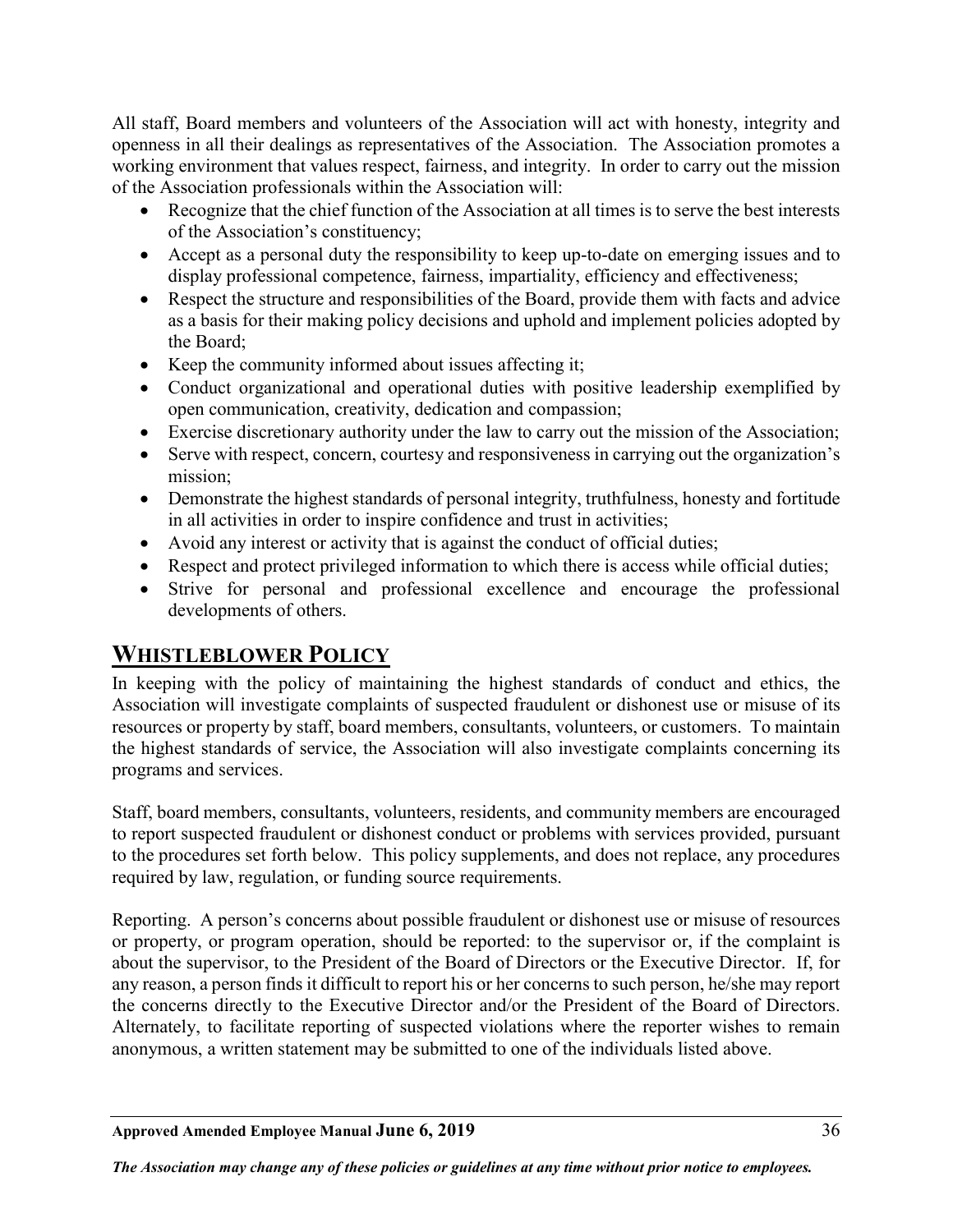Investigation. All relevant matters, including suspected but unproved matters, will be promptly reviewed and analyzed, with documentation of the receipt, retention, investigation, and treatment of the complaint. Appropriate corrective action will be taken, if necessary, and findings may be communicated to the reporting person and his or her supervisor, if appropriate. Investigations may be conducted by independent persons such as auditors and/or attorneys. Investigators will endeavor to maintain appropriate confidentiality, but confidentiality is not guaranteed.

No Retaliation. No director, officer, employee, volunteer, or customer who in good faith reports suspected fraudulent or dishonest use or misuse of its resources or property or complaints concerning the services it provides and programs the Association runs shall suffer harassment, retaliation, or adverse employment or other consequence. An employee who retaliates against someone who has reported a violation in good faith is subject to discipline up to and including termination of employment. This Whistleblower/Complaint Resolution Policy is intended to encourage and enable employees and others to raise serious concerns within the Association prior to seeking resolution outside the Association. The Policy is in addition to any non-retaliation requirements contained in the Association policies or required by law.

This protection from retaliation is not intended to prohibit supervisors from taking action, including disciplinary action, in the usual scope of their duties and based on valid performancerelated factors. Individuals making complaints must be cautious to avoid baseless allegations; employees who intentionally make false allegations are subject to disciplinary action in accordance with the Association policies.

# <span id="page-42-0"></span>**PROGRESSIVE DISCIPLINE AND TERMINATION PROCEDURES**

This policy defines the process for correcting single and repeat episodes of an employee's failure to comply with rules and/or meet specific workplace expectations for conduct.

Progressive discipline is a step-by-step process designed to modify unacceptable employee behaviors, which also allows for discipline to start at a higher step in the disciplinary process, including immediate termination, based on the severity and circumstances of the situation. Corrections to unacceptable behavior will be addressed under this policy depending on the individual circumstances and the nature and extent of correction that is needed.

Step 1 – Verbal Warning:

In many situations, a verbal warning/counseling by the employee's supervisor is sufficient. The purpose of a verbal warning is to clarify policies and expectations. The employee's supervisor shall document within the employee's personnel file that the employee received a verbal warning.

Step 2 – Written Warning:

If the conduct addressed by a verbal warning is repeated or additional problems occur within 12 months of a verbal warning, the supervisor shall follow up with a written warning in the form of a letter sent to the employee. If a single incident is more serious than is appropriate for a verbal warning, the employee's supervisor may commence the progressive disciplinary process by issuing a written warning to the employee. The warning will describe the unacceptable conduct,

**Approved Amended Employee Manual June 6, 2019** 37

*The Association may change any of these policies or guidelines at any time without prior notice to employees.*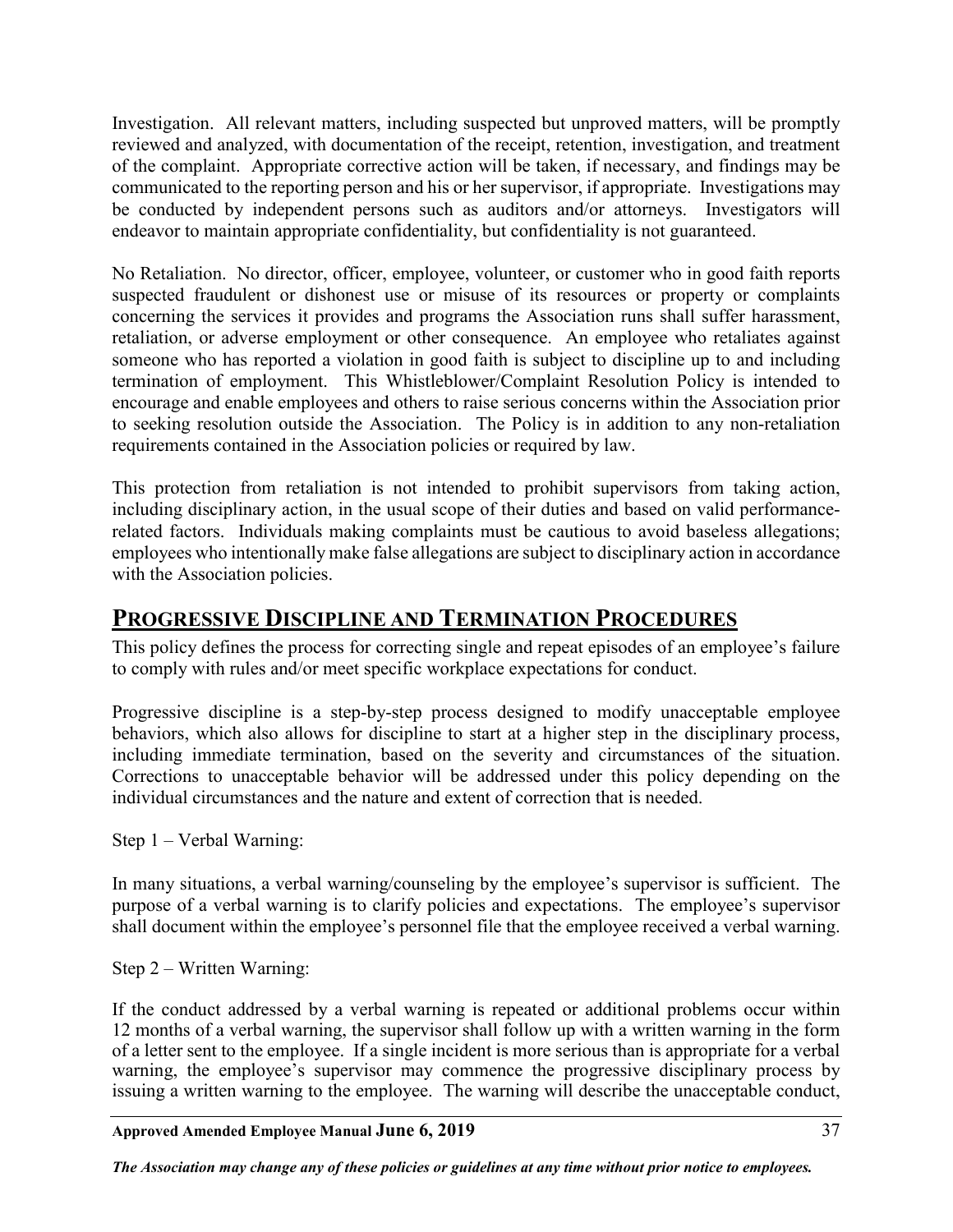outline expectations, and state that further disciplinary action will occur if the behavior is repeated within 12 months from the date the employee received the written warning. A copy of the written warning will be placed in the employee's personnel file.

Step 3 – Final Written Warning (which may include a suspension with or without pay):

If the conduct addressed by the written warning is repeated or additional problems occur within a 12-month period, discipline may progress to a final written warning, which may include an unpaid suspension. However, a single incident may be so severe as to merit issuing the employee an immediate final warning and suspension without pay. The warning will describe the unacceptable conduct, outline expectations, state the terms of suspension with or without pay, and state that termination of employment will follow if the behavior is repeated within 24 months from the date the employee received the final written warning. A copy of the final written warning will be placed in the employee's personnel file.

Step 4 – Termination of Employment

Employment may be terminated based on progressive discipline within a 12-month period or based on the severity of a single incident. Misconduct that involves dishonesty, violation of federal, state, or local laws, or significant risks to the Association's operations or the safety or well-being of oneself or others is grounds for immediate termination of employment.

Probationary at-will employees may be terminated by the Association at any time, with or without cause or notice prior to the termination and absent any of the previous progressive disciplinary measures. Regular full-time employees who have successfully completed their probationary period may be terminated only for just cause, with notice, and pursuant to the following progressive disciplinary measures.

Examples of just cause warranting immediate termination of employment include, but are not limited to, violations of the following entitled policies of this Handbook:

- a. Equal Employment Opportunity;
- b. Harassment-Nondiscrimination/Anti-Harassment Policy and Complaint Procedure;
- c. Sexual Harassment;
- d. Timekeeping;
- e. Attendance and Punctuality;
- f. Substance Abuse Policy;
- g. Workplace Violence Prevention;
- h. Uses of Equipment and Vehicles;
- i. Uses of Phone and Mail Systems; and
- j. Any infractions of rules of conduct listed under Employee Conduct and Work Rules section of this Handbook.

Prior to termination, regular full-time employees will be provided a written Notice of Pre-Termination Hearing at least 48 hours prior to any termination. The Notice of Pre-Termination will state the: (1) reason for termination, including specific acts and/or omissions that are the basis for the termination; (2) location of the hearing; and (3) timeline for the Association's final determination. A copy of the Notice of Pre-Termination will be placed in the regular full-time employee's personnel file.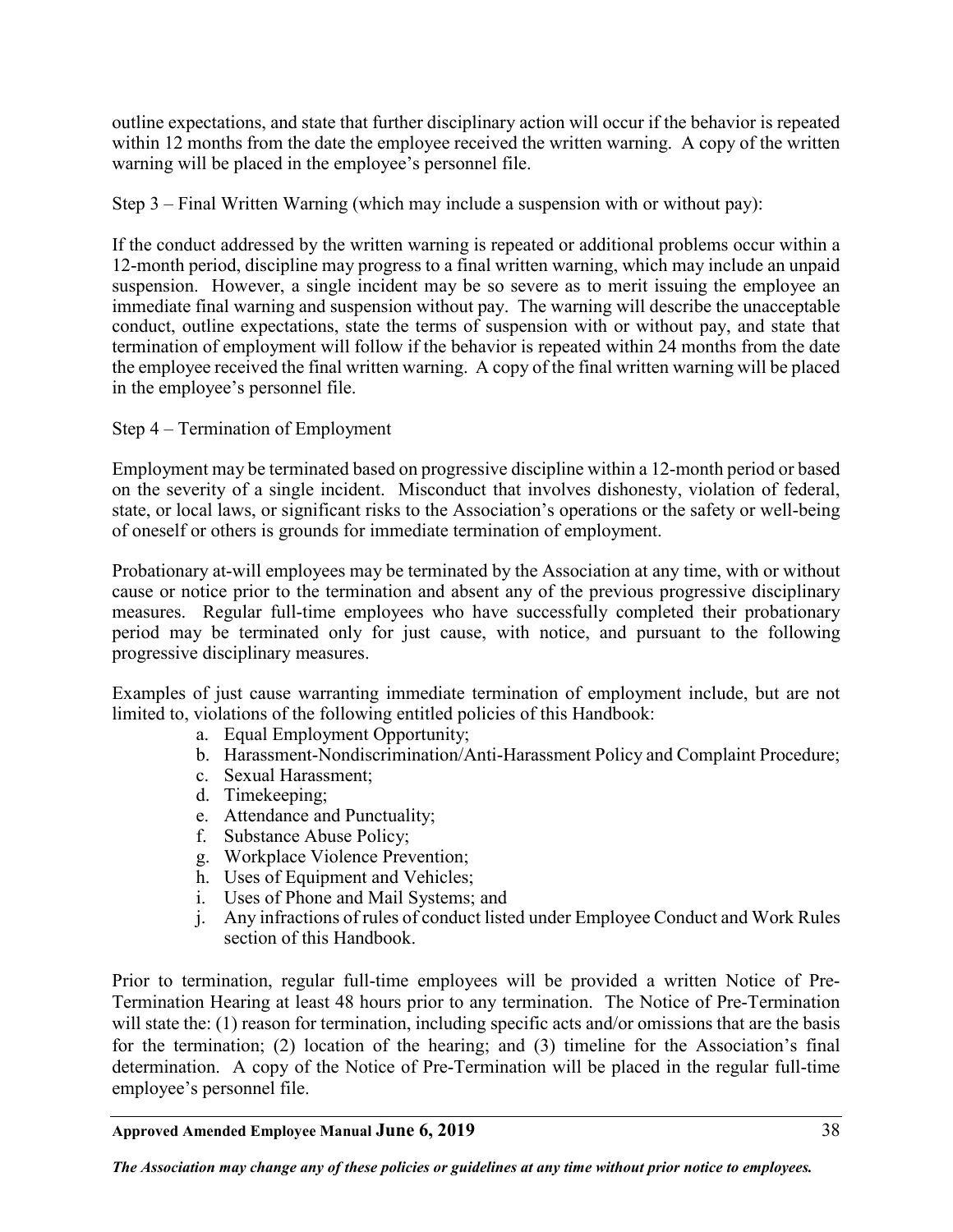The termination hearing will be conducted by the Executive Director and/or the Board Designee(s). The hearing will begin with the Executive Director and/or the Board Designee(s) presenting the concerns that led to the proposed action of termination. Following the presentation, the employee may then respond and present witness(es) and/or relevant information or documentation to support the employee's position. The hearing will be concluded by giving notification to the employee of when a final determination will be made and the employee's status until that time. Following the hearing, the Association will provide the employee with its final determination via written notice within five (5) working days.

# <span id="page-44-0"></span>**EMPLOYMENT SEPARATION**

Employees are expected to return all Association property upon separation of employment with the Association. Upon separation of employment, employees will receive their final pay for the time worked, and properly recorded, in accordance with applicable state law and as agreed by the parties.

Employee benefits will be affected by employment termination in the following manner. All vacation accrued and unused will be paid up to a maximum of eighty (80) hours, plus the annual amount accrued by that employee under Vacation Leave Benefits. The employee will be notified in writing of any health and dental benefits that may be continued for a period of time following separation and of the terms, conditions, and limitations of such continuance.

# <span id="page-44-1"></span>**RESIGNATIONS**

Resignation is a voluntary act initiated by the employee to terminate employment with the Association. Although advance notice is not required, the Association requests at least two (2) weeks' written resignation notice from all employees. Employees providing advanced notice are eligible for rehire.

# <span id="page-44-2"></span>**RETURN OF PROPERTY**

Employees are responsible for all items issued to them by the Association or in their possession or control, such as the following:

- Vehicles
- Cellular Phones
- Identification Badges
- Keys
- Pagers/Radio/Walkie-Talkie
- Personal Protective Equipment (PPE)
- Tools
- Uniforms Shirts, Pants, and Boots
- Credit Card

Employees must return all the Association property immediately upon request or upon separation from employment. Where permitted by applicable laws, the Association may withhold from the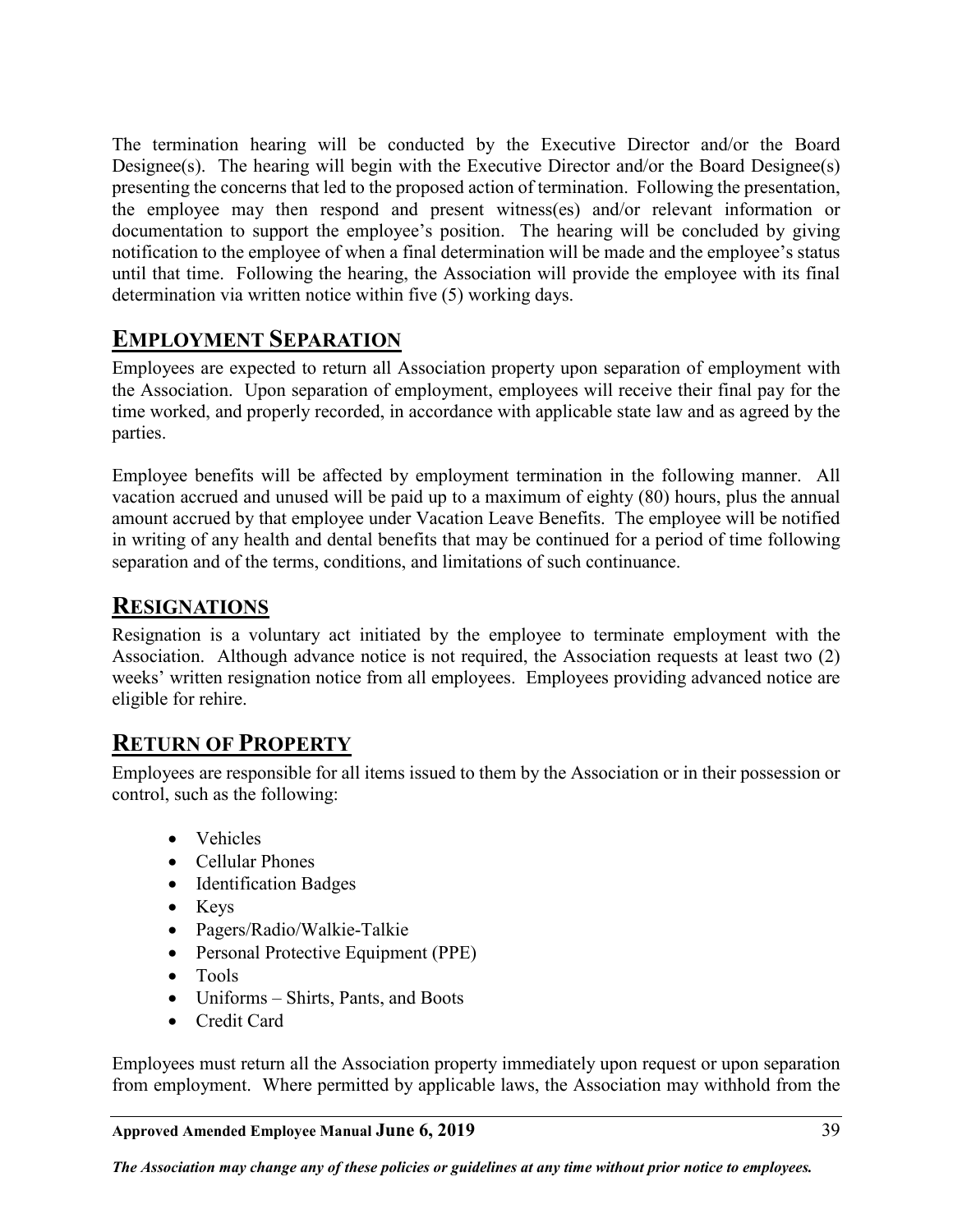employee's check or final paycheck the cost of any items that are not returned when required. The Association may also take all action deemed appropriate to recover or protect its property.

# <span id="page-45-0"></span>**EMPLOYEE REFERENCES**

The Executive Director or their designee will respond to all reference check inquiries from other employers. Responses to such inquires will confirm only dates of employment, wage rates and position(s) held. No other employment data will be released without a sworn written authorization and release signed by the individual who is the subject of the inquiry.